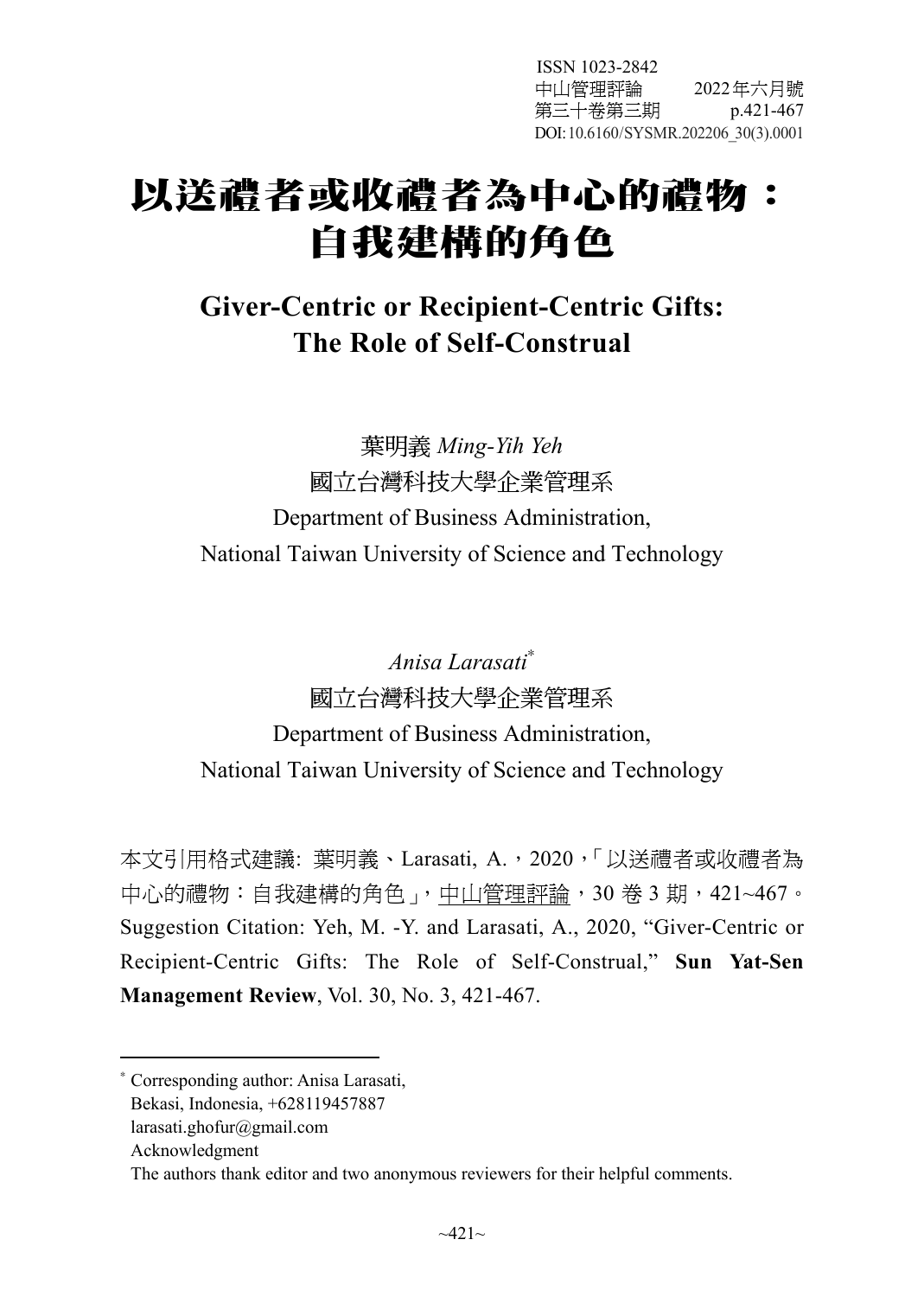# 摘要

自我建構是影響送禮偏好的一個關鍵。本文檢測自我建構和禮物類型對送 禮者購買意願及收禮者偏好的交互效果。具相依自我的送禮者購買以收禮者為 中心的禮物的可能性,高於以送禮者為中心的禮物;具獨立自我的送禮者無此 差異(實驗 1)。此作用只發生在送與收禮者的關係弱時(實驗 2)。對義務性送禮, 獨立自我的送禮者傾向購買以送禮者為中心的禮物(實驗 3)。由收禮者來看,相 依自我的收禮者對於兩種類型禮物的偏好沒有差異,而獨立自我的收禮者偏好 以收禮者為中心的禮物(實驗 4),此效果被體貼程度所中介(實驗 4)。相依和獨 立自我的收禮者有被徵詢過時,都偏好獲得以收禮者為中心的禮物,且此效果 對獨立自我的收禮者更為強烈(實驗 5)。

關鍵詞:自我建構、禮物、以送禮者為中心、以收禮者為中心

# **Abstract**

In gift-giving, will people like to give/receive something that reflects themselves? We proposed a critical factor of self-construal. Using five studies, this research examines the interaction effects of self-construal and gift type on givers' purchase intentions as well as on recipients' preferences. Interdependent-self givers are more likely to buy recipient-centric (vs. giver-centric) gifts while independentself givers have equal purchase intentions for both types of gifts (study 1). This interaction effect holds only for the case when givers have weak ties with receivers, not for the case when the tie strength is strong (study 2). Moreover, when independent-self givers feel obligated, they tend to buy giver-centric (vs. recipientcentric) gifts (study 3). From the receivers, interdependent-self recipients have equal preferences for both types of gifts, while independent-self recipients prefer receiving recipient-centric (vs. giver-centric) gifts (study 4) and this effect is mediated by thoughtfulness (study 4). In addition, if the gift is solicited, both interdependent-self and independent-self recipients have higher preferences for recipient-centric (vs. giver-centric) gifts, but the effect in independent-self recipient is stronger (study 5).

**Keywords:**Self-construal, gift, giver-centric, recipient-centric, motivation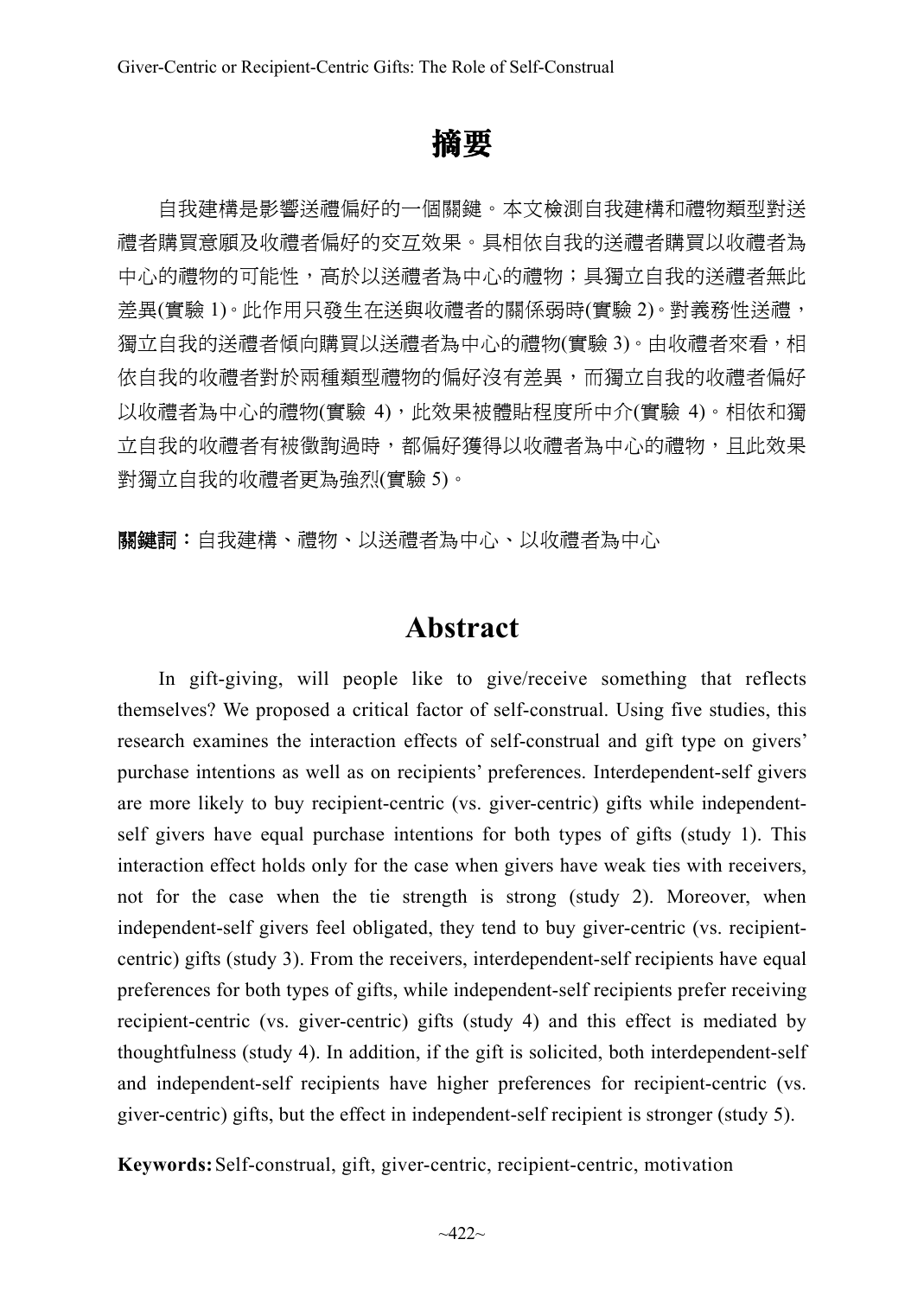# **1. INTRODUCTION**

Giving a gift is quite common in our daily life. Based on Google trend data in Taiwan, people searched the word 'gift' all the time throughout the year in 2019 (Google Trends). Most of them searched it for someone's birthday, Christmas and exchange gifts. People are trying to find some ideas whenever they need to buy gifts. It implies that gift-giving – purchasing for others – is not as straightforward as in an ordinary purchase.

Previous research on gift-giving has discussed the preference asymmetry between givers and receivers. For instance, givers prefer giving more desirable gifts, whereas receivers prefer receiving more feasible gifts (Baskin et al., 2014); givers choose to give non-registry gifts, while receivers choose to receive registry gifts (Ward & Broniarczyk, 2016); receivers are happier when receiving experiential (vs. material) gifts, while givers feel equally happy for both kinds of gifts (Goodman  $\&$ Lim, 2015); and givers are more likely to have smile-seeking (vs. value-seeking) motives, while the opposite is true for receivers (Yang  $\&$  Urminsky, 2015). All the above gift categorization can be viewed from another angle, i.e., whether the gift is giver oriented or recipient oriented. Hence, the present research intends to look at gift-giving behaviors by focusing on the senders' actions and receivers' reactions of these two types of gifts. We propose that these actions and reactions depend on the disposition of consumers.

The disposition of consumer is one important factor in consumer behavior. Since people will only send a gift to or accept a gift from someone who is related to them, this person's view of his/her relationship with others is an important disposition in the behaviors in gift-giving situation. As an influential disposition of consumers, self-construal is a well-developed concept of individual self-system that affects people's relationship to others (Markus & Kitayama, 1991). Since gift-giving is an interpersonal behavior, the relationship an individual has with others will influence people's actions or reactions. Thus, examining self-construal in gift-giving is important as people's self-construal may affect their actions and reactions in gift-giving situation. Consumers need to ensure which self-construal is more dominant in them as the givers or the recipients, then they need to know which gifts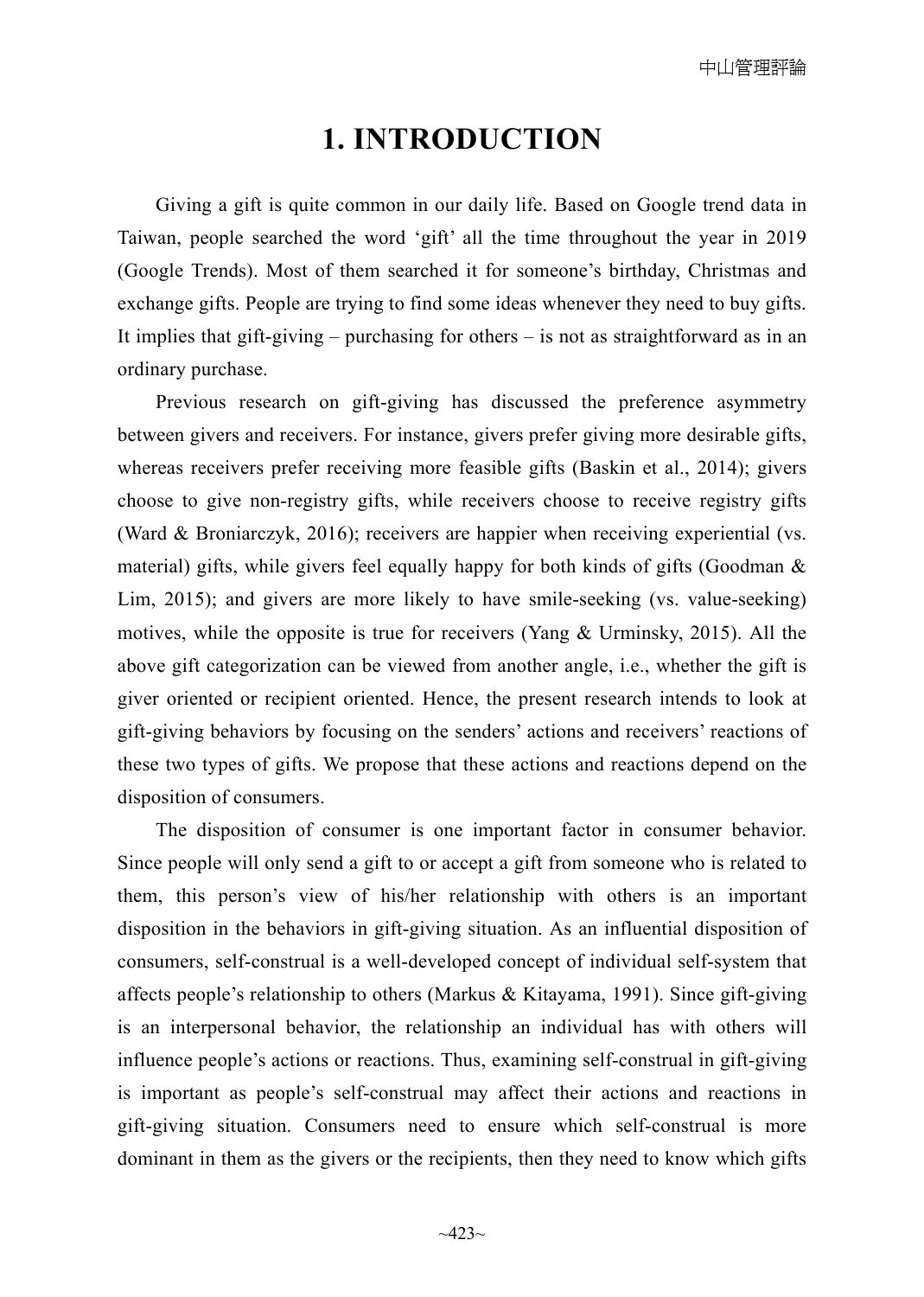are more appropriate.

Self-construal can be categorized as independent-self and interdependent-self. People with independent-self are regarded as being autonomous, stable and unique, whereas interdependent-self individuals are regarded as being part of a social relationship, flexible, and able to fit into the society (Markus  $\&$  Kitayama, 1991). Self-construal has been discussed in a variety of ways, such as identity threat (White et al., 2012), brand-situation congruity (Sung et al., 2012), impulsive consumption (Zhang & Shrum, 2009), promotions (Winterich et al., 2008), regulatory focus (Lee et al., 2000), self-regulatory goals (Aaker & Lee, 2001), and risk-taking (Mandel, 2003; Hamilton & Biehal, 2005). Self-construal affects people's relationship to others (Markus & Kitayama, 1991), their values, and judgements for self (Gardner et al., 1999).

Imagine your friend's birthday is coming and you are considering giving her a gift. You know that she likes headphones in a black, classic style. When you search for it, however, you feel that it is not good enough and you think a trendy style of red headphones is more appealing. Will you stick to your friend's preference or yours? On one hand we want to give something that the recipient will like (recipient-centric gifts) but we may mispredict the recipients' preferences (Zhang & Epley, 2012) or overestimate recipients' appreciations (Flynn & Adams, 2009; Cavanaugh et al., 2015). On the other hand, it is easier to select something that we like or we know that it is good (giver-centric gifts) (Vazire, 2010), without knowing whether the recipient may or may not like it. This conflict of choosing a present that reflects the givers' or recipients' characteristics may occur quite frequently in gift giving process. We propose that if the giver is an interdependent-self individual, he/she is more likely to pick what the recipient-centric choice, i.e., the black classic headphone. Whereas, if the giver is an independent-self individual, he/she will have equal preference to select either gifts.

This individual view of self does not only apply to the giver, but it can also be applied to the receiver. Consider that on your birthday you get several gifts from your friends. One of them is a comedy novel that you really like and another one is a red trendy headphone that is not your style. Which one do you like better? If the recipient is an independent-self individual, we predict that he/she will feel happy and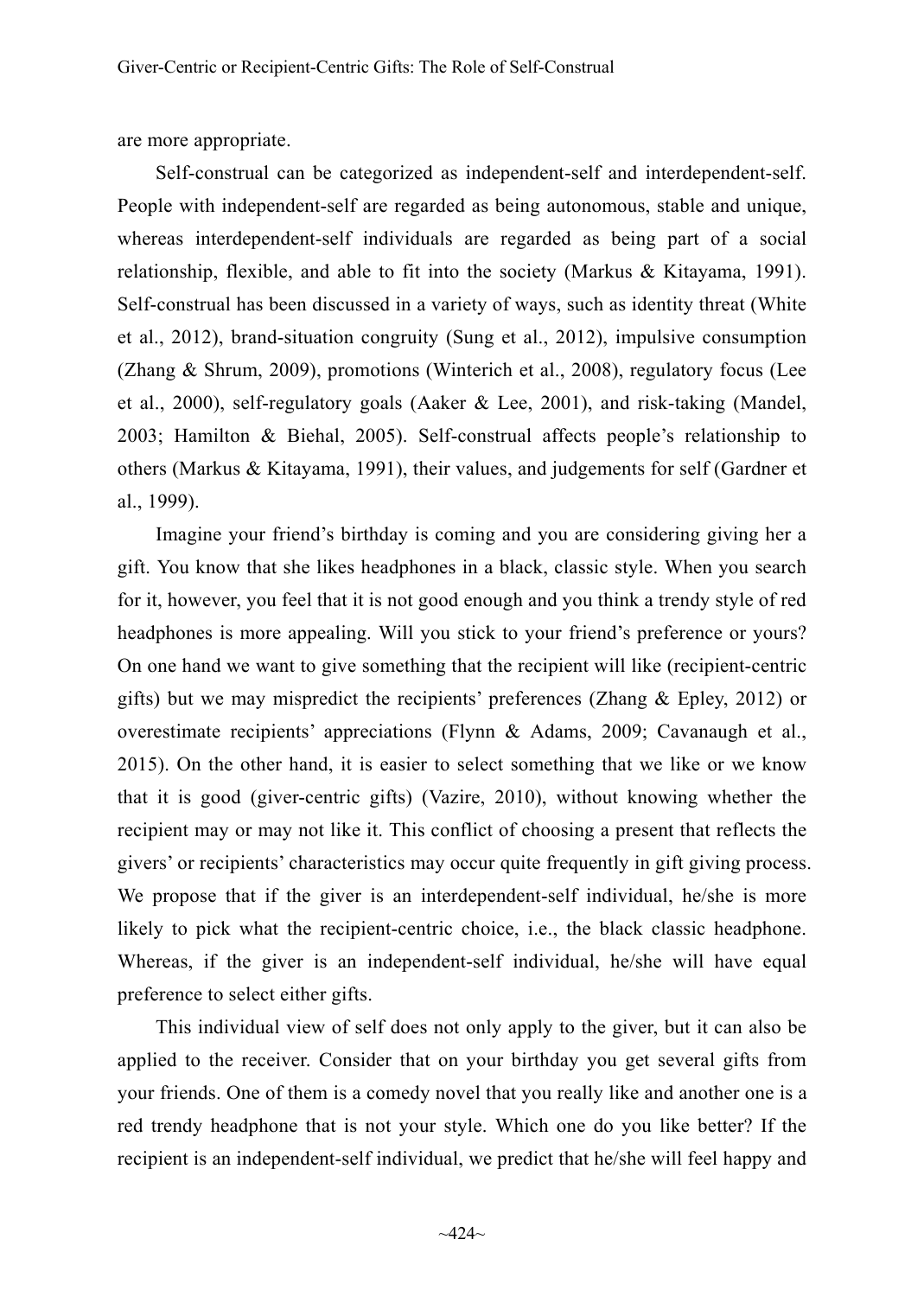like it better when receiving a comedy novel. It is because it means that they are successful in expressing themselves and they will also be more excited as it reflects their own preferences than the givers' preferences. On the other hand, if the recipient is an interdependent-self individual, we predict that he/she will like both kinds of gift, a comedy novel and a red trendy headphone. That is because receiving a red trendy headphone feels like he/she is a part of the social relationship, while receiving a comedy novel will by default makes he/she feels happy as it means that the giver takes an effort to find things that the recipient like.

Taken it altogether, this research aims to show that the choice/preference between recipient-centric and giver-centric gifts depends on the givers'/receivers' self-construal. More specifically, we try to answer the following question: although it is evident that a gift ought to be recipient-centric, under what circumstances would giver-centric gifts also be chosen by the givers and preferred by the receivers?

The current research has several theoretical contributions. First, the findings provide a finer result to previous research on giver-centric/recipient-centric gifts (Wolfinbarger & Gilly, 1996; Aknin & Human, 2015; Paolacci et al., 2015). The current research verifies the impacts of self-construal and motivation on givers' purchase intentions of the 2 types of gifts. Second, the findings enrich research on self-construal in making a choice for others (Pöhlmann et al., 2007; Wu et al., 2019) by examining it in gift-giving situation – one common aspect of daily life. Specifically, through observing different behaviors and preferences that consumers with various self-construal concepts have towards giver-centric and recipient-centric gifts, we expand self-construal with a broader view. Third, the current research adds to the previous research on tie strength (Frenzen & Davis, 1990; Ryu & Feick, 2007; Chung & Tsai, 2008; Voyer & Ranaweera 2015) and extends the stream of research on motivation by Goodwin et al. (1990), in the case of gift-giving.

# **2. GIFT-GIVING**

Gifts can be used to build or maintain relationships (Sherry, 1983) and to show love and affection (Belk & Coon, 1993). Of course, the most common goal is to make the recipient happy (Teigen et al., 2005). For the selection of a gift, some

 $~125~$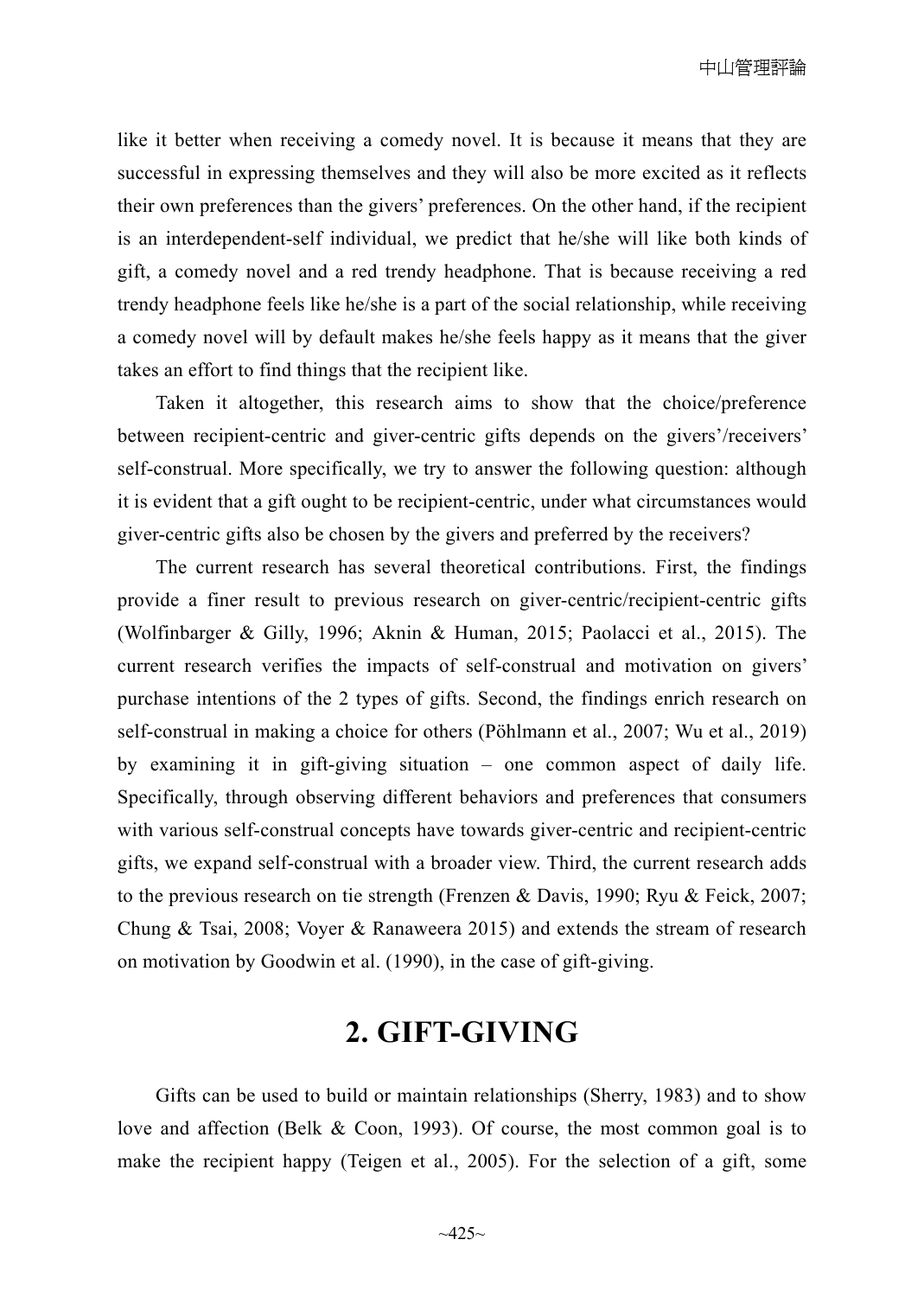considerations include material versus experiential gifts (Goodman & Lim 2018), feasible versus desirable gifts (Rim et al., 2019), socially versus not socially responsible gifts (Cavanaugh et al., 2015), surprise versus non-surprise gifts (Vanhamme & de Bont 2008), and shared versus non-shared gifts (Polman & Maglio, 2017). In addition, givers and receivers often have different preferences (Baskin et al., 2014; Goodman & Lim, 2015; Ward & Broniarczyk, 2016). When a person chooses a present for others, he/she might pick something that is not liked by the receiver. Relatedly, when getting a gift from others, a person might enjoy or not enjoy it, depending on whether he/she gets a favorable or unfavorable present.

Past research proved that gifts that match recipients' (vs. givers') characteristics are more likely to be purchased by givers and preferred by receivers (Aknin  $\&$ Human, 2015); however, as givers' characteristics are more accessible than recipients' (Vazire, 2010), senders sometimes are more likely to pick gifts that reflect their own characteristics. Receivers also have a high preferences towards gifts that reflect givers' personalities (Paolacci et al., 2015). Previous research called gifts that reflect the givers'/recipients' core characteristics (Paolacci et al., 2015) and true selves, including their interests, preferences, and passions (Aknin & Human, 2015).

Preference asymmetry for gifts can depend on the situation, such as whether the receiver is a close friend or not (Cavanaugh et al., 2015; Goodman & Lim, 2015). The closer the receiver is to the giver, the more knowledge the giver will have on what the receiver wants (Wolfinbarger  $\&$  Gilly, 1996; Goodman  $\&$  Lim, 2015). Thus, the giver may have the same perspective as the receiver, which may weaken the preference asymmetries between the giver and the receiver. Another situation is whether or not givers ask recipients directly about what kinds of gifts the latter would like to have. The idea that recipients appreciate solicited gifts more than unsolicited gifts has been proven (Gino  $\&$  Flynn, 2011). By giving solicited gifts, the chance of presenting a less desirable gift to the recipient is lowered.

# **3. SELF-CONSTRUAL**

Self-construal refers to the degree to which individuals view themselves as distinct from or connected with others, which is then categorized as independent-self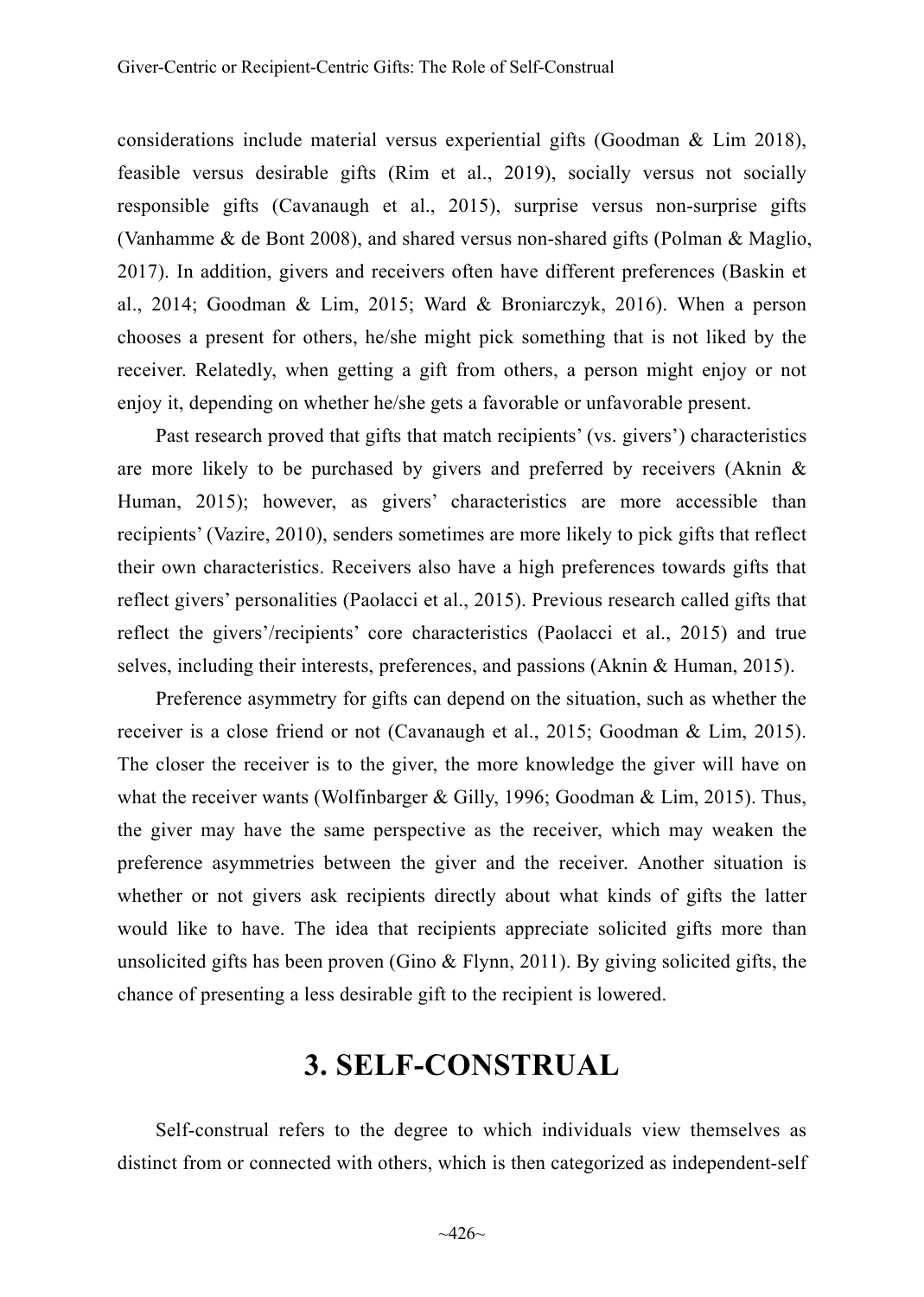individuals and interdependent-self individuals, respectively (Markus & Kitayama, 1991). Independent-self individuals focus on themselves (Markus & Kitayama, 1991), tend to have analytic thinking (Monga  $&$  John, 2007), present themselves as skillful (Lalwani & Shavitt, 2009), and express ego-focused emotions, such as pride and happiness (Aaker & Williams, 1998). Interdependent-self individuals, however, focus on others (Markus & Kitayama, 1991), tend to have holistic thinking (Monga & John, 2007), present themselves as socially sensitive (Lalwani & Shavitt, 2009), and express other-focused emotions, such as empathy and peacefulness (Aaker & Williams, 1998). In addition, interdependent-self (vs. independent-self) individuals are more likely to be influenced by their situational contexts (Choi et al., 1999).

In decision making context, past research has discussed how self-construal affects choices in making decision for oneself. For instance, independent-self individuals emphasize more on and are persuaded more by promotion-focused information, whereas interdependent-self individuals emphasize more on and are persuaded more by prevention-focused information (Lee et al., 2000; Aaker & Lee, 2001). Independent-self (vs. interdependent-self) individuals evaluate the brand less favorably when the brand personality is congruent with social situational cues (Sung et al., 2012). Independent-self individuals also have lower preferences for identitylinked products when their social identities are threatened (vs. not threatened), while the opposite is true for independent-self individuals (White et al., 2012). In addition, interdependent (vs. independent-self) individuals are less likely to exhibit impulsive consumptions (Zhang & Shrum, 2009).

Self-construal could also affect the decision making for others, which includes choosing for others on their behalves or picking a gift for others. Past research literature has discussed the role of self-construal in choosing for others on their behalves. When choosing for others (vs. self), independent-self individuals are less attentive to the options in the choice set and the opposite is true for interdependentself individuals (Pöhlmann et al., 2007). In addition, when choosing for a smaller group, independent-self individuals balance self and others' preferences, while for a larger group, they are more inclined to follow their own preferences; and interdependent-self individuals make choices that balance self and others' preferences, regardless of the group size (Wu et al., 2019). Instead of examining

 $~127~$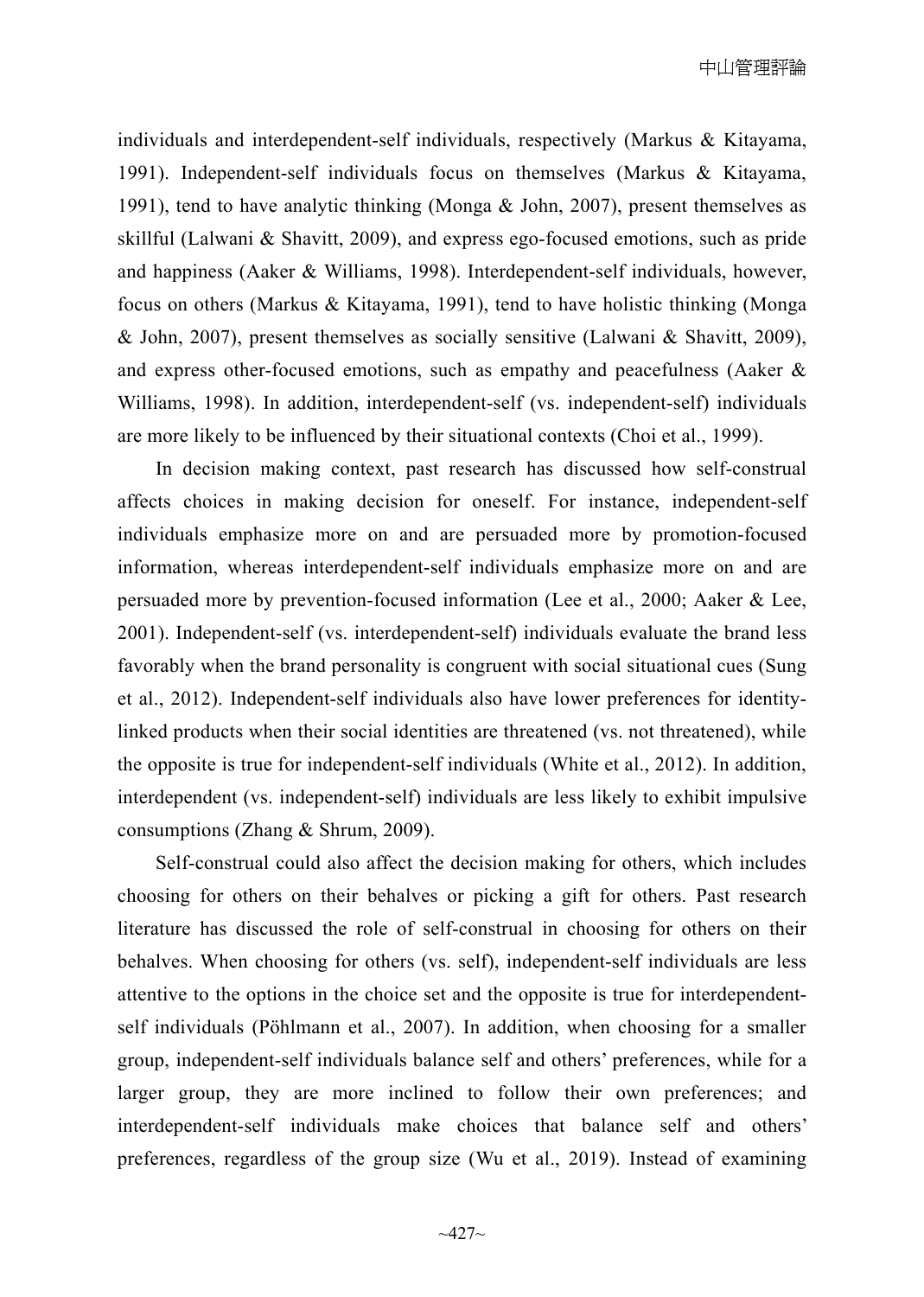self-construal as a moderator, past research in gift-giving examined self-construal as the dependent variable. Specifically, in self-gifting (interpersonal gifting), individuals are more independent (interdependent) (Weisfeld-Spolter et al., 2015).

Other research may use the term individualism-collectivism to express the extent to which individuals from different cultures define themselves in relation to others (Brewer & Gardner, 1996). Individualism-collectivism is a cultural-level variable, whereas independent-interdependent self-construal is an individual-level variable (Aaker & Williams, 1998). These two terms are sometimes used interchangeably. In the current research the focus is on the individual level. Hence, the independent-interdependent self-construal is examined. Previous research proved that independent and interdependent self-construal can coexist within every individual regardless of their cultures (Gardner et al., 1999). Self-construal can be discussed chronically and situationally. As a result, this research will take the long-term and the short-term approach.

# **4. HYPOTHESES**

## *4.1 Self-Construal and Gift-Giving from Givers' Point of View*

Because recipients are the ones who will enjoy the gifts, givers in general have a higher tendency to deliver recipient-centric gifts. Independent-self givers, however, are individually oriented (Markus  $\&$  Kitayama, 1991), meaning that they focus on individual preferences (Han & Shavitt, 1994) and rely on their own feelings (Hong & Chang, 2015). As such, independent-self (vs. interdependent-self) individuals like to be choosers either for themselves or for others (Pöhlmann et al., 2007). As they are related to agency trait, they are also less likely to take advices (Schultze et al., 2018). In addition, they are good at expressing themselves (Markus & Kitayama, 1991), and more likely to use their own (vs. others') personal beliefs and preferences (Torelli, 2006). Thus, buying gifts that are congruent to themselves (giver-centric) is easier for them. This will raise their tendency to buy giver-centric gifts, which leads to equal preferences for buying giver-centric and recipient-centric gifts.

On the contrary, interdependent-self givers are socially oriented (Markus & Kitayama, 1991), which is associated with strong bonds to social groups (Han  $\&$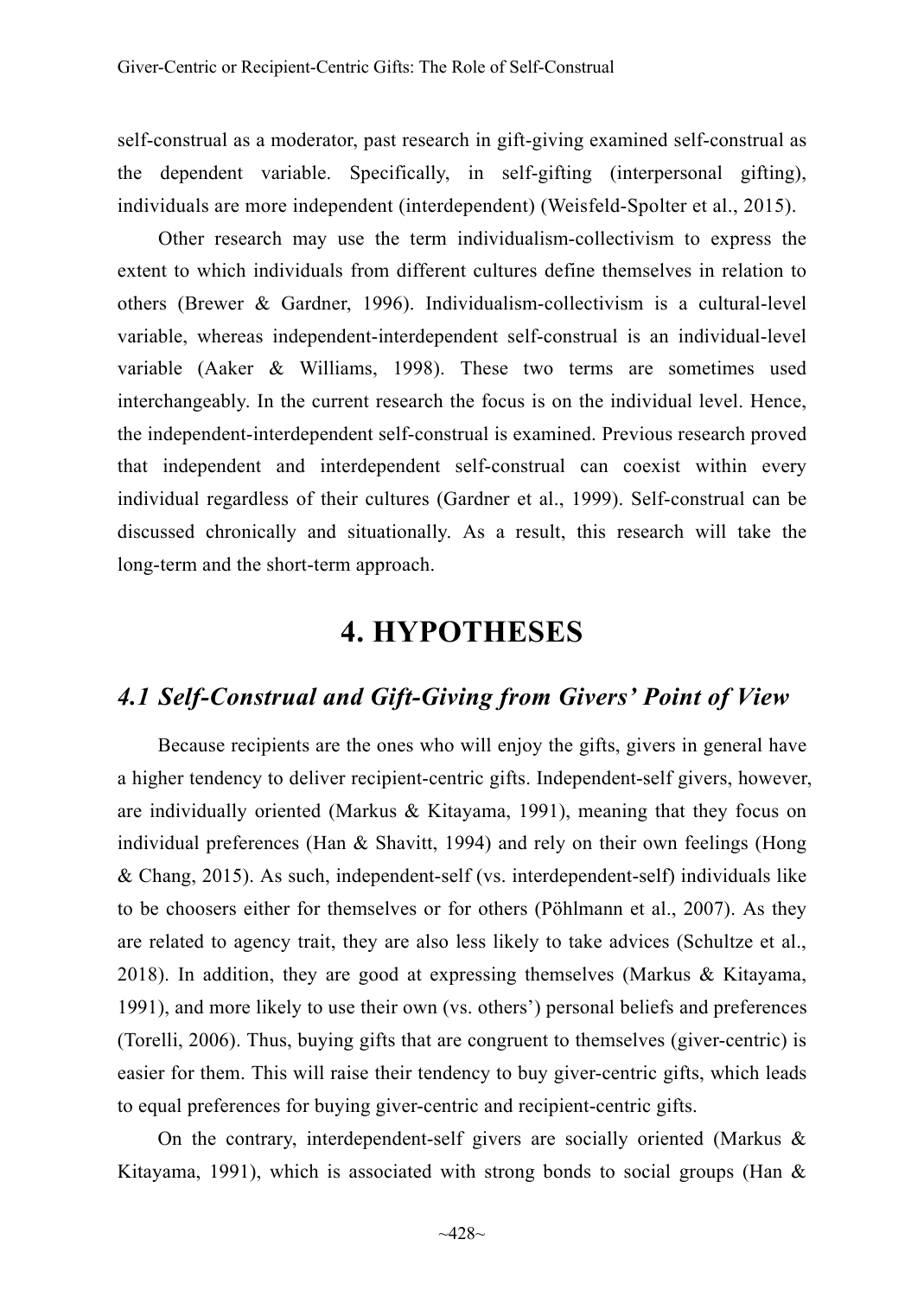Shavitt, 1994; White et al., 2012), a concern for gaining others' approval, and a reliance on reason in decision making (Hong & Chang, 2015). As such, interdependent-self (vs. independent-self) individuals like the case when others choose for them (Pöhlmann et al., 2007). Therefore, they more often think about others and they prefer to buy gifts that reflect recipients' (vs. givers') characteristics. They try harder to fit into society (Markus & Kitayama, 1991), rely more on others' opinions (Torelli, 2006), and feel a responsibility to "read" others' minds (Markus  $\&$ Kitayama, 1991). Hence, interdependent-self givers are more inclined to buy recipient-centric than giver-centric gifts.

#### **Formally,**

**H1a: Independent-self givers have the same tendency to buy giver-centric and recipient-centric gifts.** 

## **H1b: Interdependent-self givers are more likely to buy recipient-centric than giver-centric gifts.**

While H1a and H1b compare the gift type, we could also see the effect from different perspective, which is to compare the self-construal. Previous research showed that independent-self individuals are more risk-seeking (Mandel, 2003; Hamilton & Biehal, 2005) and more impulsive (Zhang & Shrum, 2009) than interdependent-self individuals. As the recipient may not like a giver-centric gift, this could become a risk to the giver. Thus, if we compare the self-construal and focus on giver-centric gifts, we predict independent-self (vs. interdependent-self) givers will be more likely to choose a giver-centric gift.

## *4.2 Tie Strength*

The strength of a tie is determined by the amount of time, emotional intensity, intimacy, and reciprocity (Granovetter, 1973). Strong ties appear in the relationships with relatives and close friends, while weak ties with acquaintances or just friends (Frenzen & Davis, 1990). Previous research on tie strength revealed that strong (vs. weak) ties tend to give more word-of-mouth (WOM) to each other (Chung & Tsai, 2008), the sender of strong (vs. weak) ties tend to give more WOM influence in the receivers purchase decisions (Voyer & Ranaweera 2015), and the presence of a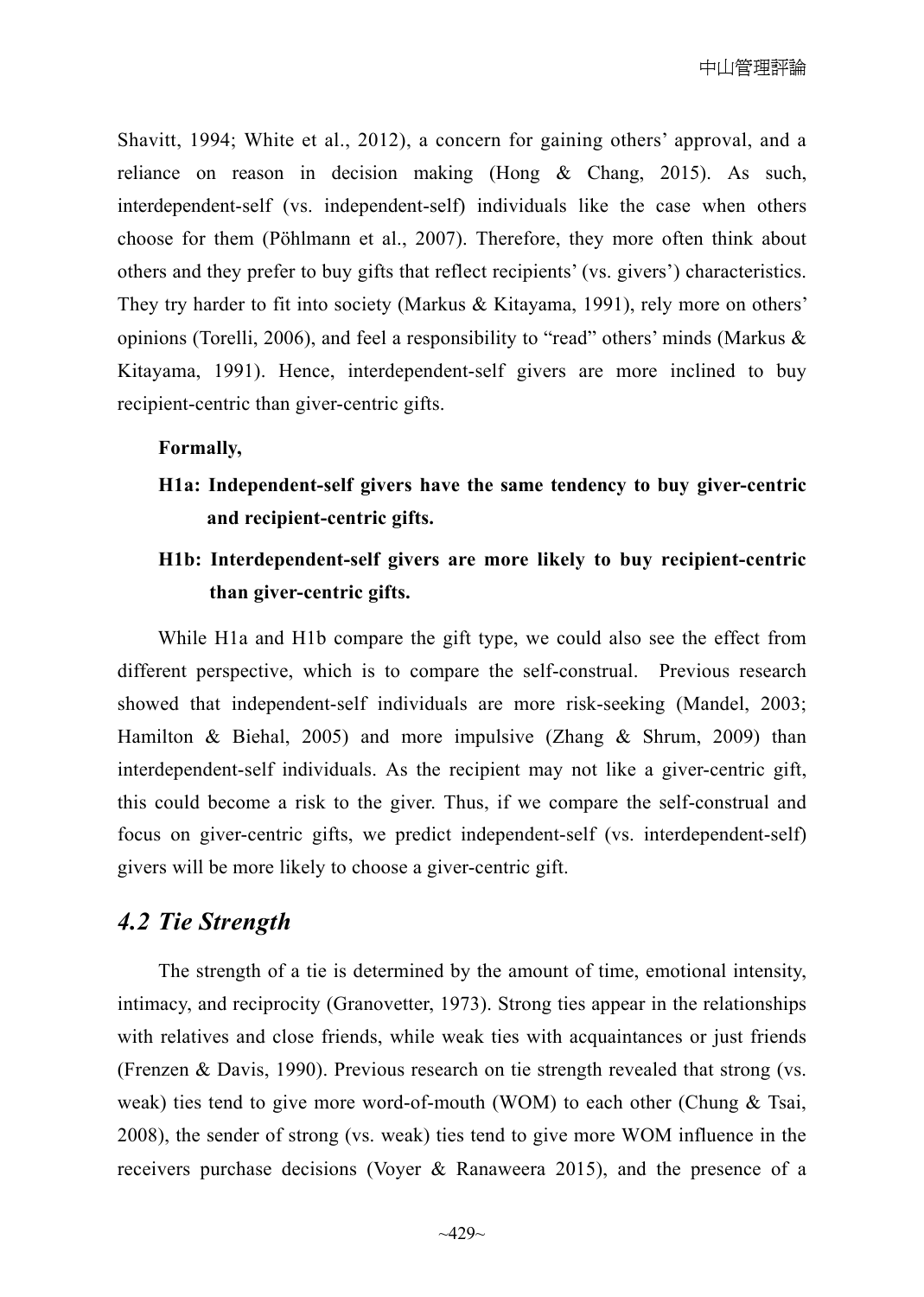reward increases referral likelihood for weak (vs. strong) ties (Ryu & Feick, 2007). We will use close friends as an example of strong tie and just friends as an example of weak tie.

We predict in H1a that independent-self givers have an equal tendency to purchase both gifts. We propose, however, that choosing gifts for someone with a strong tie (close friends) will reduce the tendency to buy giver-centric gifts. In a close relationship, an individual tends to feel that some aspects of their gift partner are a part of their own, so they will try to please the partner (Aron et al., 1991) by putting more effort into finding a suitable gift. In addition, people with strong ties that usually have communal relationship, concern more about the other's welfare and respond more to the other's needs, compared to exchange relationship where they usually have weak ties (Clark et al., 1986). Since givers have more knowledge of, and high familiarity with, what the close receivers want (Wolfinbarger & Gilly, 1996), givers are more motivated to take the receivers' perspectives into account (Cavanaugh et al., 2015) and can better predict what kind of gift the recipients desire (Belk 1976). Thus, independent-self givers are more likely to choose recipientcentric (vs. giver-centric) gifts for someone with a strong tie (close friends). For interdependent-self givers, we predict in H1b that they tend to choose recipientcentric rather than giver-centric gifts. We proposed that this effect will stay the same for someone with a strong tie (close friends) because they have established their intentions to strengthen their friendship bonds to benefit the recipients.

#### **Formally,**

**H2: When the recipient is someone with a strong tie (close friend), both independent-self and interdependent-self individuals are more likely to buy recipient-centric gifts over giver-centric gifts.** 

## *4.3 Motivation*

In early research on gift-giving, Sherry (1983) categorized gift-giving motivations into altruistic and agonistic. Altruistic motivations are when givers are driven to maximize the pleasure of the recipient, while agonistic motivations are when givers are driven to maximize their own personal satisfaction (Sherry, 1983).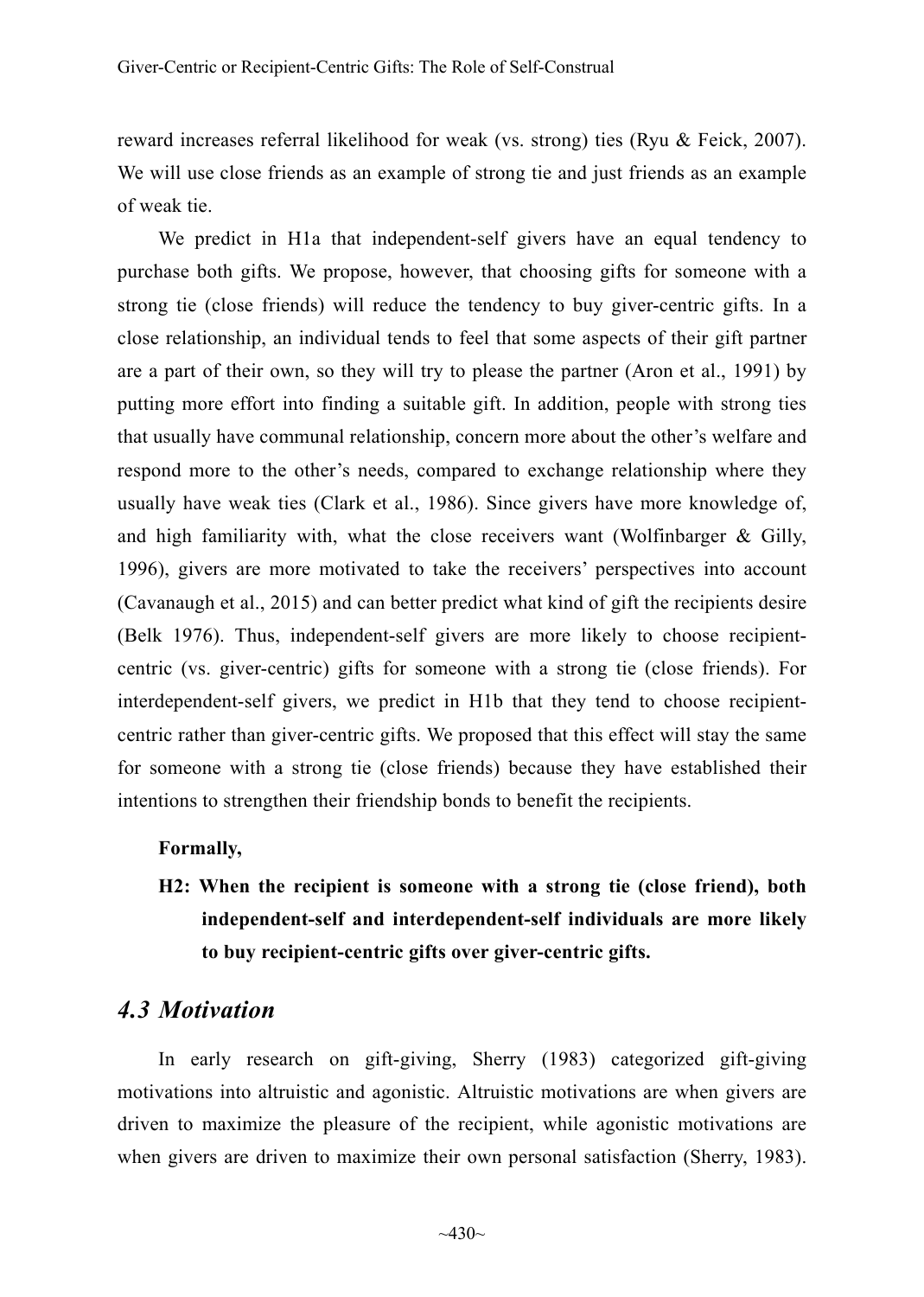Research by Goodwin et al. (1990), however, argued that these two motivations mentioned above can be listed under the category of voluntary motives and propose another category of motivation, which is obligatory motivation. Voluntary motives include cheering up a depressed friend, sharing a unique object, and expressing an apology, concern, or affection (Goodwin et al., 1990). Contrarily, obligatory motives are based on moral or religious imperatives (Belk, 1976). For special celebrations, such as Valentine's Day, obligatory motives are the dominant motive for gift-giving (Rugimbana et al., 2003).

We predict in H<sub>1</sub>a that independent-self givers have an equal tendency to buy both gifts. In this section, we propose that different motivations will change this balance. When gift-buyers have voluntary motives to give gifts, such as when they want to improve their relationship with the recipient (Ruth et al., 1999) or make them happy (Goodwin et al., 1990), they know that they want to but not have to give. Naturally, they will think more about the recipients and less about themselves (Ruth et al., 1999). Thus, they will be more likely to buy recipient-centric gifts rather than giver-centric gifts. On the other hand, when they feel obligated, such as when a gift is expected, they just want to complete the task of sending out a gift (Park, 1998). As independent-self givers tend to use their own (vs. others) personal beliefs and better withstand social pressure (Torelli, 2006), they will care less if society criticizes them for not focusing on the recipient. Thus, they will be more likely to buy gifts according to their own (vs. the recipients') preferences, which are giver-centric gifts.

#### **Formally:**

**H3a: When independent-self givers have a voluntary motive, they are more likely to buy recipient-centric than giver-centric gifts** 

## **H3b: When independent-self givers have an obligatory motive, they are more likely to buy giver-centric than recipient-centric gifts**

In H1b, we predict that interdependent-self givers will be more likely to buy recipient-centric rather than giver-centric gifts. In this section, we propose that the effect will be the same regardless if they have a voluntary or an obligatory motive. When they have voluntary motives, they care more about the recipients (Ruth et al.,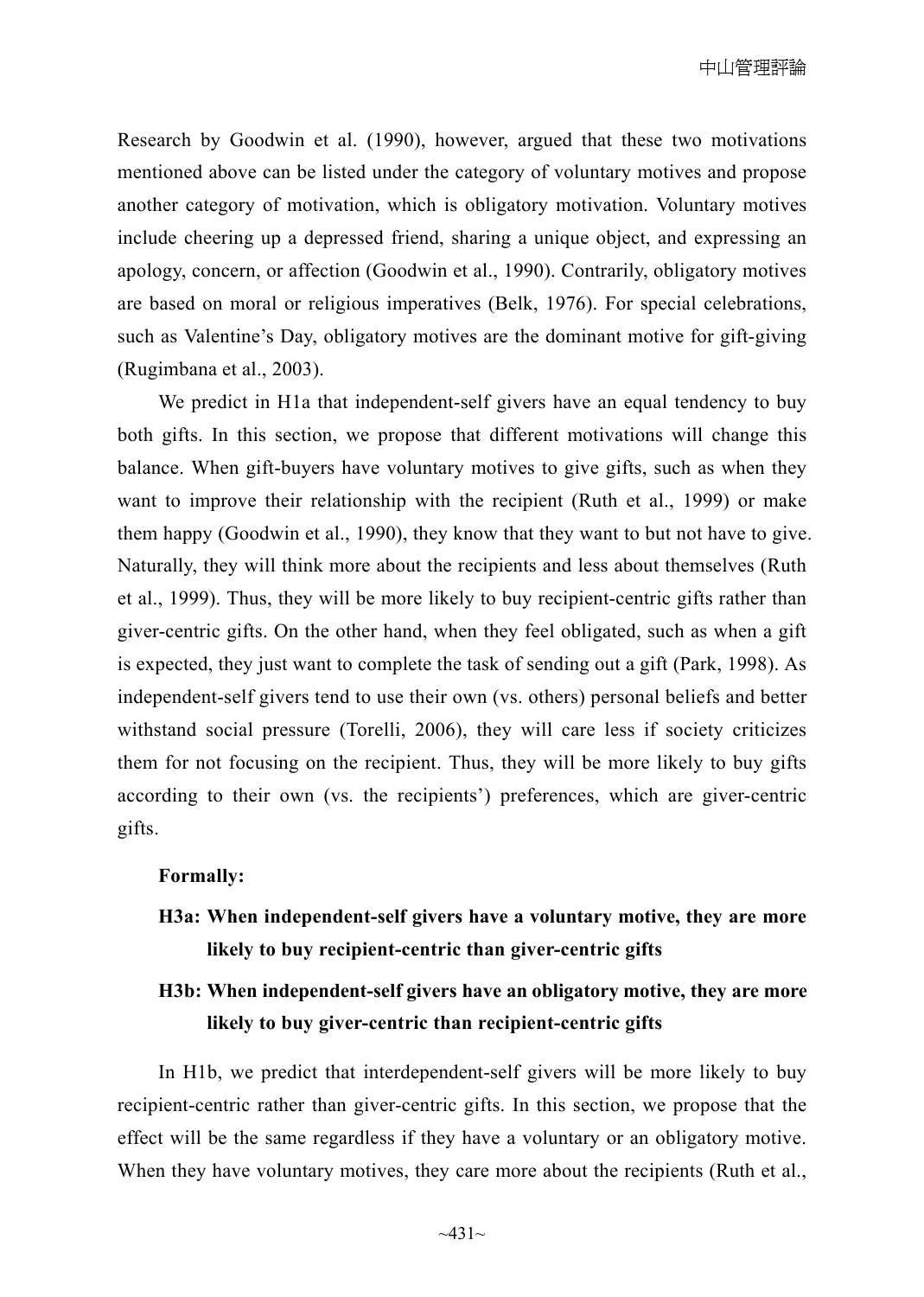1999) and thus have a higher tendency to buy recipient-centric (vs. giver-centric) gifts. When they feel obligated to give, they do not want their relationships to deteriorate; thus, they will also try to please the recipients by choosing recipient-centric (vs. giver-centric) gifts. Moreover, interdependent-self givers are motivated to maintain harmony with the society and more likely to explain their actions to others (Torelli, 2006). As a consequence, they will be more likely to choose gifts according to the general rule of gift-giving, which is to focus on the recipients (recipient-centric gifts).

#### **Formally:**

**H4: Regardless of whether interdependent-self givers have a voluntary or an obligatory motive, they are more likely to buy recipient-centric than giver-centric gifts.** 

## *4.4 Self-Construal and Gift-Giving from Recipients' Point of View*

Basically, all kinds of recipients have a high preferences for recipient-centric gifts. For independent-self recipients, we proposed that this high preference would be higher than giver-centric gifts. As they are consistent across different aspects of their identity (Suh, 2002), they like gifts that are consistent with their characteristics. In addition, they are driven by their individual benefits and preferences (Han  $\&$ Shavitt, 1994) and use their own (vs. others') personal beliefs and preferences (Torelli, 2006). As a consequence, independent-self recipients will evaluate gifts that reflect their own characteristics higher than the givers' characteristics.

On the other hand, for interdependent-self recipients, we proposed that they also have a high preferences for giver-centric gifts, which leads to the same preferences for both kinds of gifts. Moreover, they feel the need to restrain their self-expression and maintain harmony with their social context (Markus & Kitayama, 1991; Han & Shavitt, 1994). When they receive gifts that reflect the givers' preferences, they will like it, because it enhances harmony between the giver and the receiver. In addition, they are flexible across situations (Suh, 2002). Thus, interdependent-self recipients tend to welcome anything that the giver would think is a good gift.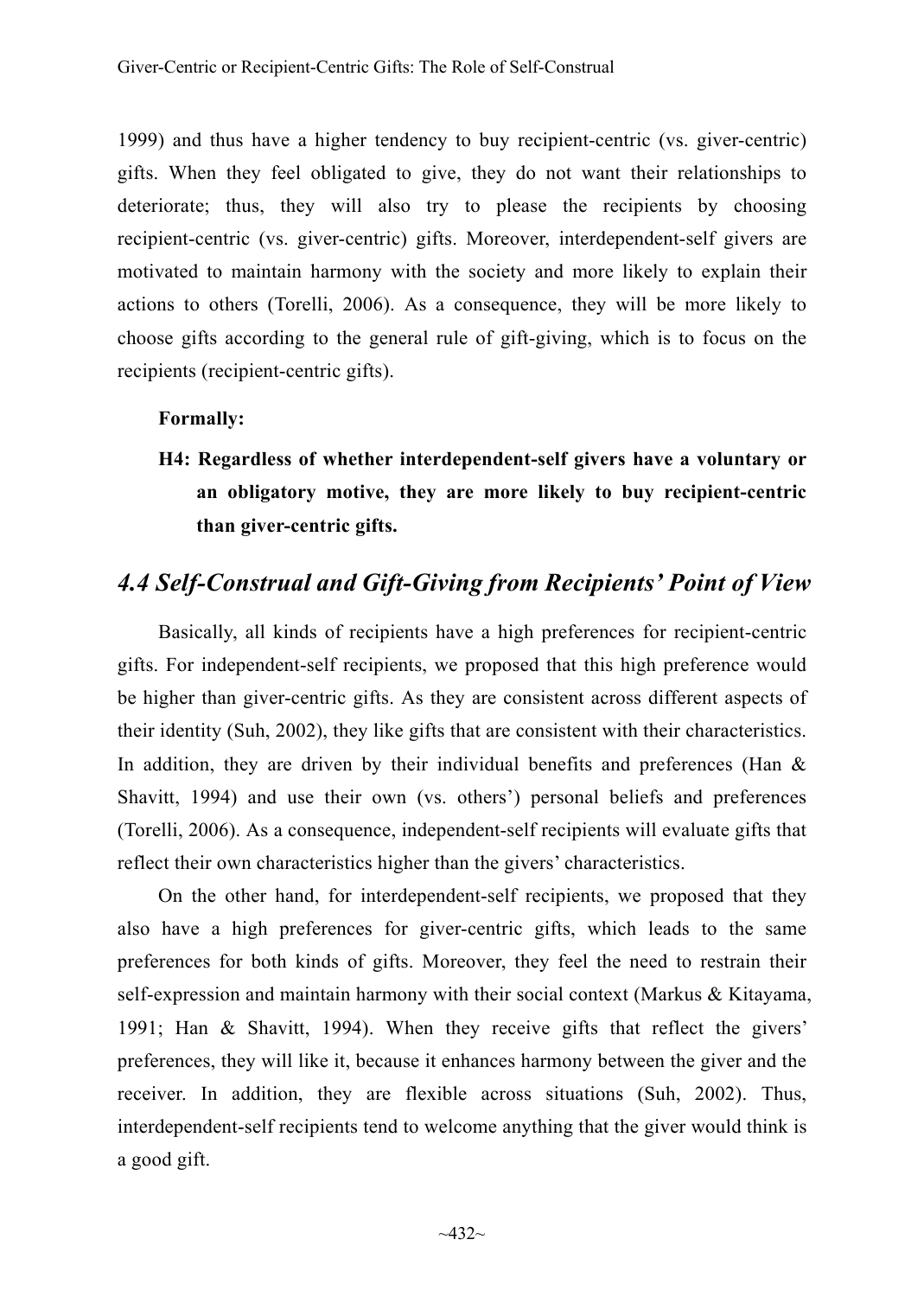#### **Formally,**

- **H5a: Independent-self recipients like recipient-centric gifts more than giver-centric gifts.**
- **H5b: Interdependent-self recipients have the same preferences between giver-centric and recipient-centric gifts.**

## *4.5 Thoughtfulness*

Previous research explained that an alternative explanation for recipient's preference is the extent that the receiver perceives how thoughtful the gift is. Recipient thinks that the gift is a thoughtful gift when the gift is more expensive (Flynn & Adams, 2009), when it is desirable and partial than undesirable and complete (Kupor et al., 2017) and when it is solicited than unsolicited (Gino  $\&$ Flynn, 2011). However, there might be preference asymmetries between givers and receivers. Givers often overestimate (Flynn & Adams, 2009; Cavanaugh et al., 2015) or underestimate (Gino & Flynn, 2011; Kupor et al., 2017). As recipients are the one who will enjoy the gifts, givers need to understand recipients more, such as which gifts they like and why they like them. Thus, we propose a mediation of thoughtfulness for recipients.

When recipients think that the gifts were thoughtful, they will have higher preferences for that gift. (Flynn & Adams, 2009; Kupor et al., 2017). Thus, we propose that thoughtfulness will mediate the relationship between self-construal and gift type on recipients' preferences. Specifically, independent-self recipients like recipient-centric more than giver-centric gifts because they think that the gift is thoughtful when the gift reflects their own (vs. givers') characteristics. On the other hand, interdependent-self recipients have the same preferences for both gifts because they think that both gifts are equally thoughtful.

#### **Formally:**

**H6: The relationship between self-construal and gift type on recipients' preferences is mediated by thoughtfulness**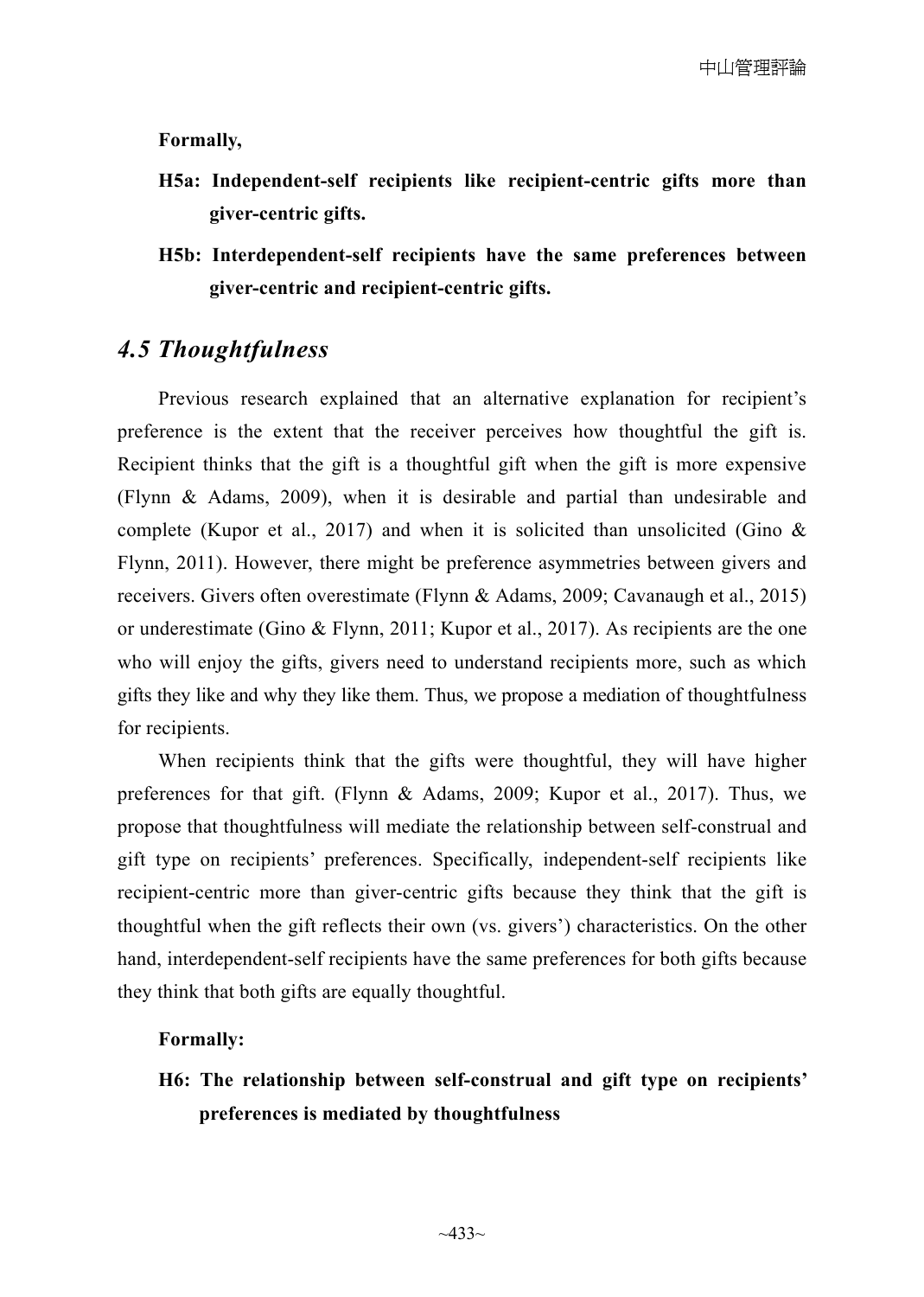## *4.6 Solicited Gifts*

When givers pick gifts from a registry list, they have more confidence that the recipients will like the gifts. Similarly, recipients appreciate gifts from the list he/she provided (Gino  $\&$  Flynn, 2011). Thus, we predict that giving solicited gifts will strengthen the previous pattern from study 4.

In H5, we proposed that independent-self recipients preferred recipient-centric over giver-centric gifts, whereas interdependent-self recipients have equal preferences for both gifts. When they were asked what kind of gifts that they wanted, the effect for independent-self recipients will be stronger and interdependent-self recipients would prefer recipient-centric than giver-centric gifts. Consumers feel that solicited (vs. unsolicited) gifts are more thoughtful and considerate (Gino & Flynn, 2011). Thus, in a solicited (vs. unsolicited) situation, independent-self and interdependent-self recipients feel less pleased to receive giver-centric gifts and happier to get recipient-centric gifts, but independent-self (vs. interdependent-self) recipients will have a stronger relationship.

#### **Formally,**

**H7: In a solicited condition, the preference for recipient-centric to givercentric gift is stronger than in an unsolicited condition.** 

## **5. STUDY 1**

#### *5.1 Method*

In a single factor design of self-construal, 102 online participants from an online panel  $(52.0\%$  women; mean age = 24.9) were instructed to think about and write down how they are similar to (independent-self) or different from their friend (Swaminathan et al., 2007). Then they were asked to imagine buying a new bag for a friend. They either found a bag that reflects their characteristics (giver-centric) or their friend's characteristics (recipient-centric). After that, they were given a question on which bag that they will buy in a seven-point scale (1= bag that reflects their characteristics,  $7 = \text{bag}$  that reflects their friend's characteristics). The order of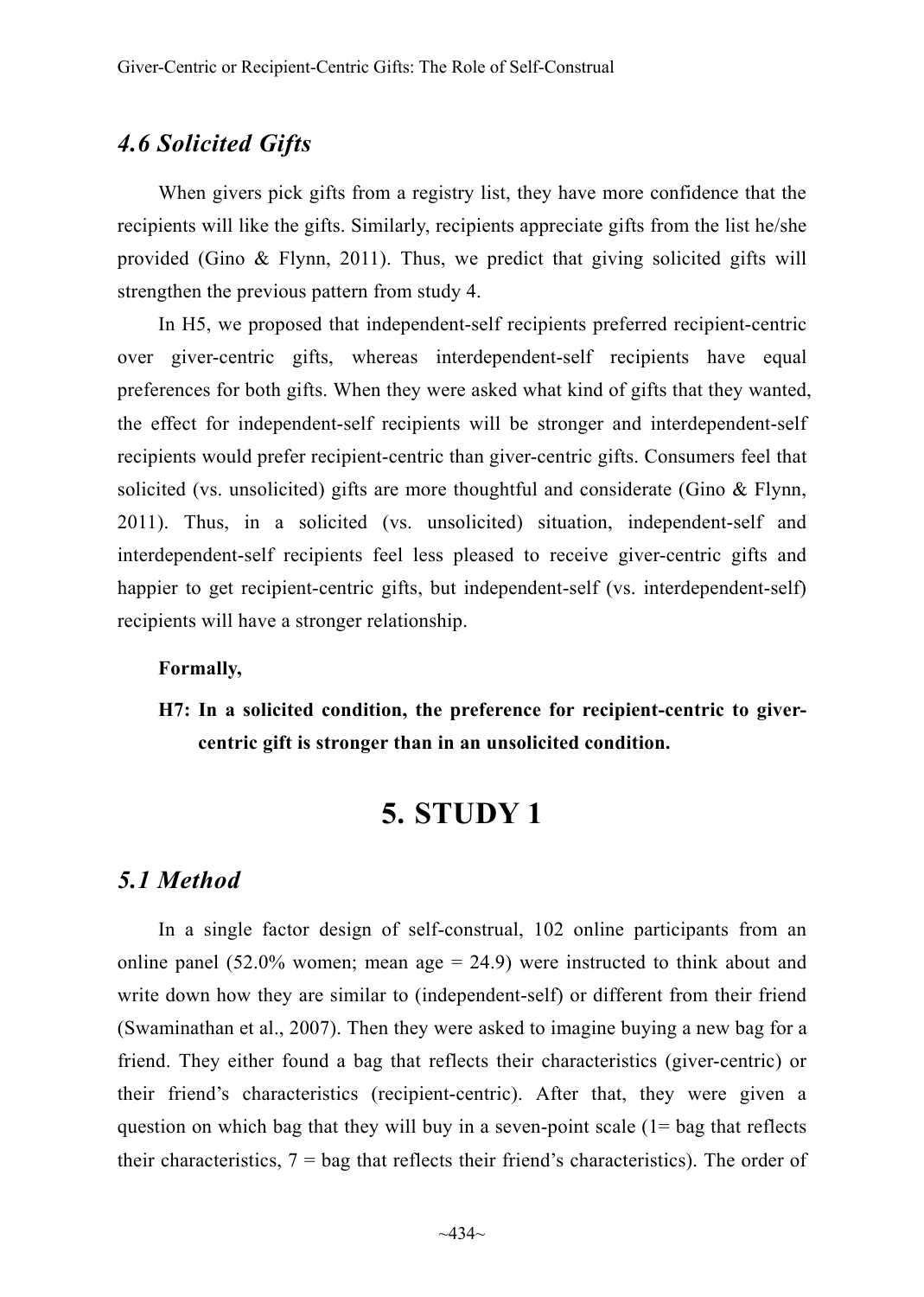the bag in the scenario and in the scale were counterbalanced. Finally, they were given a self-construal manipulation check where they were asked to make 10 statements beginning with "I am" that describe themselves (Swaminathan et al., 2007).

## *5.2 Results*

For self-construal manipulation check, independent items include a personal description, attitude, or belief, while interdependent items refer to a demographic group or category that they belong or relationship or sensitivity to others. Items that did not relate to either of those two categories were classified as other. Participants in the independent-self condition wrote more individualistic sentence  $(M = 7.90, SD)$  $= 2.78$ ) than participants in the interdependent-self condition (M = 3.04, SD = 3.11;  $t(100) = 8.32$ ,  $p = .000$ ). On the contrary, participants in the interdependent-self condition wrote more collectivistic sentence  $(M = 6.51, SD = 3.37)$  than participants in the independent-self condition ( $M = 1.45$ ,  $SD = 2.03$ ; t(100) = -9.19, p = .000). From different perspective, participants in the independent-self condition wrote more individualistic than collectivistic sentence (t(50) = 10.16,  $p = .000$ ) and participants in the interdependent-self condition wrote more collectivistic than individualistic sentence (t(50) = -3.92,  $p = .000$ ). Thus, self-construal manipulation was successful.

In H1a and H1b, we conducted one sample t-test of gift choice for independentself and interdependent-self givers with 4 as test value. Since the scale is from  $1 =$ bag that reflects their characteristics to  $7 =$  bag that reflects their friend's characteristics, then 4 would mean prefer both bags equally. For independent-self givers, they had the same choice intentions for both, giver-centric and recipientcentric bags (M = 4.16, SD = 1.74;  $t(50) = .64$ , p > .52, NS), which supports H1a (see figure 1). On the other hand, interdependent-self givers prefer recipient-centric than giver-centric bags ( $M = 6.12$ ,  $SD = 1.42$ ;  $t(50) = 10.63$ ,  $p = .000$ ), which supports H1b. We ran ANCOVA using order as covariate. The results were the same and the covariates were not significant.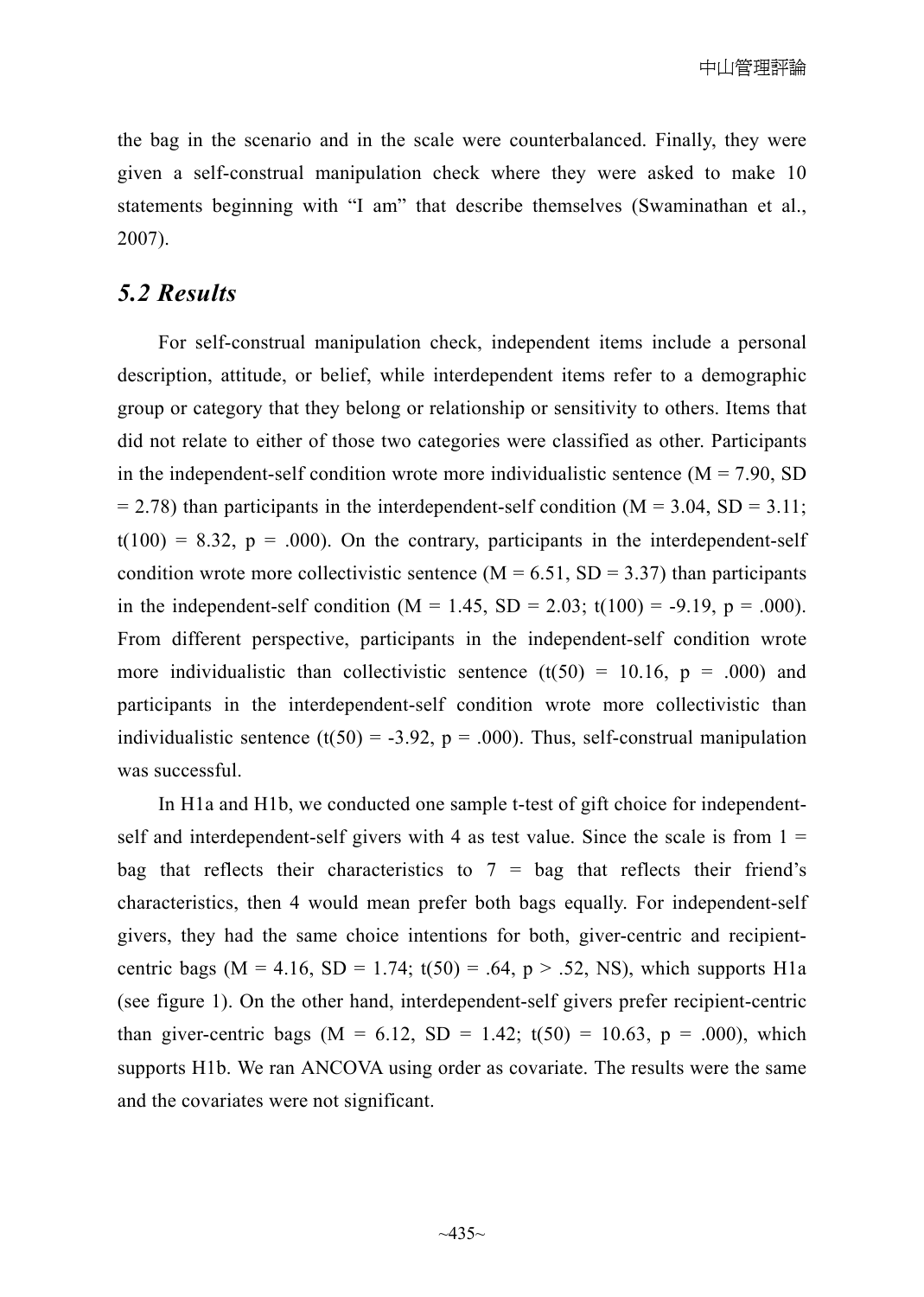

**Figure 1. Givers' Choice of Gifts as a Function of Self-Construal**

Data Source: This Study

## *5.3 Discussion*

The results of study 1 support H1a and H1b. Specifically, recipient-centric and giver-centric gifts are equally preferred by independent-self givers. On the other hand, recipient-centric gifts, compared to giver-centric gifts, are more likely to be bought by interdependent-self givers. As inferred previously, this result emerged because, while interdependent-self givers think in line with common thinking to give recipient-centric (vs. giver-centric) gifts, independent-self givers also think about their own preferences, which leads to equal purchase intentions on both gifts.

Previous research has shown that there will be less distinction between self and other in resource allocation when the self and other have a close relationship (Aron et al., 1991). The participants in the close relationship allocate as many resources for themselves as they do for others. How close or strong the relationship is, therefore, may have an effect on how givers think about the distinction between them and the recipients, particularly with regard to their preferences. This will in turn affect their choice of gift. We then proposed H2, when the gift is for someone with a strong tie with the giver, such as a close friend, there is no effect of self-construal.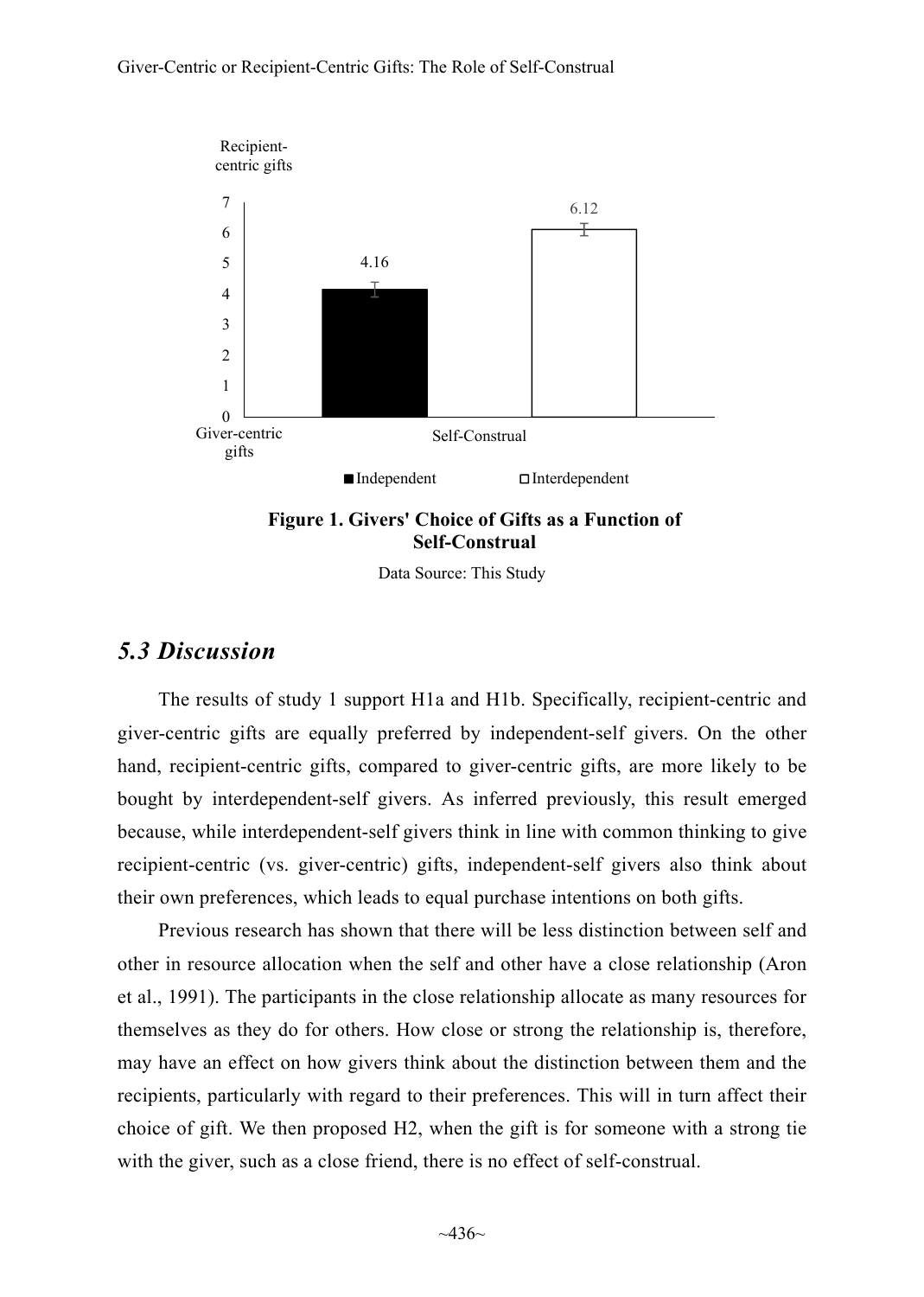# **6. STUDY 2**

#### *6.1 Method*

Two hundred twenty-four online participants  $(55.8\%$  women; mean age = 25.25) were randomly assigned to a 2 (Self-construal: independent vs. interdependent)  $\times$  2 (Tie strength: strong vs. weak) between-subjects design. The questionnaire were spread through an online panel consists of university students and alumni. First, the participants were given a measurement of self-construal by Gudykunst & Lee (2001) in a seven-point scale  $(1 =$  strongly disagree,  $7 =$  strongly agree) (see appendix 1). Second, they were given a scenario to manipulate tie strength and gift type. To manipulate tie strength, we used a manipulation by Chung  $\&$  Tsai (2008). They were instructed to image that their close friend [friend] who communicate frequently [from time to time] with them, often shares [share little] personal confidences with them, are [not] emotionally close with them and often lends [lends little] support to them, has his/her birthday coming up. Then they were given the preferences of the recipients (likes to listen to music and prefer neutral color and something that can be long lasting) and their preferences (likes vivid color), as well as the headphone style, which one matched with the recipients' (recipient-centric: brown classic headphone) and the other matched with givers' characteristics (giver-centric: stylish with a vivid color). We changed the gift to headphones, which are commonly used by university students and hence will be a good choice for a gift. After that, they will be asked which headphone they will buy in a seven-point scale  $(1=$  headphone that reflects their preference, 7 = headphone that reflects their friend's preferences). The order of the headphones in the scenario and the placing of the endpoints in the scale were counterbalanced. Finally, we added four-item manipulation check questions of tie strength by Chung & Tsai (2008) with seven-point scale (1 = strongly disagree, 7 = strongly agree) (see appendix 2).

### *6.2 Results*

Self-construal scale consists of two subscales with items related to either independent-self or interdependent-self. Separate indices were calculated for each subscale ( $\alpha_{\text{independent-self}} = .97$  and  $\alpha_{\text{interdependent-self}} = .96$ ). Interdependent-self index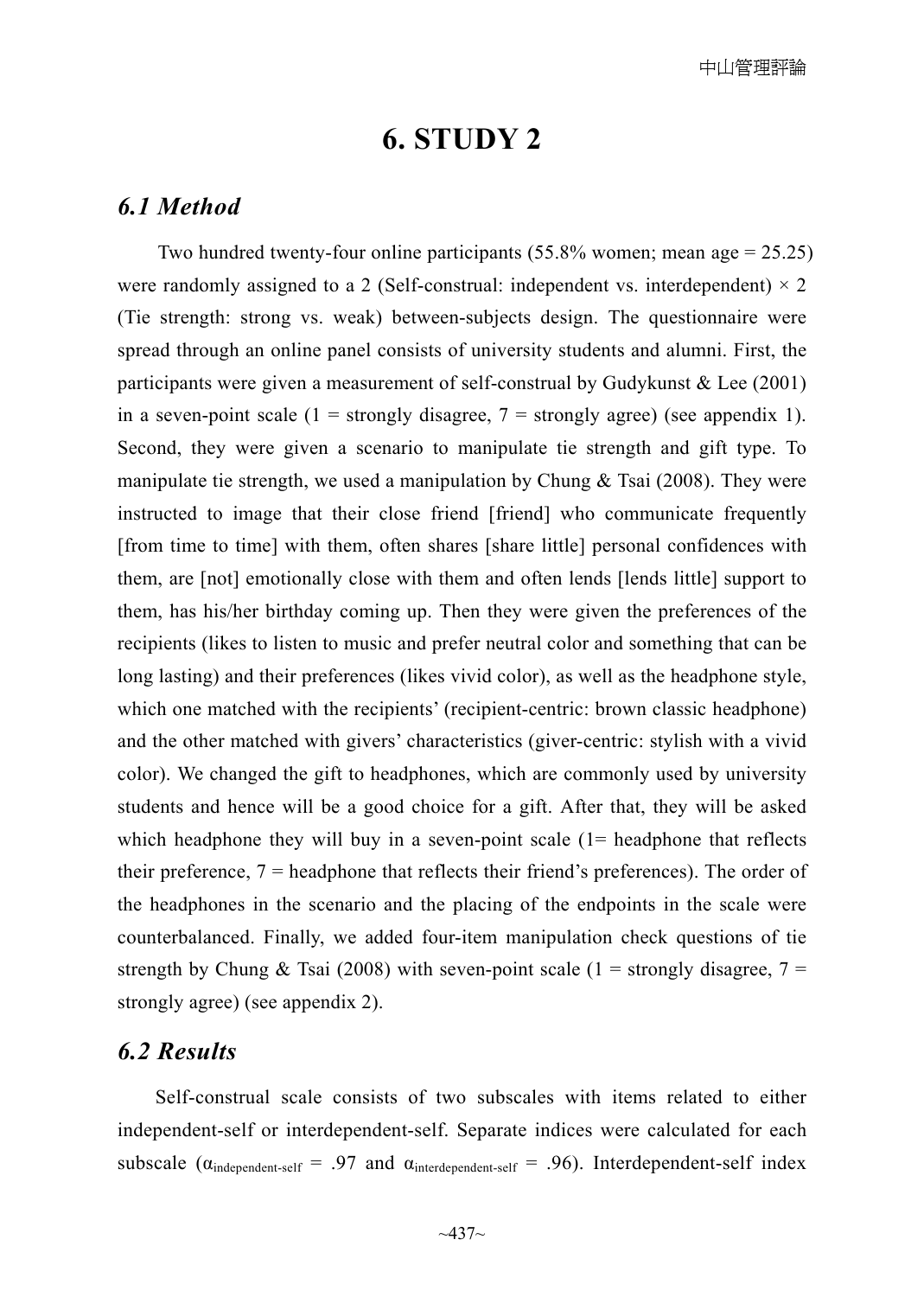was subtracted from independent-self index to get self-construal index (Hannover et al., 2006).

Four questions on tie strength manipulation check were averaged ( $\alpha$  = .98). A *t*-test of tie strength on its index was run. The results showed that participants in strong ties think that their relationship was closer and stronger  $(M = 6.16, SD = .81)$ than participants in weak ties  $(M = 3.32, SD = 2.01; t(222) = 13.86, p = .000)$ . Thus, tie strength manipulation was successful.



**Figure 2. Givers' Choice of Gifts as a Function of Self-Construal and Tie Strength**  Data Source: This Study

To test the hypotheses, PROCESS macro model 1 (Hayes, 2013) was run with the self-construal index (-7 to 7 scale with 7 being independent-self construal) as the independent variable, tie strength (strong  $= 0$  vs. weak  $= 1$ ) as the moderator, choice (1 to 7 scale with 7 being recipient-centric gifts) as the dependent variable, and order as a covariate variable. Results showed a significant interaction effect ( $\beta = -.25$ ,  $t(219) = -3.46$ ,  $p = .000$ ) and a significant main effect of tie strength ( $\beta = -1.11$ ,  $t(219)$ )  $=$  -5.23,  $p = .000$ ), where participants in weak (vs. strong) ties are more likely to choose giver-centric gifts. Neither the main effect of self-construal  $(\beta = -0.004, t(219))$ = -.07, *p* > .94, NS) nor the order effect (β = .04, *t*(219) = .43, *p* > .66, NS) is significant. The conditional effect for strong ties is not significant (95%  $CI = -0.0981$ ) to .0912), which shows that there is no significant difference in choices between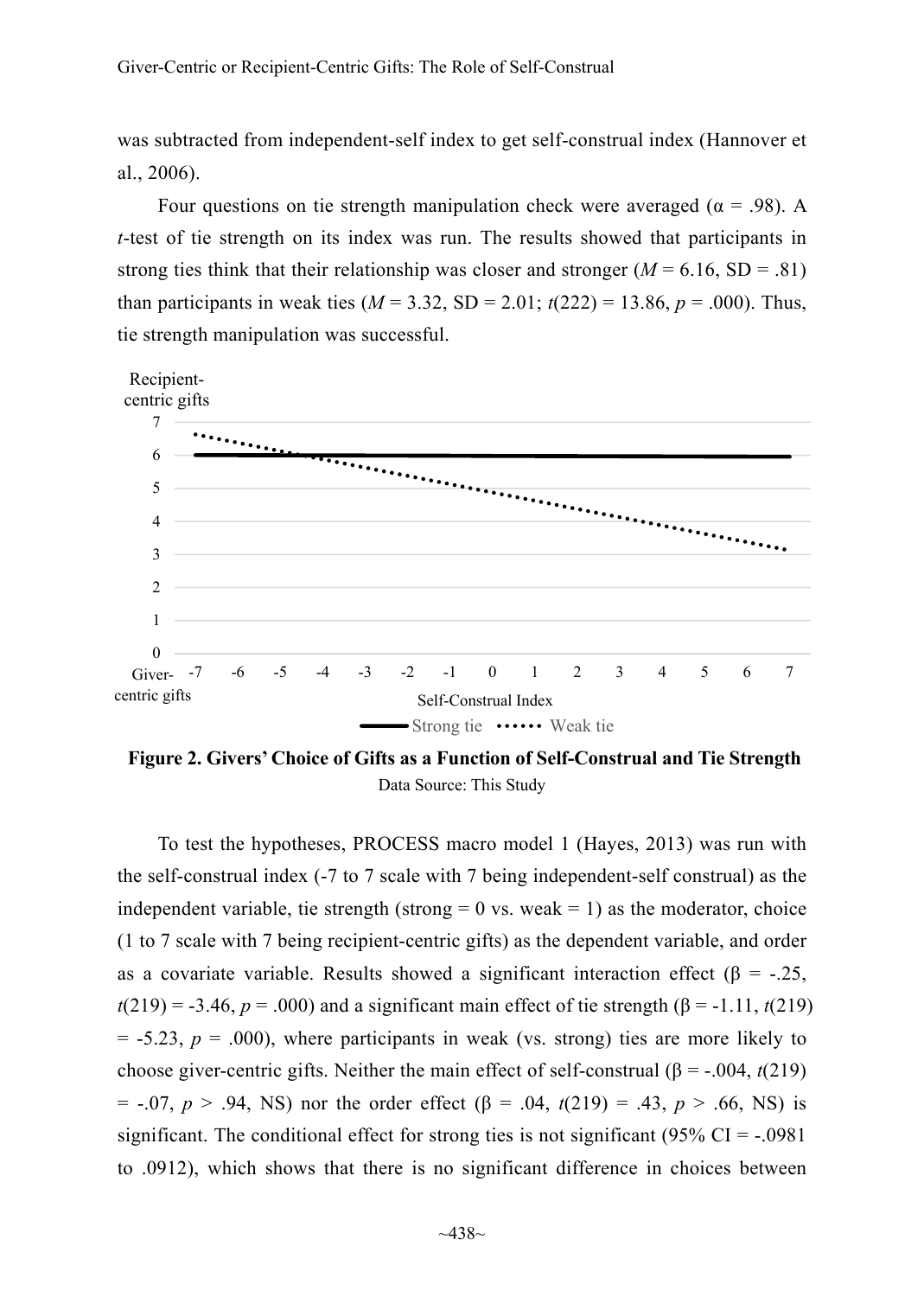independent-self and interdependent-self givers. More specifically, from figure 2 it can be shown that participants with independent-self and interdependent-self construal prefer recipient-centric (vs. giver-centric) headphones. This result supports H2. On the other hand, the conditional effect for weak ties is significant (95% CI = -.3545 to -.1463), which replicates the results of study 1. As the effect of selfconstrual to choice is not significant when giving gifts in strong tie relationship, we will not use gift-giving with a strong tie in the following studies.

#### *6.3 Discussion*

The results of study 2 support H2, in which the patterns in study 1 disappear. Specifically, recipient-centric gifts, compared to giver-centric gifts, are more likely to be bought by both independent-self and interdependent-self givers when given to close friends. As sending gifts to close friends resulted in no moderation effect of self-construal, we will not discuss the close friend situation any further. In studies 1 and 2, independent-self givers did not show any strong preferences towards any gifts. This is probably because they may have different motivations for giving gifts. The next study will test H3 and H4 by examining the moderating effect of motivation and self-construal.

# **7. STUDY 3**

#### *7.1 Method*

Two hundred sixty-four college students in Taiwan (45.8% women; mean age = 25.25) were randomly assigned to a 2 (Self-construal: independent vs. interdependent)  $\times$  2 (Gift type: giver-centric vs. recipient-centric)  $\times$  2 (Motivation: voluntary vs. obligatory) between-subjects design. For this study, the gift type is between-subjects design and the dependent variable is changed to be purchase intention. In order to generalize our findings, we used a different kind of self-construal manipulation. Based on Zhang & Shrum (2009), independent-self (interdependent-self) participants were given a statement that said "Remember, enjoying your life (your relationships with your family and friends) is what it is really all about". Then, they were asked to write their thoughts regarding the statement. Then, they were instructed to imagine buying a T-shirt for a friend while travelling abroad. After that, they were given a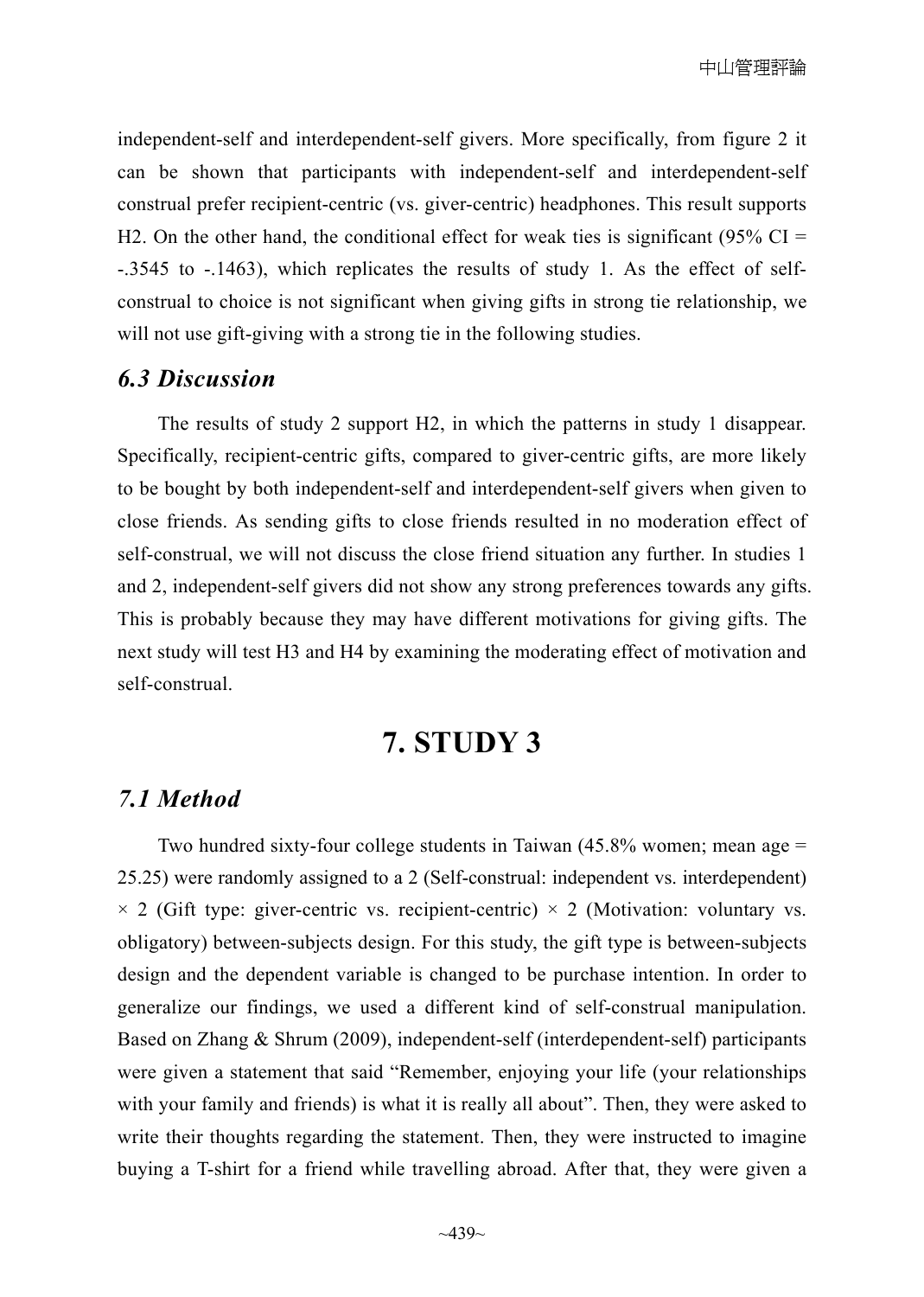question about their purchase intentions ("How likely will you buy that T-shirt?"), two questions for self-construal manipulation check ("Your thoughts when reviewing the statements were focused on yourself", "Your thoughts when reviewing the statements were focused on your family and friends") (Hamilton  $\&$ Biehal, 2005), two questions for gift type manipulation check ("This gifts reflects my preference", "This gifts reflects my friend's preference") (Wolfinbarger & Gilly, 1996), and a five-item obligation scale to measure motivation by Wolfinbarger  $\&$ Yale (1993) (see appendix 3). Responses to all these questions were on seven-point scale  $(1 = not likely at all/strongly disagree, 7 = very likely/strongly agree).$ 

#### *7.2 Results*

Participants' answer on whether they think of themselves and whether they think of their family or friends were analyzed using a *t*-test. The results indicated that participants thought more about themselves in independent-self  $(M = 5.43, SD =$ 1.49) than in interdependent-self condition ( $M = 4.74$ , SD = 1.66;  $t(262) = -3.55$ , *p*  $=$  .000). On the other hand, participants thought more about their family and friends in interdependent-self ( $M = 5.63$ , SD = 1.01) than in independent-self condition ( $M =$ 2.52,  $SD = 1.16$ ;  $t(262) = 23.13$ ,  $p = .000$ ). From different direction, participants in independent-self condition thought more about themselves  $(M = 5.43, SD = 1.49)$ than about their family or friends  $(M = 2.52, SD = 1.16; t(131) = 15.76, p = .000)$ and participants in the interdependent-self condition thought more about their family or friends  $(M = 5.63, SD = 1.01)$  than themselves  $(M = 4.74, SD = 1.66; t(131) =$  $-5.63$ ,  $p = .000$ ). Thus, the self-construal manipulation was successful. In addition, we also analyzed the answers in open-ended question. We asked two independent coders to categorize the participants' answers. There are four categories, which are mentioning about themselves, mentioning about their family and friends, mentioning about enjoying vacation and mentioning about life. Then, their answers were analyzed using logistic regression. For mentioning about themselves, independent-self participants were more likely to talk about themselves (59.84%) compared to interdependent-self participants (45.45%,  $\beta$  = .58,  $p < .03$ ). On the other hand, interdependent-self participants were more likely to talk about family and friends (66.67%) compared to independent-self participants (9.84%, β = -2.91, *p* = .000). These answers also support the success of the self-construal manipulation. For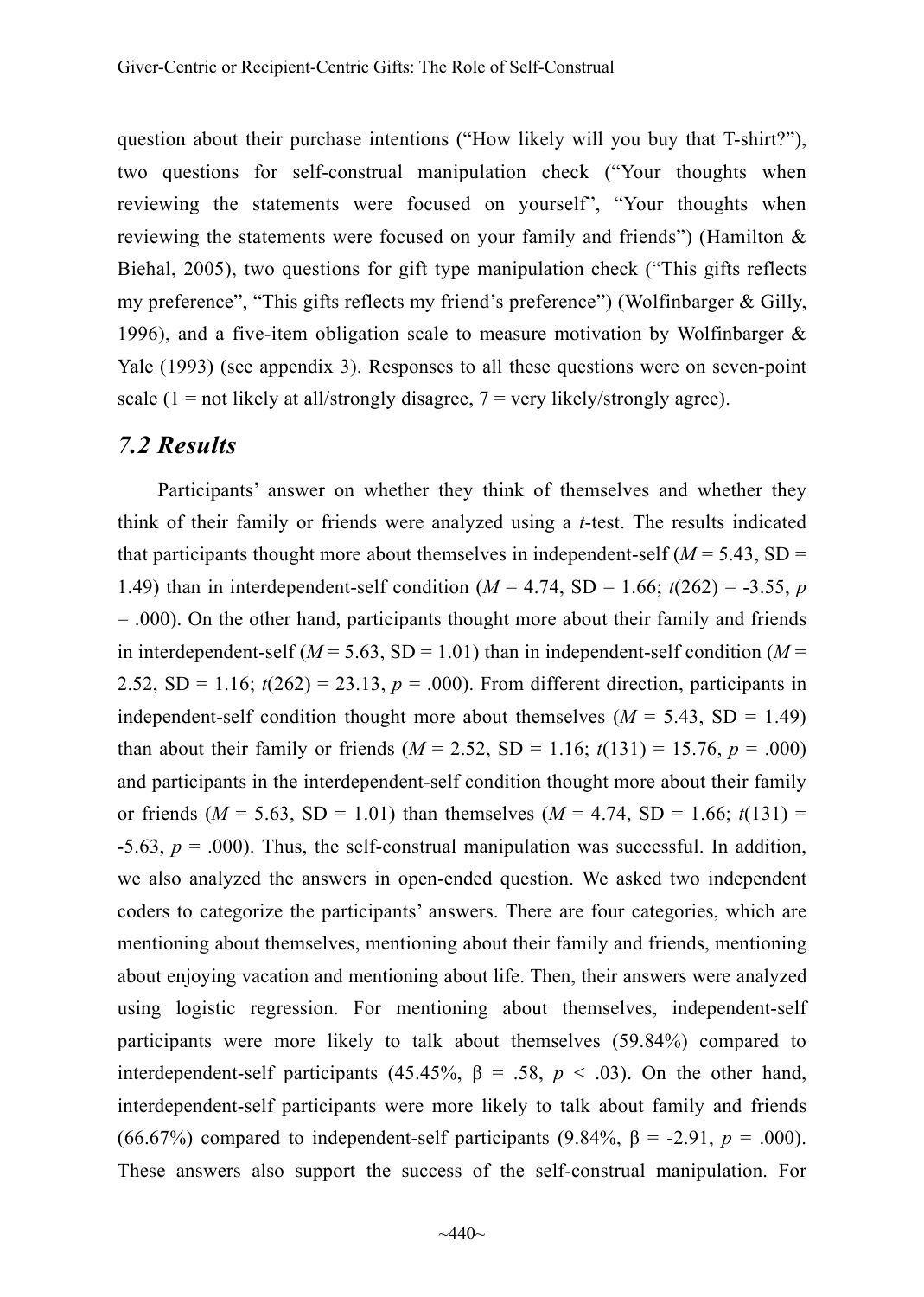mentioning about enjoying vacation, independent-self participants were more likely to talk about enjoying vacation (62.12%) than interdependent-self participants (40.15%,  $\beta$  = .89,  $p$  = .000). Similarly, independent-self participants were more likely to talk about life (43.18%) than interdependent-self participants (19.70%,  $β =$ 1.13,  $p = .000$ ). The remaining participants  $(21.21\%)$  were just wrote whether they agree or disagree with the statements.

Another *t*-test was used to analyze the answers on whether the gift strongly reflects the givers and whether the gift strongly reflect their friend. The results showed that participants felt that the gift strongly reflected themselves in giver-centric ( $M = 5.29$ , SD = 1.26) than in recipient-centric condition ( $M = 4.61$ ,  $SD = 1.61$ ;  $t(262) = 3.82$ ,  $p = .000$ ). On the other hand, participants felt that the gift strongly reflected their friends in recipient-centric  $(M = 5.56, SD = 1.19)$  than in giver-centric condition ( $M = 4.84$ , SD = 1.41;  $t(262) = -4.48$ ,  $p = .000$ ). From different direction, participants in giver-centric condition felt that the gift strongly reflected themselves more ( $M = 5.29$ , SD = 1.26) than it reflected their friends ( $M =$ 4.84, SD = 1.41;  $t(131) = 2.62$ ,  $p < .02$ ) and participants in recipient-centric condition felt that the gift strongly reflected their friends more ( $M = 5.56$ , SD = 1.19) than it reflected themselves  $(M = 4.61, SD = 1.61; t(131) = -5.40, p = .000)$ . Thus, the gift type manipulation was successful. The fifth item in the obligation scale had the lowest reliability, so we dropped it and continued with four items. The four items in the obligation scale were reliable ( $\alpha$  = .73) and were averaged.

To test H3 and H4, we ran PROCESS macro model 3 (Hayes, 2013) with gift type (giver-centric  $= 0$  vs. recipient-centric  $= 1$ ) as the independent variable, self-construal (interdependent = 0 vs. independent = 1) as a moderating variable  $(M)$ , motivation index (7-point scale with voluntary  $= 1$ , obligatory  $= 7$ ) as another moderator (W), and purchase intention as the dependent variable. The results  $(F(7, \mathbb{C}))$  $256$ ) = 7.71,  $p = .000$ ,  $R^2 = .17$ ) showed that there was a significant three-way interaction ( $\beta$  = -.67,  $t(256)$  = -2.49,  $p < .02$ ), a marginally significant two-way interaction between gift type and motivation  $(\beta = -.35, t(256) = -1.74, p < .09)$ , a marginally significant two-way interaction between gift type and self-construal  $(\beta =$ 2.10,  $t(256) = 1.16$ ,  $p < .08$ ) and an insignificant two-way interaction between self-construal and motivation  $(β = .29, t(256) = 1.53, p > .1, NS)$ , For the three main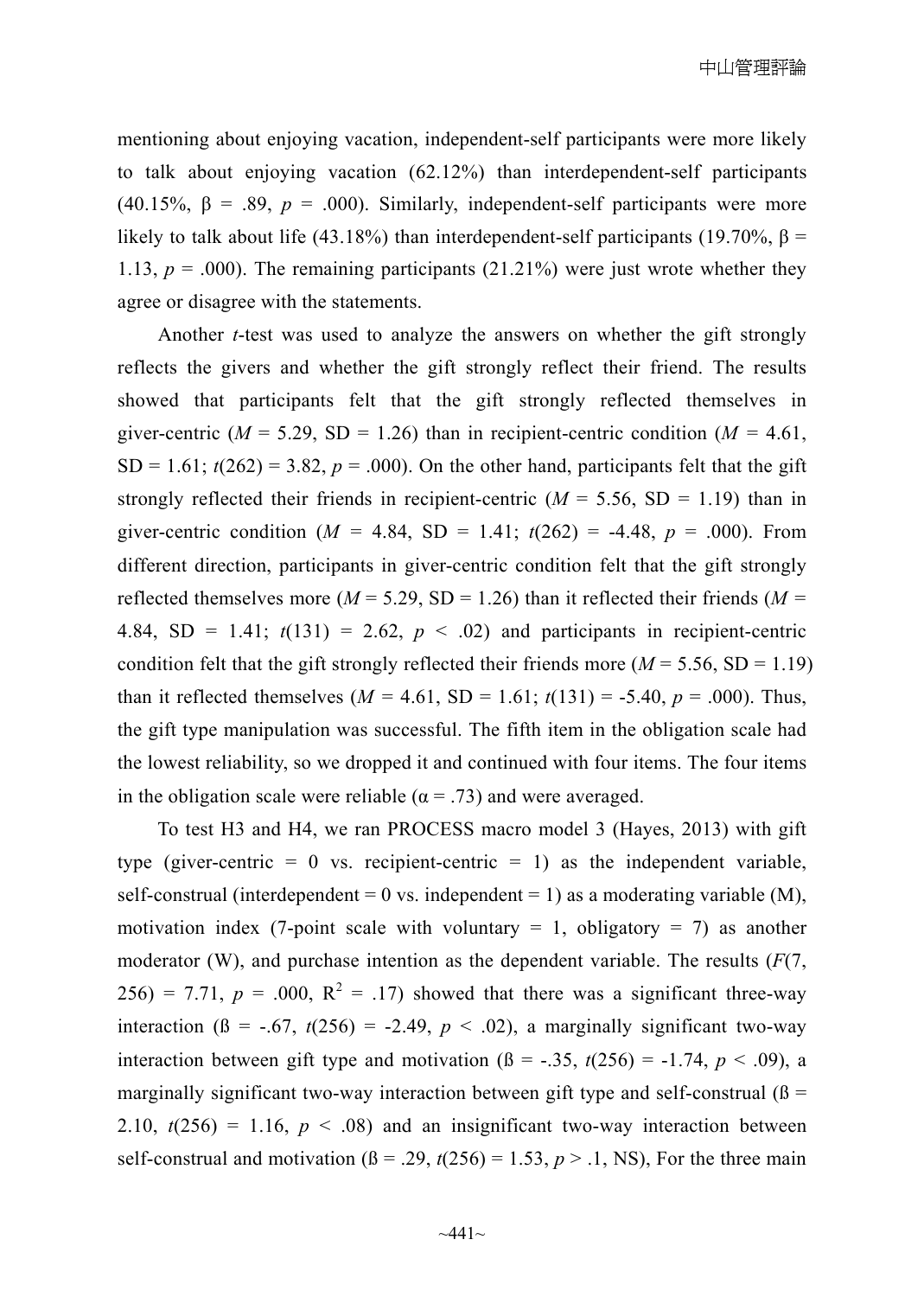effects: the result for gift type revealed a significant positive coefficient on purchase intention ( $\beta$  = 2.38,  $t(256)$  = 2.83,  $p < .006$ ), which means the purchase intention for recipient-centric gifts (dummy variable: 1) was higher than giver-centric gifts (dummy variable: 0); for motivation, it showed a significant positive coefficient on purchase intention  $(\beta = .28, t(256) = 2.03, p < .05)$ , where the more obligatory the motivation is, the higher the purchase intention; for self-construal, it showed an insignificant main effects ( $\beta$  = -1.06,  $t(256)$  = -1.31,  $p > 0.1$ , NS). The conditional effect for independent-self givers when the motivation is 1 SD below the average is significant (95% CI = .9637 to 2.3836), when the motivation is on average is not significant (95% CI =  $-.1925$  to .8055), and when the motivation is 1 SD above average is significant (95% CI =  $-1.7307$  to  $-0.3908$ ). The conditional effect for interdependent-self givers when the motivation is 1 SD below the average is significant (95% CI = .7161 to 2.1240), when the motivation is on average is significant (95% CI = .4526 to 1.4529), and when the motivation is 1 SD above average is not significant  $(95\% \text{ CI} = -.2647 \text{ to } 1.2355)$ .

Using Johnson-Neyman technique, the results showed that for independent-self givers, when they have more voluntary motivation  $(1.00 - 3.85)$ , the gift type variable has a significant positive coefficient on purchase intention. In other words, when independent-self givers have voluntary motives, the purchase intention for recipient-centric gifts (dummy variable: 1) is higher than giver-centric (dummy variable: 0), which supports H3a (see figure 3). On the other hand, when independent-self givers have more obligatory motives (5.05 - 7.00), the gift type variable has a significant negative coefficient on purchase intention. This means that when independent-self givers have more obligatory motives, the purchase intention for giver-centric (dummy variable: 0) is higher than recipient-centric gifts (dummy variable: 1), which supports H3b. For interdependent-self givers, no matter if their motivations are more voluntary or obligatory  $(1.00 - 5.16)$ , the gift type variable has a positive coefficient on purchase intention (see figure 4). Even though those with extremely strong obligatory motives  $(5.16)$ , the test is non-significant, but the coefficient is still positive. We can say that whether with voluntary or obligatory motives, interdependent-self givers have high purchase intentions for recipient-centric (dummy variable: 1) than giver-centric gifts (dummy variable: 0), which supports H4.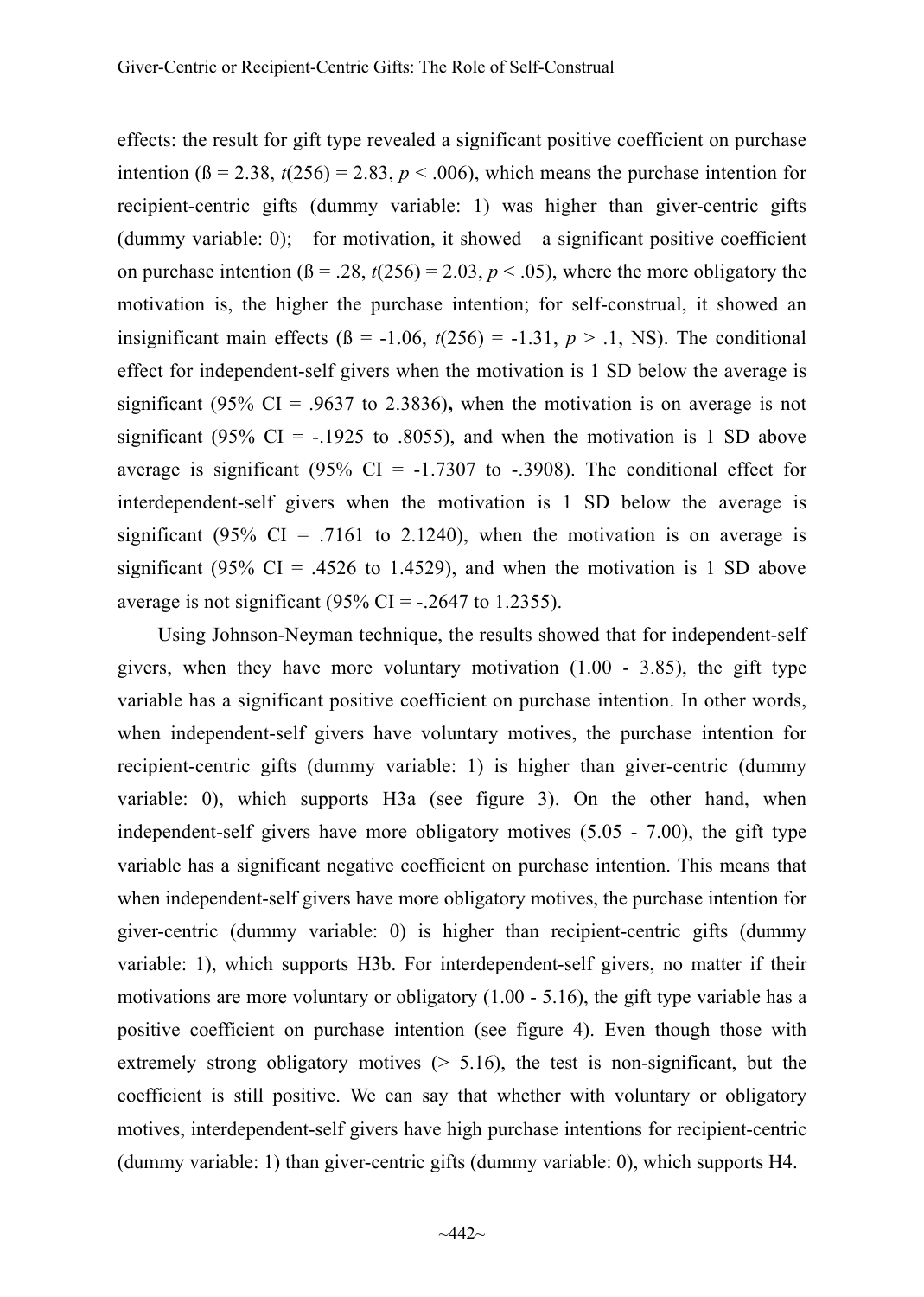

**Figure 3. The Conditional Effect of Independent-Self Givers** 

Data Source: This Study





Data Source: This Study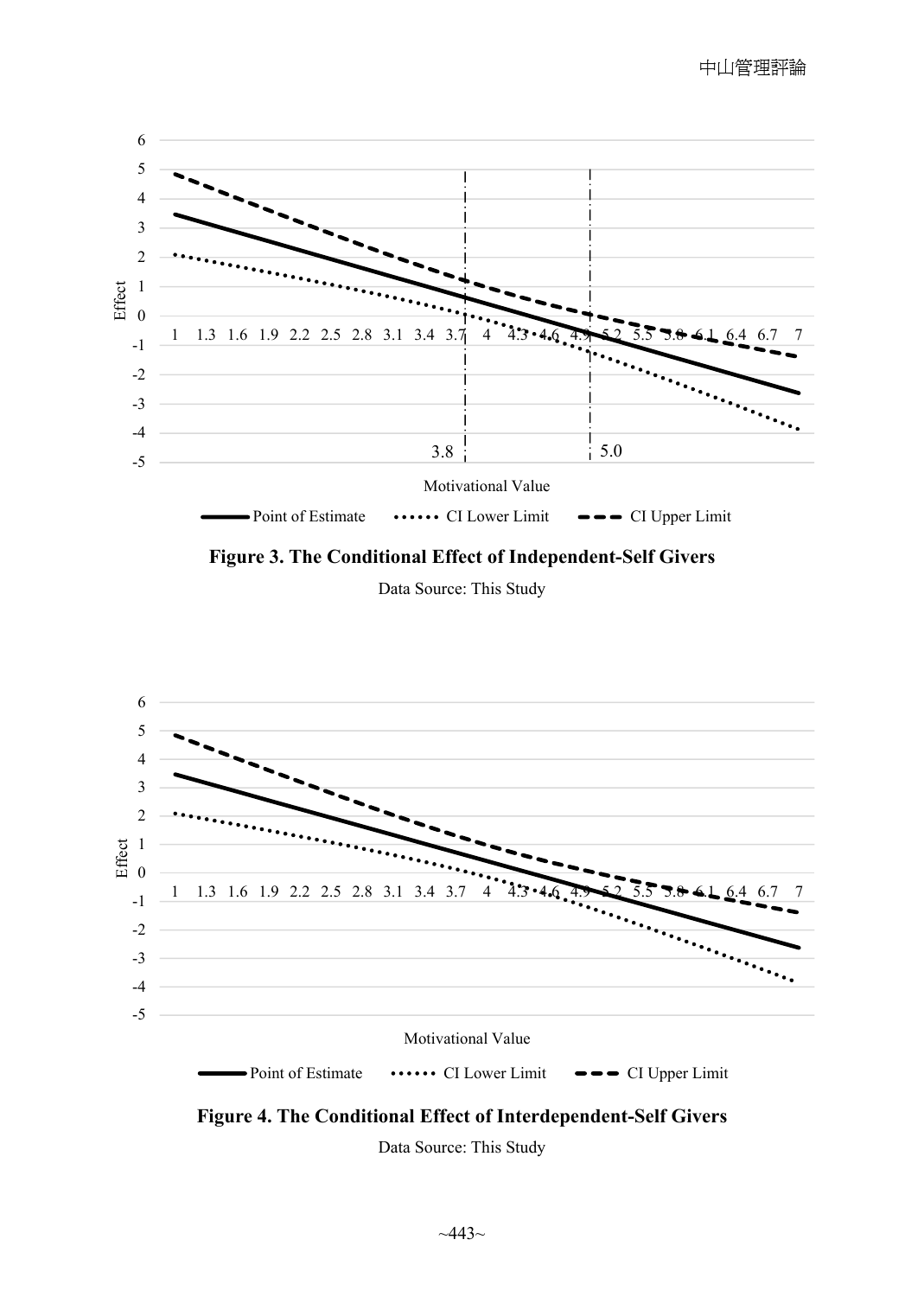Additional analyses were done using PROCESS model 1 (Hayes, 2013) with gift type (giver-centric  $= 0$  vs. recipient-centric  $= 1$ ) as the independent variable, self-construal (interdependent = 0 vs. independent = 1) as a moderating variable  $(M)$ , and purchase intention as the dependent variable. The results showed that the conditional effect for independent-self givers is not significant  $(95\% \text{ CI} = -.3010)$ to .7555), which supported H1a. On the other hand, the conditional effect for interdependent-self givers is significant  $(95\% \text{ CI} = .4718 \text{ to } 1.5282)$ , which supported H1b. Compared to studies 1 and 2, study 3 provides more detail analyses by specifying givers' motivations.

#### *7.3 Discussion*

Study 3 supports H3a, H3b and H4. Interestingly, study 3 finds a condition where there is a reversed effect for independent-self givers. If independent-self givers have voluntary motives, they are more likely to buy recipient-centric (vs. giver-centric) gifts (H3a), however, if they have obligatory motives, they are more likely to buy giver-centric (vs. recipient-centric) gifts (H3b). For interdependent-self givers, with either motive, they are more likely to buy recipient-centric (vs. giver-centric) gifts (H4). These results provide a finer understanding on when giver-centric gifts are more desirable, which answered the research question.

Study 1-3 examined the effect from the givers' point of view; but how does it works from the receivers' point of view? Which gifts are more preferred by independent-self and interdependent-self recipients? To answer these questions, the next study will examine the relationship between gift type and recipients' preferences, moderated by self-construal.

# **8. STUDY 4**

#### *8.1 Method*

One hundred thirty-six graduate students in Taiwan  $(52.2\%$  women; mean age = 24.4) were randomly assigned to a 2 (Self-construal: independent vs. interdependent)  $\times$  2 (Gift type: giver-centric vs. recipient-centric) between-subjects design. The stimuli and procedure are identical to study 3, except for the following. First, after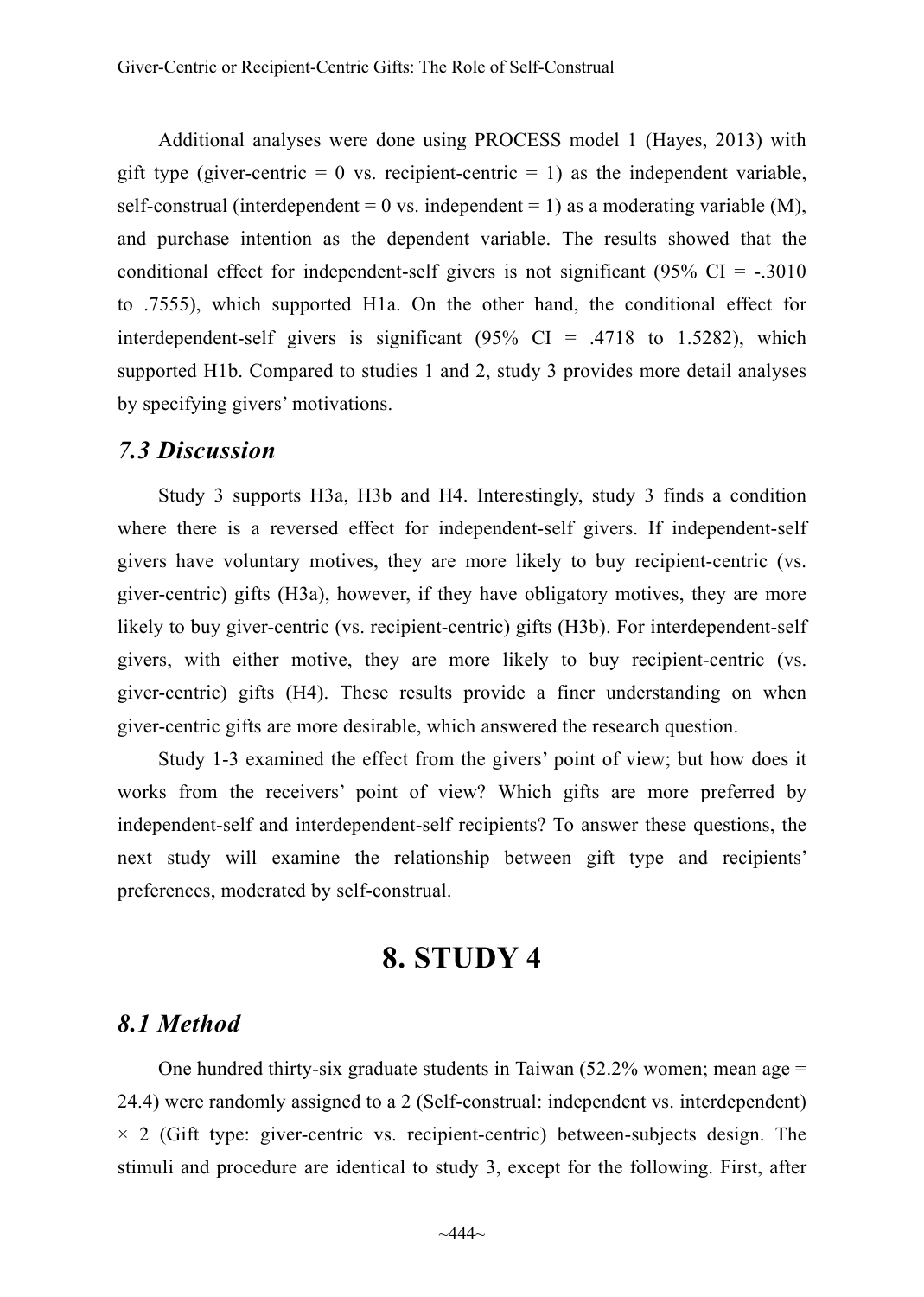the manipulation of self-construal as in study 3, the participants read a dialogue between them (the receiver) and their friend (the giver) about a birthday present they received from their friends. The gift type was manipulated in the statement from their friends which is either one that their friends liked (giver-centric: "Here's a gift for you. I enjoy this product very much. I really like it a lot. That's why I bought it for you."), or one that their friends thought was suitable for them (recipient-centric: "Here's a gift for you. This gift is really suitable for you, I guess you will like it a lot. That's why I bought it for you."). Second, as the study participants were switched from givers to receivers, the dependent variable was changed from purchase intention to participants preferences for the gifts ("How much do you like the gift") in a seven-point scale (1 = not at all, 7 = very much) (Aknin & Human, 2015). Third, there was no motivation measurement. Fourth, we added four-item thoughtfulness scale by Flynn  $\&$  Adam (2009) ("To what extent do you think that the gift is thoughtful?", "To what extent do you think that the gift is considerate?", "To what extent do you think that the gift take your needs into account?", "To what extent do you think that the gift take what you really want into account?") in a seven-point scale (1 = Not at all,  $7 =$  To a great extent).

#### *8.2 Results*

We ran a *t*-test on the self-construal manipulation check answers, using self-construal as the independent variable. The results indicated that participants thought more about themselves in independent-self  $(M = 5.43, SD = 1.33)$  than in interdependent-self condition ( $M = 5.00$ , SD = 1.69;  $t(134) = 1.63$ ,  $p < .06$ ). On the other hand, participants thought more about their family and friends in interdependentself ( $M = 5.96$ , SD = 1.10) than in independent-self condition ( $M = 4.66$ , SD = 1.75;  $t(134) = -5.16$ ,  $p = .000$ ). From different direction, participants in independent-self condition thought more about themselves than about their family or friends  $(t(67) =$ 3.09,  $p < .004$ ) and participants in the interdependent-self condition thought more about their family or friends than themselves  $(t(67) = 4.28, p = .000)$ . Thus, self-construal manipulation was successful. In the open-ended answers of selfconstrual manipulation, the answers under an independent-self condition were about how to live and enjoy life. Meanwhile, interdependent-self conditions were more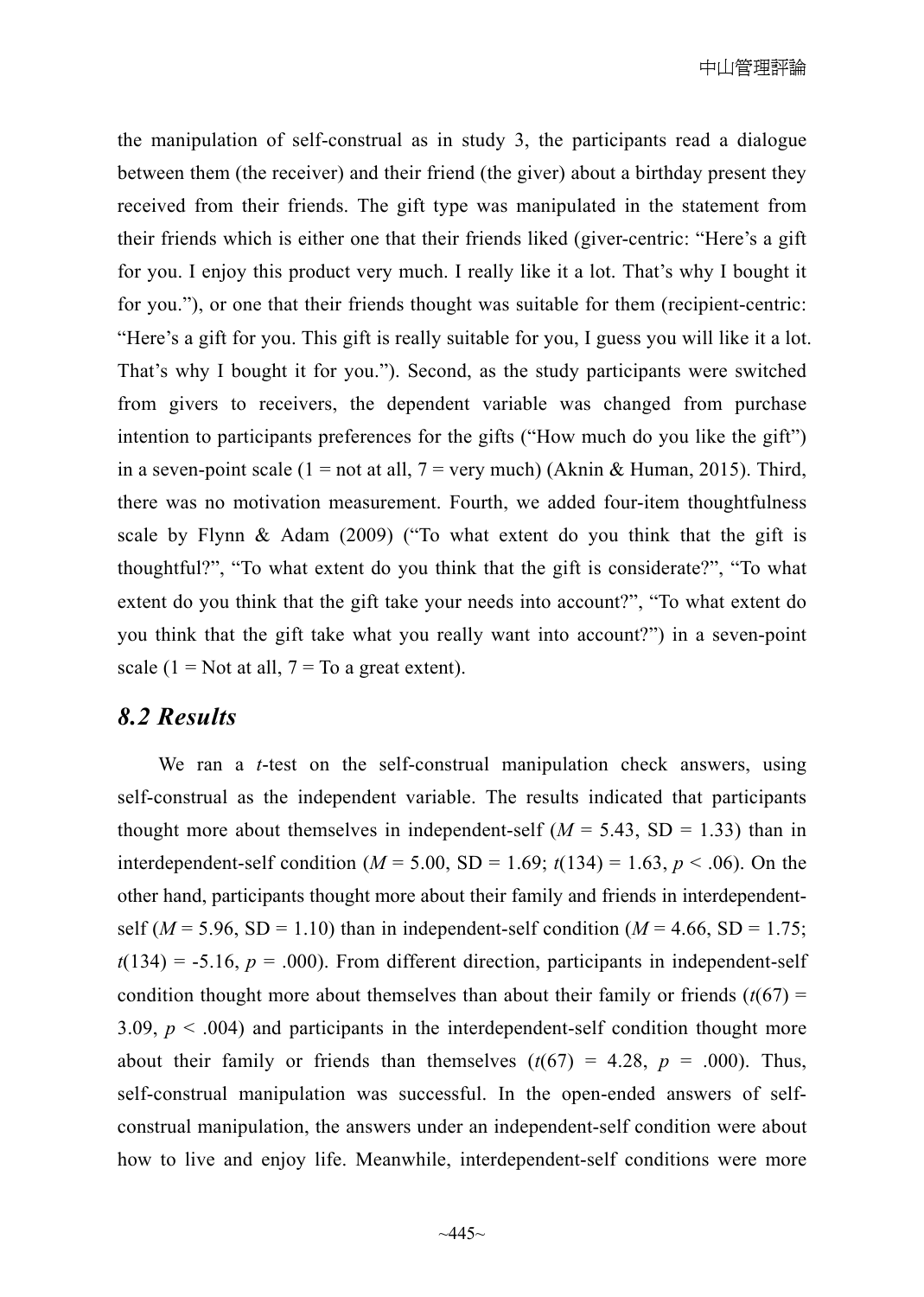about having quality time with family or friends. These answers also support the success of the self-construal manipulation. Another *t*-test on gift type manipulation check answers was run, using gift type as the independent variable. The results showed that participants felt that the gift strongly reflected themselves more in recipient-centric ( $M = 5.40$ , SD = 1.04) than in giver-centric condition ( $M = 4.29$ ,  $SD = 1.57$ ;  $t(134) = -4.84$ ,  $p = .000$ ). On the other hand, participants felt that the gift strongly reflected their friends more in giver-centric  $(M = 5.71, SD = 1.31)$  than in recipient-centric condition  $(M = 4.91, SD = 1.65; t(134) = 3.12, p < .003$ ). From different direction, participants in giver-centric condition felt that the gift strongly reflected their friend more than it reflected themselves  $(t(67) = 5.21, p = .000)$  and participants in recipient-centric condition felt that the gift strongly reflected themselves more than it reflected their friends  $(t(67) = 2.16, p < .04)$ . Thus, the gift type manipulation was successful.

A 2 (Self-construal: independent vs. interdependent)  $\times$  2 (Gift type: givercentric vs. recipient-centric) ANOVA was run on gift preference. There was a significant interaction effect  $(F(1, 132) = 5.25, p < .03)$  and main effects of gift type and self-construal. Participants had a higher preferences when receiving recipient-centric gifts ( $M = 5.79$ , SD = 1.04) than giver-centric gifts ( $M = 5.21$ , SD = 1.40;  $F(1, 132) = 8.21$ ,  $p < .006$ ). Interdependent participants liked the gift more than independent participants ( $M_{\text{Interdependent}} = 5.74$ ,  $SD_{\text{Interdependent}} = 1.06$  vs.  $M_{\text{Independent}} =$ 5.26,  $SD_{Independent} = 1.41$ ;  $F(1, 132) = 5.25$ ,  $p < .03$ ). Consistent with our hypotheses, there is a significant simple main effect for independent-self recipients  $(F(1, 132))$  $= 13.30, p = .000$ . Independent-self recipients had higher preferences for recipient-centric ( $M = 5.79$ , SD = .91) than giver-centric gifts ( $M = 4.74$ , SD = 1.62), which supported H5a (see figure 5). For interdependent-self recipients, however, no simple main effect was found  $(F(1, 132) < 1, NS)$ . Their preferences between giver-centric gifts ( $M = 5.68$ , SD = .94) and recipient-centric gifts ( $M = 5.79$ , SD = 1.17) are not significantly different, which supported H5b. We observed that the higher evaluation of recipient-centric gifts over giver-centric gifts that happened to interdependent-self givers in study 1 showed up in independent-self recipients' condition in this study. Looked differently, there is a significant simple main effect for giver-centric gifts  $(F(1, 132) = 10.51, p < .002)$ , where the preferences for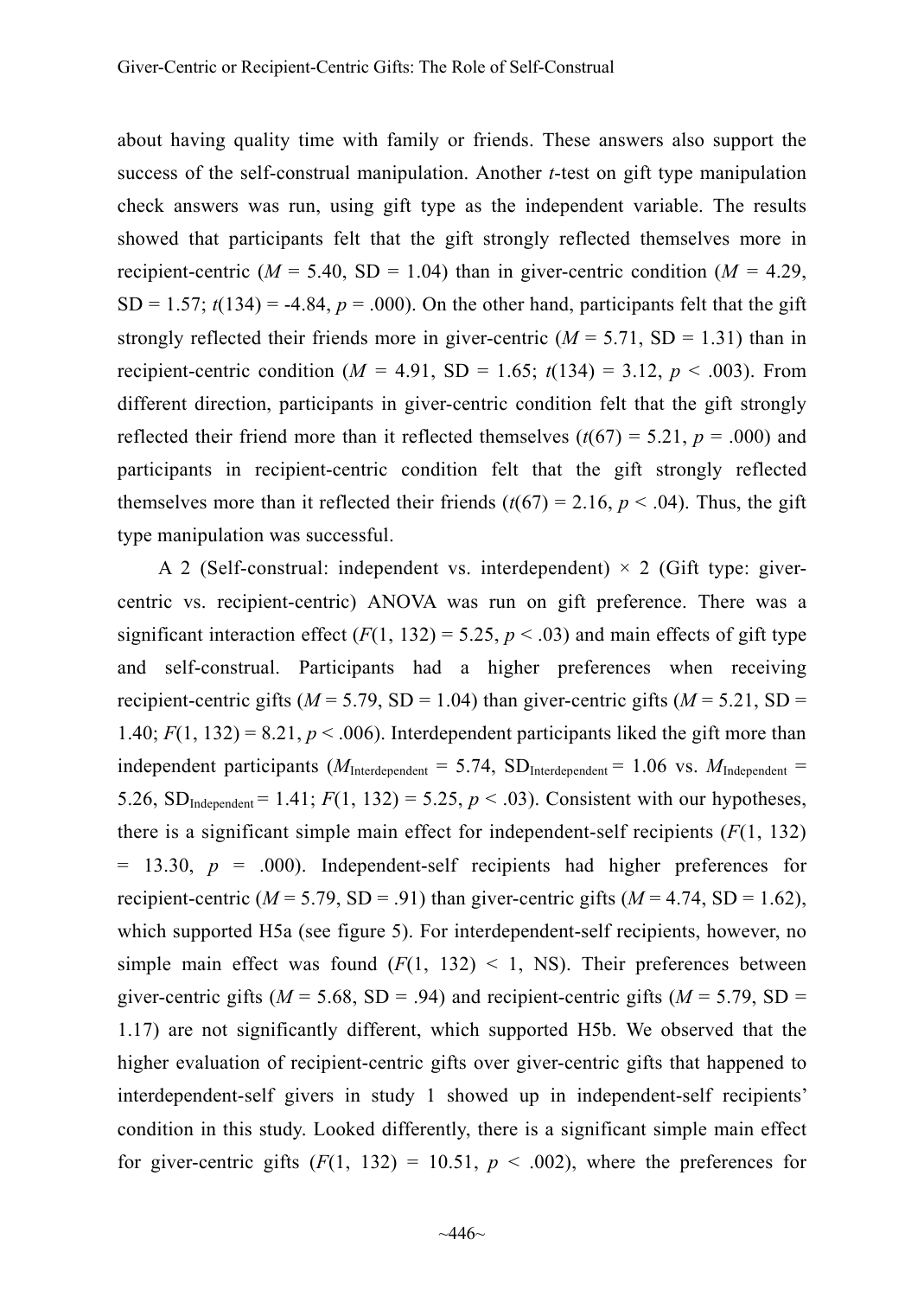giver-centric gifts were higher for interdependent-self than independent-self recipients. However, there is no simple main effect for recipient-centric gifts (*F*(1,  $132$ )  $\leq$  1, NS), where both independent-self and interdependent-self recipients had equal preferences for recipient-centric gifts. This results support the idea that interdependent-self (vs. independent-self) recipients are more likely to maintain harmony by having a higher preferences for giver-centric gifts and receivers in general like to receive recipient-centric gifts.



**Figure 5. Recipients' Preferences as a Function of Self-Construal and Gift Type**  Data Source: This Study

To examine the mediation effect of thoughtfulness, the four items were averaged and combined into one ( $\alpha$  = .885). We conducted mediation analysis using regression. First, it showed that the hypothesized gift type and self-construal interaction on recipients' preferences was significant ( $\beta$  = -.94, *t*(132) = -2.29, *p* < .03). A second regression analysis showed that the gift type and self-construal interaction on thoughtfulness was also significant  $(β = -.90, t(132) = -2.48, p < .02)$ . A final regression analysis with thoughtfulness included in the model as a predictor of recipients' preferences was significant  $(β = .80, t(131) = 11.5, p = .000)$ , whereas the gift type and self-construal interaction became nonsignificant ( $\beta$  = -.22, *t*(131) = -.73, *p* > .47, NS). Sobel test showed that the mediating effect of thoughtfulness on recipients' preferences was significant  $(z = -2.43, p < .02)$ . In addition, a 5,000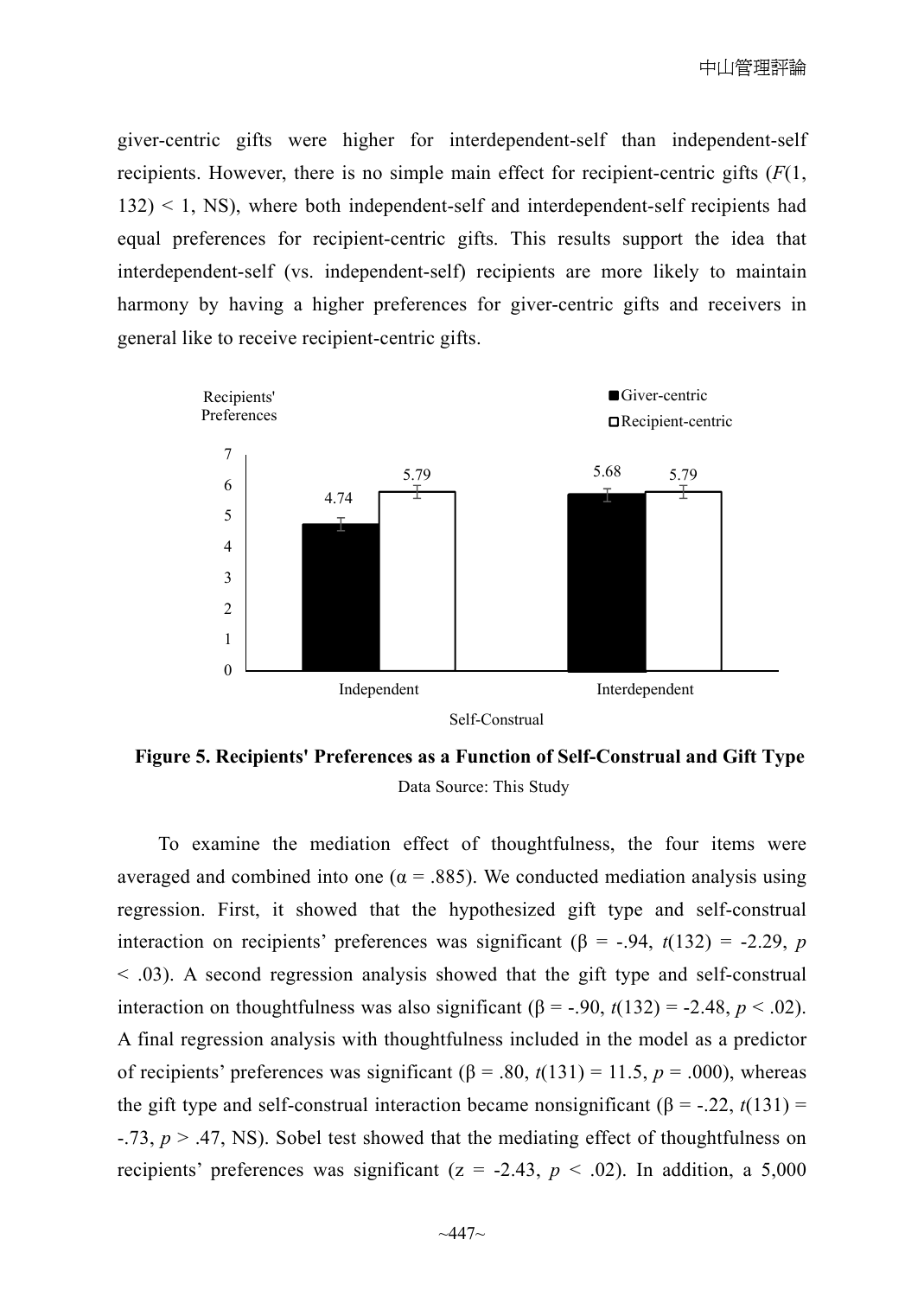resamples bootstrap (Hayes, 2013; model 7) confirmed that the indirect effect was significant for independent-self recipients  $(95\% \text{ CI} = .6925 \text{ to } 1.7823)$ . In contrast, for interdependent-self recipients, the indirect effect was not significant (95%  $CI =$ -.0618 to .8366). The index of moderated mediation for this indirect effect was also significant (95% CI =  $-1.4187$  to  $-1534$ ). The results showed a full mediation effect of thoughtfulness, which supports H6.

#### *8.3 Discussion*

The results of study 4 successfully supports H5a, H5b and H6. Study 4 results that supports H5a and H5b have similar effect to study 1's results but inverted. Independent-self givers have similar effect with interdependent-self recipient, where they have equal purchase intention/preference of both gifts. On the other hand, interdependent-self givers have similar effect with independent-self recipient, where they are more likely to buy/prefer recipient-centric (vs. giver-centric) gifts. In addition, thoughtfulness are proved to be the mediator between the interaction of self-construal and gift type, and preference (H6).

Sometimes givers have an easier time choosing gifts according to the recipients' preferences by directly asking the recipients (Gino & Flynn, 2011). But how does this affect recipients' preferences? Will the preference increase or decrease? The next study will examine how solicited gifts affect the relationships in study 4.

# **9. STUDY 5**

#### *9.1 Method*

Two hundred forty online participants  $(59.6\%$  women; mean age = 26.0) were randomly assigned to a 2 (Self-construal: independent vs. interdependent)  $\times$  2 (Gift type: giver-centric vs. recipient-centric)  $\times$  2 (Solicited gift: yes vs. no) betweensubjects design. The stimuli and procedure are identical to study 4, except for the following. First, we changed the manipulation for self-construal. They were asked to recall something that they recently purchased either for themselves (independent-self) or friends/family members (interdependent-self) and describe how the recipient benefited from receiving the gift (Mandel, 2003). Second, we added a manipulation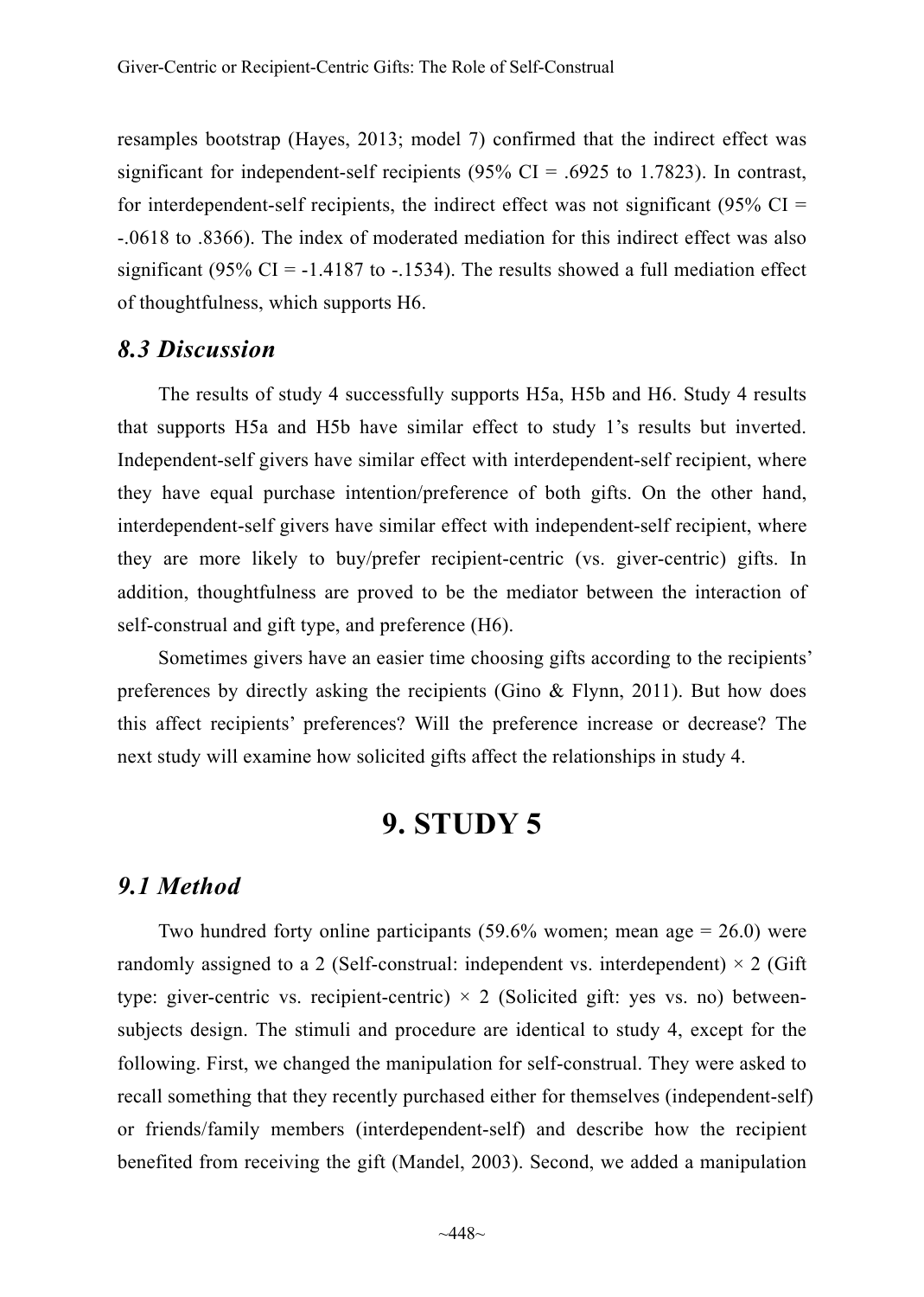of solicited gift situation. Third, we specified the gift to be a novel. In the scenario, they were asked to imagine that they were attending a party in which gifts would be exchanged. To manipulate solicited gift, they were asked to list three products that they wanted (Ward & Broniarczyk, 2016). Then, if one of their answers was a novel, they were given a recipient-centric gift manipulation ("I pick this novel because it is one of the product from your list. So I know you will like it."). Otherwise, they were given a giver-centric gift manipulation ("I pick this novel because I enjoy reading this kind of novel very much. That's why I bought it for you."). To manipulate unsolicited gift, they were not asked to list products they wanted. Instead, they directly read a conversation which manipulate the gift type similar to study 4 (giver-centric: "I pick this novel because I enjoy reading this kind of novel very much. That's why I bought it for you", recipient-centric: "This novel is really suitable for you, I know you will like it a lot. That's why I bought it for you."). Fourth, we added their general preference for reading novels as a control variable ("In general, how much do you like to read novel?") in a seven-point scale  $(1 = not$ at all,  $7 =$  very much).

#### *9.2 Results*

Using the self-construal manipulation check answers as the dependent variable, we conducted a *t*-test with self-construal as the independent variable. The results indicated that participants thought more about themselves in independent-self  $(M =$ 6.28, SD = .86) than in interdependent-self condition  $(M = 3.41, SD = 1.73; t(238) =$ 16.28,  $p = .000$ ). On the other hand, participants thought more about their family and friends in interdependent-self  $(M = 6.23, SD = 1.05)$  than in independent-self condition ( $M = 2.42$ , SD = 1.83;  $t(238) = -19.77$ ,  $p = .000$ ). From different direction, participants in independent-self condition thought more about themselves than about their family or friends  $(t(119) = 18.47, p < .001)$  and participants in the interdependent-self condition thought more about their family or friends than themselves  $(t(119) = 15.14, p < .001)$ . Thus, the self-construal manipulation was successful. Another *t*-test was conducted using gift type manipulation check answers as the dependent variable, and gift type as the independent variable. The results showed that participants felt that the gift strongly reflected themselves more in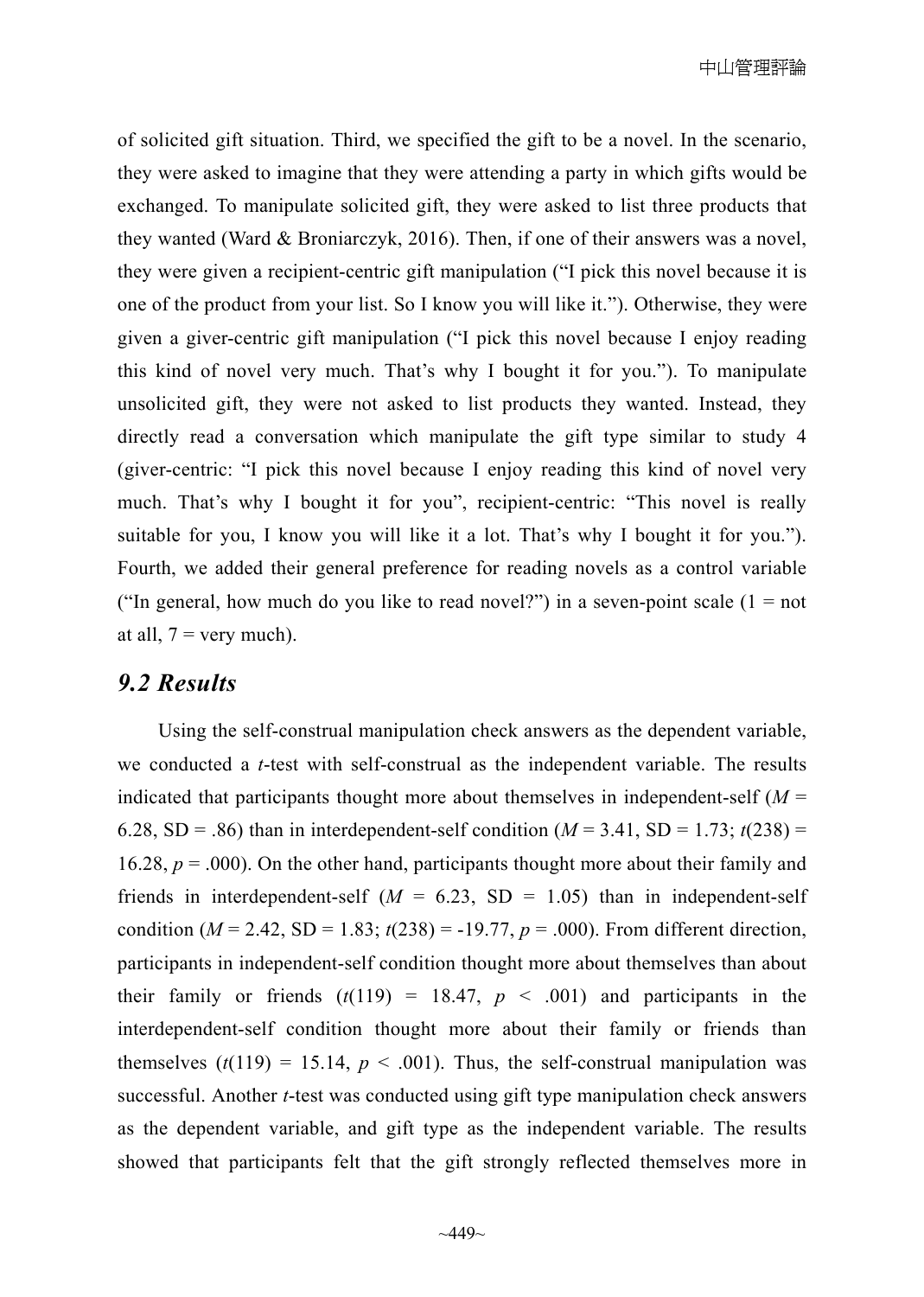recipient-centric ( $M = 5.57$ , SD = 1.71) than in giver-centric condition ( $M = 2.57$ ,  $SD = 1.52$ ;  $t(238) = -14.39$ ,  $p = .000$ ). On the other hand, participants felt that the gift strongly reflected their friends more in giver-centric  $(M = 6.11, SD = 1.28)$  than in recipient-centric condition ( $M = 3.78$ , SD = 2.15;  $t(238) = 10.16$ ,  $p = .000$ ). From different direction, participants in giver-centric condition felt that the gift strongly reflected their friend more than it reflected themselves  $(t(119) = 17.89, p < .001)$  and participants in recipient-centric condition felt that the gift strongly reflected themselves more than it reflected their friends  $(t(119) = 6.20, p < .001)$ . Thus, the gift type manipulation was successful.

To test H7, a 2 (Self-construal: independent vs. interdependent)  $\times$  2 (Gift type: giver-centric vs. recipient-centric)  $\times$  2 (Solicited gift: yes vs. no) ANCOVA was performed on recipients' preferences, with general preference as covariate. The three-way interaction  $(F(1, 231) = 1.39, p > .26$ , NS) was not significant. There was a two-way interaction of self-construal and gift type  $(F(1, 231) = 23.39, p = .000)$ , gift type and solicited gifts  $(F(1, 231) = 44.12, p = .000)$ , self-construal and solicited gifts  $(F(1, 231) = 5.15, p < .03)$ . There was a main effect of gift type, where participants had greater preferences when receiving recipient-centric gifts (*M* = 5.97, SD = 1.11) than giver-centric gifts  $(M = 3.69, SD = 1.92; F(1, 231) = 160.24, p$ = .000). There was also a main effect of solicited gifts, where participants had greater preferences when gifts were unsolicited  $(M = 5.13, SD = 1.56)$  rather than solicited  $(M = 4.53, SD = 2.21; F(1, 231) = 11.86, p < .002)$ . The main effect of self-construal  $(F(1, 231) = 1.99, p > .16$ , NS) and the covariate  $(F(1, 231) = .43, p$  $> .51$ , NS) was not significant. For independent-self recipients ( $F(1, 231) = 16.62$ , *p*  $= .00$ ) and interdependent-self recipients ( $F(1, 231) = 31.80$ ,  $p = .000$ ), there is a significant simple interaction between gift type and solicited gift variable. For giver-centric gifts, there is a significant simple interaction between self-construal and solicited gift variable  $(F(1, 231) = 5.65, p < .02)$ , whereas there is no significant simple interaction for recipient-centric gifts  $(F(1, 231) = .66, p > .42, NS)$ . For solicited gifts  $(F(1, 231) = 7.39, p < .008)$  and unsolicited gifts  $(F(1, 231) = 18.32, p$ = .000), there is a significant simple interaction between self-construal and gift type variable.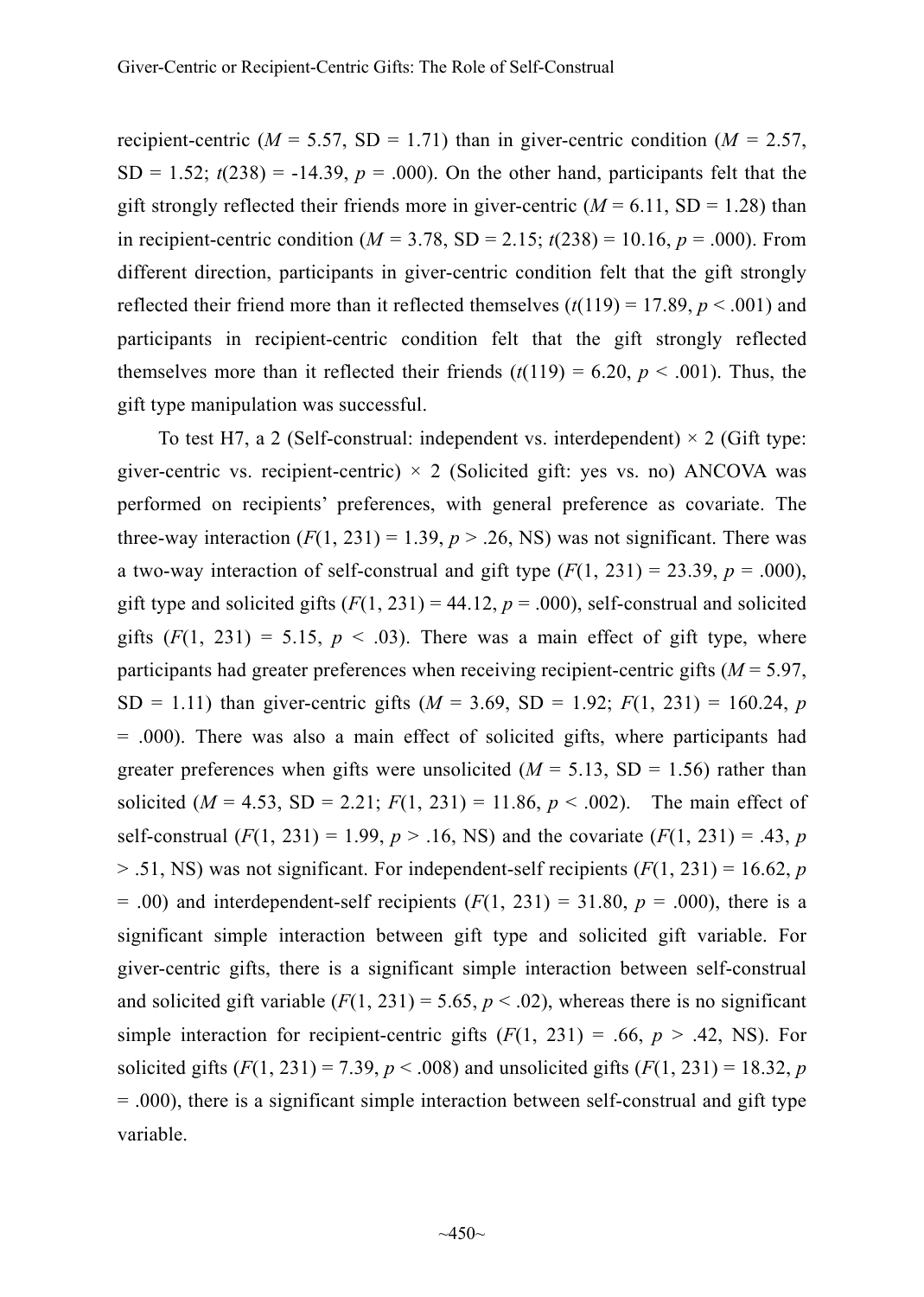For independent-self recipients, there is a significant simple main effect of gift type, where they had higher preferences for recipient-centric  $(M = 6.27, SD = 1.01)$ than giver-centric gifts  $(M = 3.13, SD = 1.95; F(1, 231) = 163.18, p = .000)$ . Similarly, for interdependent-self recipients, there is a significant simple main effect of gift type, where they had higher preferences for recipient-centric  $(M = 5.67, SD =$ 1.13) than giver-centric gifts (*M* = 4.25, SD = 1.72; *F*(1, 231) = 33.36, *p* = .000). While there is no significant simple main effect of solicited gifts for independent-self recipients  $(F(1, 231) = .66, p > .42, NS)$ , there is a significant simple main effect of solicited gifts for interdependent-self recipients, where they had higher preferences for unsolicited  $(M = 5.45, SD = 1.14)$  than solicited gifts  $(M)$  $= 4.47$ , SD  $= 1.86$ ;  $F(1, 231) = 16.07$ ,  $p = .000$ ). For giver-centric gifts, there is a significant simple main effect of self-construal, where it is preferred more by interdependent-self ( $M = 4.25$ , SD = 1.72) than independent-self recipients ( $M =$ 3.13, SD = 1.95;  $F(1, 231) = 20.73$ ,  $p = .000$ ). For recipient-centric gifts, there is a significant simple main effect of self-construal, where it is preferred more by independent-self ( $M = 6.27$ , SD = 1.01) than independent-self recipients ( $M = 5.67$ ,  $SD = 1.13$ ;  $F(1, 231) = 5.98$ ,  $p < .002$ ). For giver-centric gifts, there is a significant simple main effect of solicited gifts variable, where it is preferred more when unsolicited ( $M = 4.58$ , SD = 1.66) than solicited ( $M = 2.80$ , SD = 1.75;  $F(1, 231)$  = 52.86,  $p = .000$ ). For recipient-centric gifts, there is a significant simple main effect of solicited gifts variable, where it is preferred more when solicited  $(M = 6.27, SD)$  $=$  .84) than unsolicited ( $M = 5.67$ , SD = 1.26;  $F(1, 231) = 5.98$ ,  $p < .02$ ). While there is no significant simple main effect of self-construal for solicited gifts  $(F(1, 231))$  $= .30, p > .59, NS$ , there is a significant simple main effect of self-construal for unsolicited gifts, where it is preferred more by interdependent-self  $(M = 5.45, SD =$ 1.14) than independent-self recipients ( $M = 4.80$ , SD = 1.85;  $F(1, 231) = 7.02$ , *p*  $\leq$  0.009). For solicited gifts, there is a significant simple main effect of gift type ( $F(1)$ ,  $231$ ) = 199.75,  $p = .000$ ), where it is preferred more if it is recipient-centric ( $M =$ 6.27, SD = .84) than giver-centric gifts ( $M = 2.80$ , SD = 1.75). For unsolicited gifts, there is also a significant simple main effect of gift type  $(F(1, 231) = 19.51, p$  $= .000$ , where it is preferred more if it is recipient-centric ( $M = 5.67$ , SD  $= 1.26$ ) than giver-centric gifts  $(M = 4.58, SD = 1.66)$ .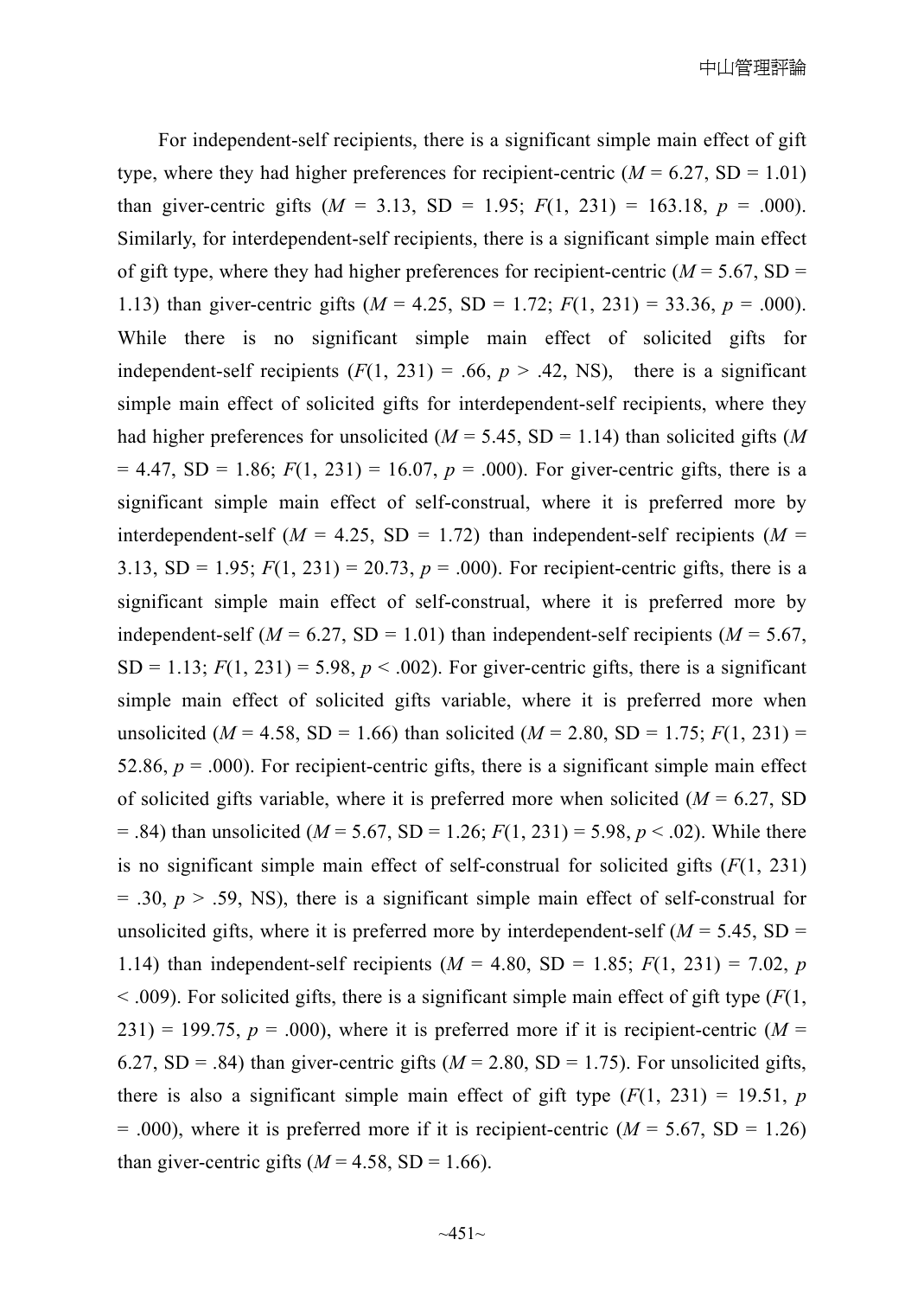As predicted, for independent-self recipients with solicited gifts, there is a significant simple simple main effect of gift type  $(F(1, 231) = 141.98$ ,  $p = .000$ ), where independent-self recipients had a higher preferences for solicited recipient-centric gifts ( $M = 6.67$ , SD = .61) than solicited giver-centric gifts ( $M =$ 2.53,  $SD = 1.94$ ) (see figure 6). The same results was also observed for interdependent-self recipients when receiving solicited gifts  $(M_{\text{Recipient-centric}} = 5.87)$ ,  $SD_{Recipient-centric}$  = .86 vs.  $M_{Giver-centric}$  = 3.07,  $SD_{Giver-centric}$  = 1.51), there is a significant simple simple main effect of gift type  $(F(1, 231) = 65.15, p = .000)$ , which supports our prediction. On the other hand, we replicated the results of study 4 for independent-self recipients with unsolicited gifts, where there is a significant simple simple main effect of gift type  $(M_{\text{Recipient-centric}} = 5.87, SD_{\text{Recipient-centric}} = 1.17 \text{ vs.}$  $M_{\text{Giver-centric}} = 3.73$ ,  $SD_{\text{Giver-centric}} = 1.79$ ;  $F(1, 231) = 37.82$ ,  $p = .000$ ), which supports H5a. For interdependent-self recipients with unsolicited gifts, there is no significant simple simple main effect of gift type  $(F(1, 231) < 1, NS)$ , which supports H5b.





Data Source: This Study

More central to our hypothesis, where we want to prove the stronger effect of H5, we compared solicited and unsolicited gifts. First, for independent-self recipients and giver-centric gifts, there is a significant simple simple main effect of solicited gift variable, where they felt less happy receiving giver-centric gifts when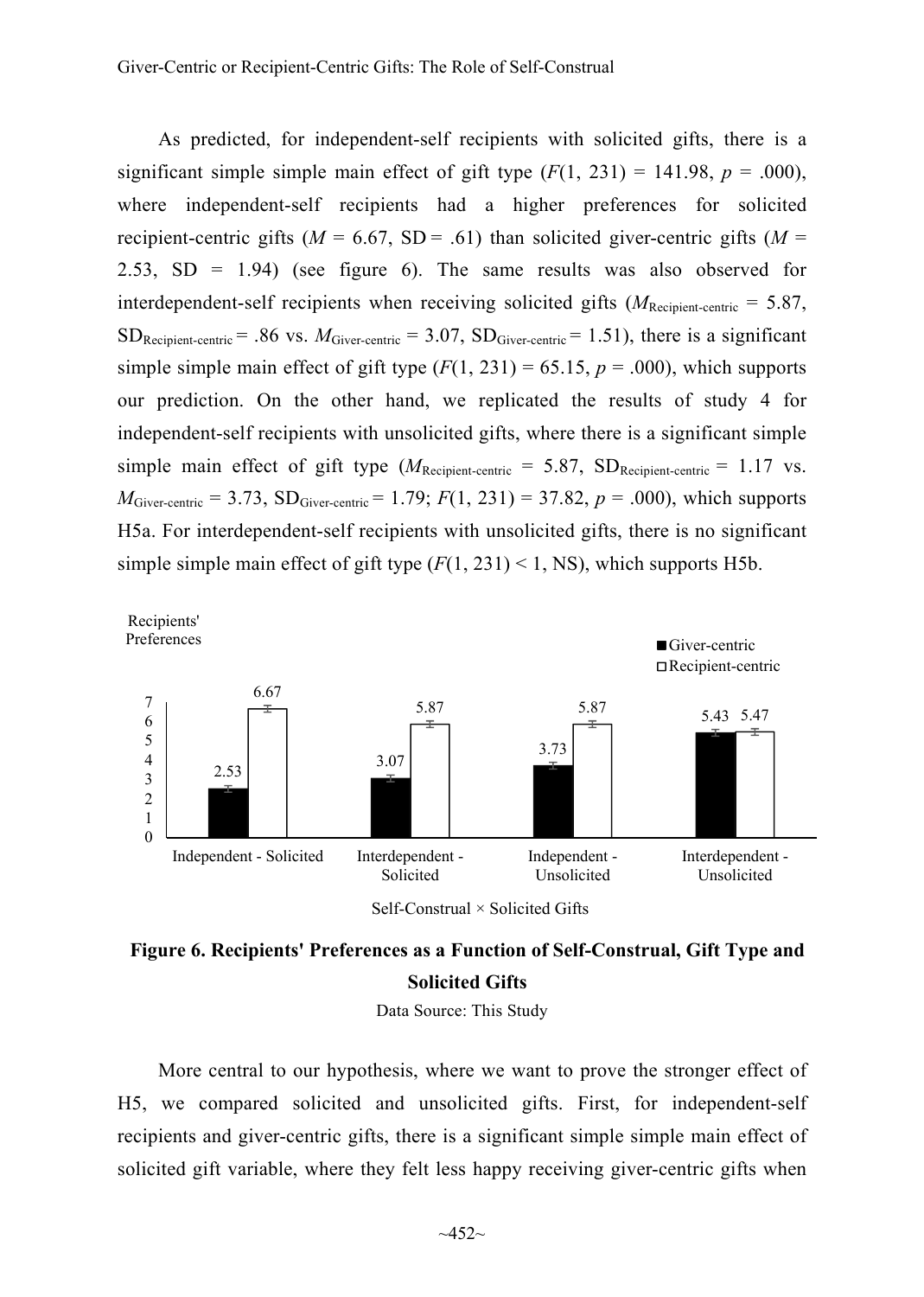they were solicited ( $M = 2.53$ , SD = 1.94) than unsolicited gifts ( $M = 3.73$ , SD = 1.79;  $F(1, 231) = 11.97$ ,  $p = .000$ ). For independent-self recipients and recipientcentric gifts, there is a significant simple simple main effect of solicited gift variable, where they felt happier receiving recipient-centric gifts when they were solicited (*M* = 6.67, SD = .61) than unsolicited gifts (*M* = 5.87, SD = 1.17; *F*(1, 231) = 5.32, *p* < .03). Second, for interdependent-self recipients and giver-centric gifts, there is a significant simple simple main effect of solicited gifts variable, where they also felt less happy receiving giver-centric gifts when they were solicited ( $M = 3.07$ , SD = 1.51) than unsolicited gifts (*M* = 5.43, SD = .94; *F*(1, 231) = 46.54, *p* = .000). However, for interdependent-self recipients and recipient-centric gifts, there is no significant simple simple main effect of solicited gifts, where they remained happy receiving recipient-centric gifts in both situations ( $M_{\text{Solicited}} = 5.87$ , SD<sub>Solicited</sub> = .86 vs.  $M_{\text{Unsolicted}} = 5.47$ ,  $SD_{\text{Unsolicted}} = 1.33$ ;  $F(1, 231) = 1.33$ ,  $p > .25$ , NS). Thus, we can say that solicited gift condition had a stronger effect than in study 4, which supported H7.

While there is no significant simple simple main effect of self-construal for solicited giver-centric gifts  $(F(1, 231) = 2.36, p > .12, NS)$ , there is a significant simple simple main effect of self-construal for unsolicited giver-centric gifts  $(F(1,$  $231$ ) = 24.02,  $p = .000$ ), where it is preferred more by interdependent-self ( $M = 5.43$ ,  $SD = .94$ ) than independent-self recipients ( $M = 3.73$ ,  $SD = 1.79$ ). For solicited recipient-centric gifts, there is a significant simple simple main effect of selfconstrual where it is preferred more by independent-self  $(M = 6.67, SD = .61)$  than interdependent-self recipients  $(M = 5.87, SD = .86; F(1, 231) = 5.32, p < .03)$ . However, there is no significant simple simple main effect of self-construal for unsolicited recipient-centric  $(F(1, 231) = 1.33, p > .25, NS)$ .

## *9.3 Discussion*

Study 5 results supports H7. The effect in H5 become stronger in study 5. Specifically, for solicited gifts, independent-self and interdependent-self recipients prefer recipient-centric more than giver-centric gifts. On the other hand, for unsolicited gifts, independent-self recipients prefer recipient-centric (vs. givercentric) gifts and interdependent-self recipients have the same tendency to choose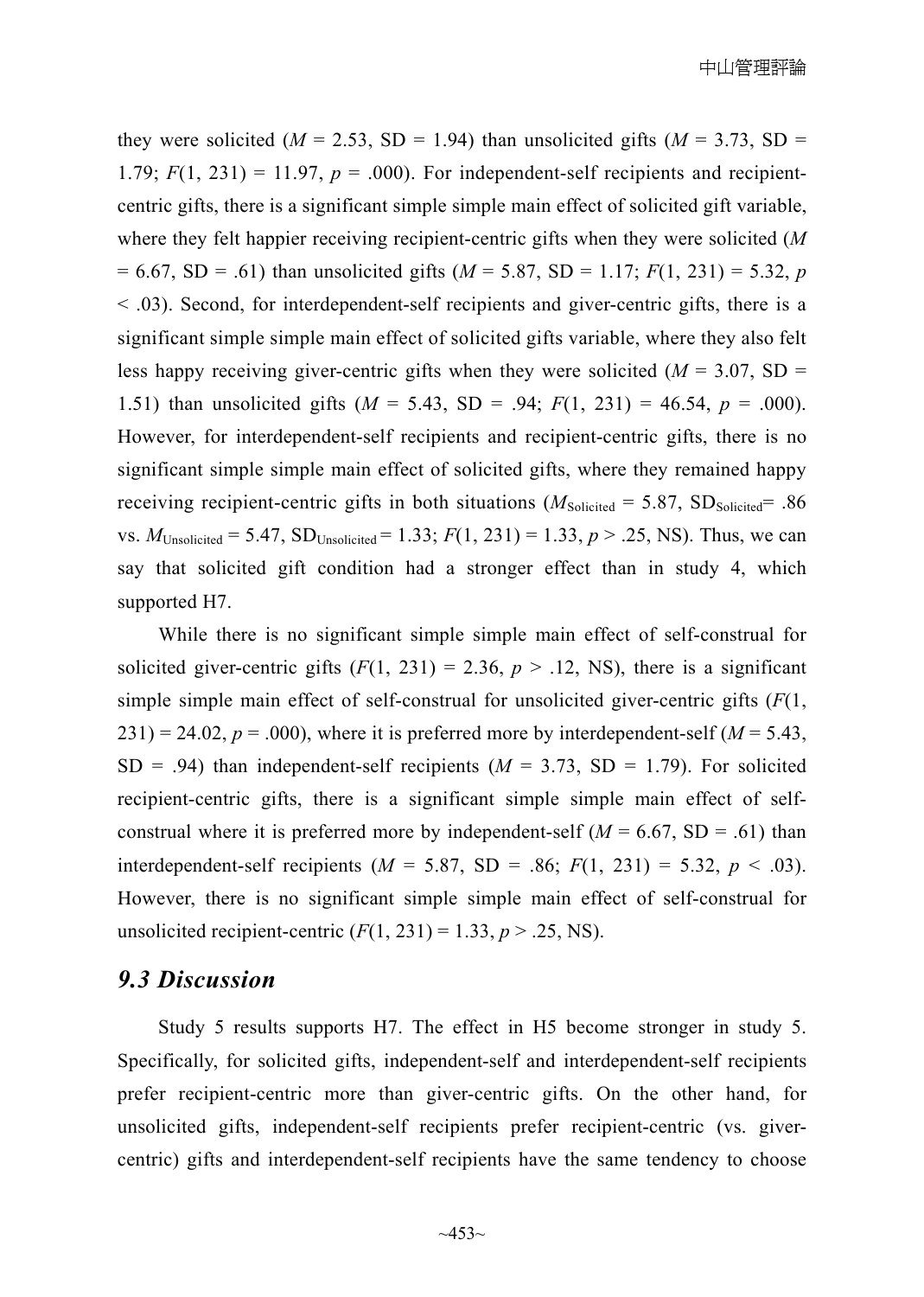both gifts. In addition, independent-self and interdependent-self recipients have lower preferences for solicited (vs. unsolicited) giver-centric gifts. Independent-self recipients have higher preferences for solicited (vs. unsolicited) recipient-centric gifts while interdependent-self recipients have the same tendency to prefer solicited and unsolicited recipient-centric gifts.

Interestingly, recipients' preferences in the interdependent-unsolicited condition have a different pattern than the rest of the conditions. This is because, if we look closely, recipients' preferences for giver-centric gifts are increasing from the independent-solicited condition to the interdependent-solicited, then to independentunsolicited, and finally to interdependent-unsolicited. The opposite is true for recipients' preferences for recipient-centric gifts. In this case, preferences decrease from the independent-solicited condition to the interdependent-unsolicited condition. This will lead to equal preference in the interdependent-unsolicited condition. The strongest difference in recipients' preferences between the two gifts are in the independent-solicited condition, where they are focused on themselves and they have a high expectation of getting what they want. The second strongest difference is in the interdependent-solicited condition, where they also have a high expectation of getting what they want, but they are also focused on strengthening the bonds within their society. The third strongest difference is in the independent-unsolicited condition, where they are focused on themselves and do not have any high expectations. The weakest difference, or no difference, in recipients' preferences between the two gifts is in the interdependent-unsolicited condition, where they are focused on strengthening the bonds with society and do not have any high expectations.

# **10. SUMMARY AND CONCLUSION**

This research proved that givers' purchase intentions depend on their selfconstrual and motivations, and recipients' preferences depend on their self-construal. The results answered the research question. While it is obvious that recipient-centric gifts are equally likely to be bought by all givers (study 1) and equally preferred by all receivers (study 4), giver-centric gifts are more likely to be bought by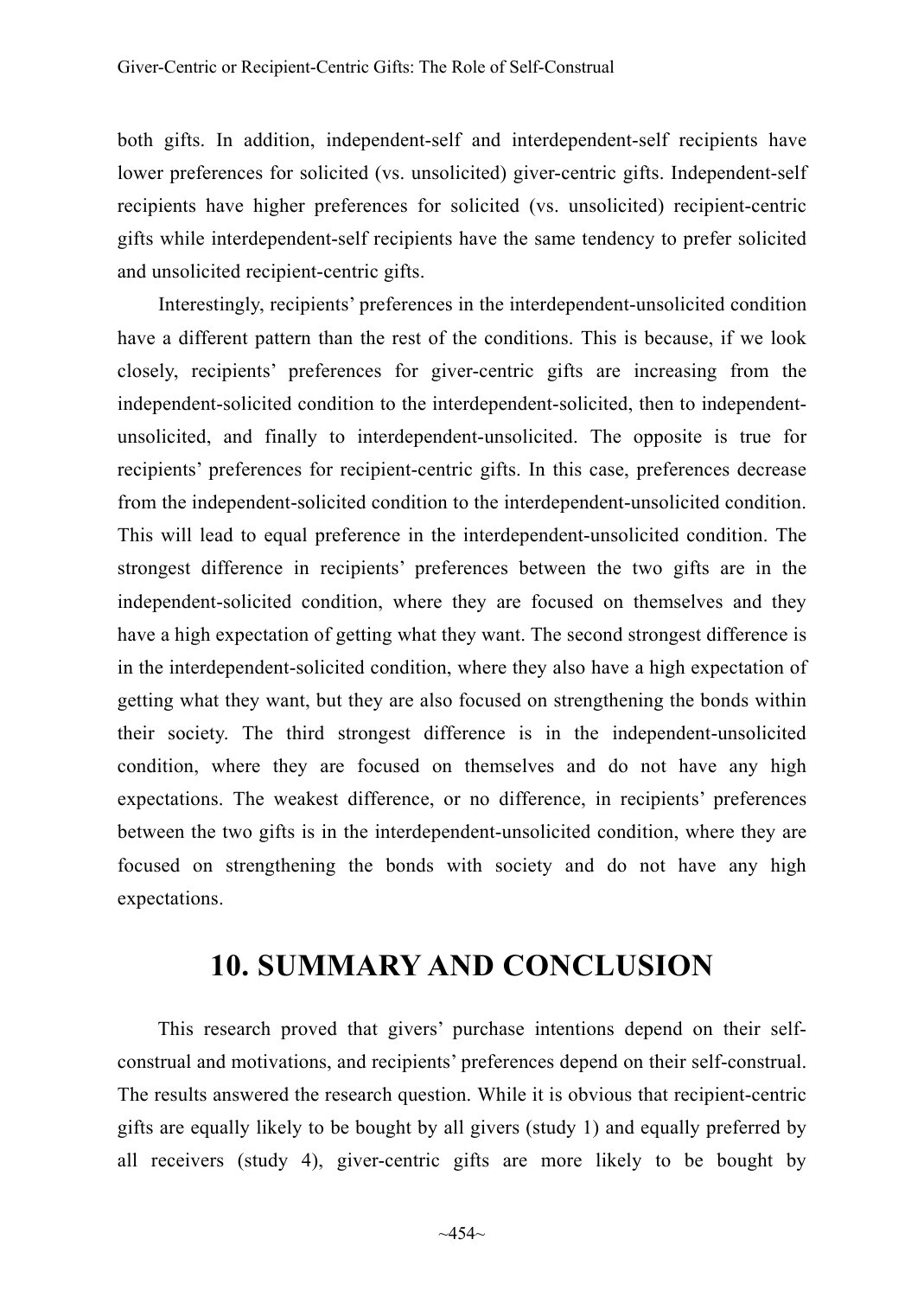independent-self (vs. interdependent-self) givers (study 1), particularly independentself givers with obligatory motives (study 3), and more preferred by interdependentself (vs. independent-self) receivers (study 4). The underlying mechanism for the interaction effect of self-construal and gift-giving on recipients' preferences is the thoughtfulness (study 4). In addition, the moderating effect of self-construal does not exist, if the gift is for strong ties (study 2) and the effect is stronger when the gift is solicited (study 5).

Self-construal, which based on interpersonal relationship, is an important factor in a social setting, especially in gift giving where there is an exchange. When an individual sees himself/herself as more linked to others (interdependent-self construal), he/she will give more consideration to others and is more inclined to give others something that matches the recipients' styles. On the other hand, if an individual sees himself/herself as more distant from others (independent-self construal), his/her own style will have more impact on his/her choice in gift-giving. By using both chronically and different kinds of situationally activated of self-construal, we were able to generalize the findings. The results of this research could be applied to anyone, no matter if it is based on their chronic trait or activated situationally. In addition, using different kinds of products (hedonic and utilitarian) also increase the generalization of the findings. As the range of gifts are unlimited, this findings could easily applied to any types of gifts. Moreover, the results in this research can also be applied to other forms of choosing for others and to any types of occasions, such as buying some souvenirs as a tourist. By using different sample, this research demonstrates external validity.

There are several theoretical contributions. The findings extend previous research on decision making for others (Kray & Gonzalez, 1999; Chang et al., 2012; Polman, 2012; Schultze et al., 2018) by adding self-construal as another factor that can affect decision making for others. Moreover, it also adds to previous research on self-construal (Markus & Kitayama, 1991; Lee et al., 2000; Aaker & Lee, 2001; Mandel, 2003; Hamilton & Biehal, 2005; Winterich et al., 2008; Zhang & Shrum, 2009; Sung et al., 2012; White et al., 2012). This research examined decision made by gift-givers for others and their motivations, specifically in gift-giving scenarios where the gift-giver has to choose between giver-centric and recipient-centric gifts.

 $~1.455~$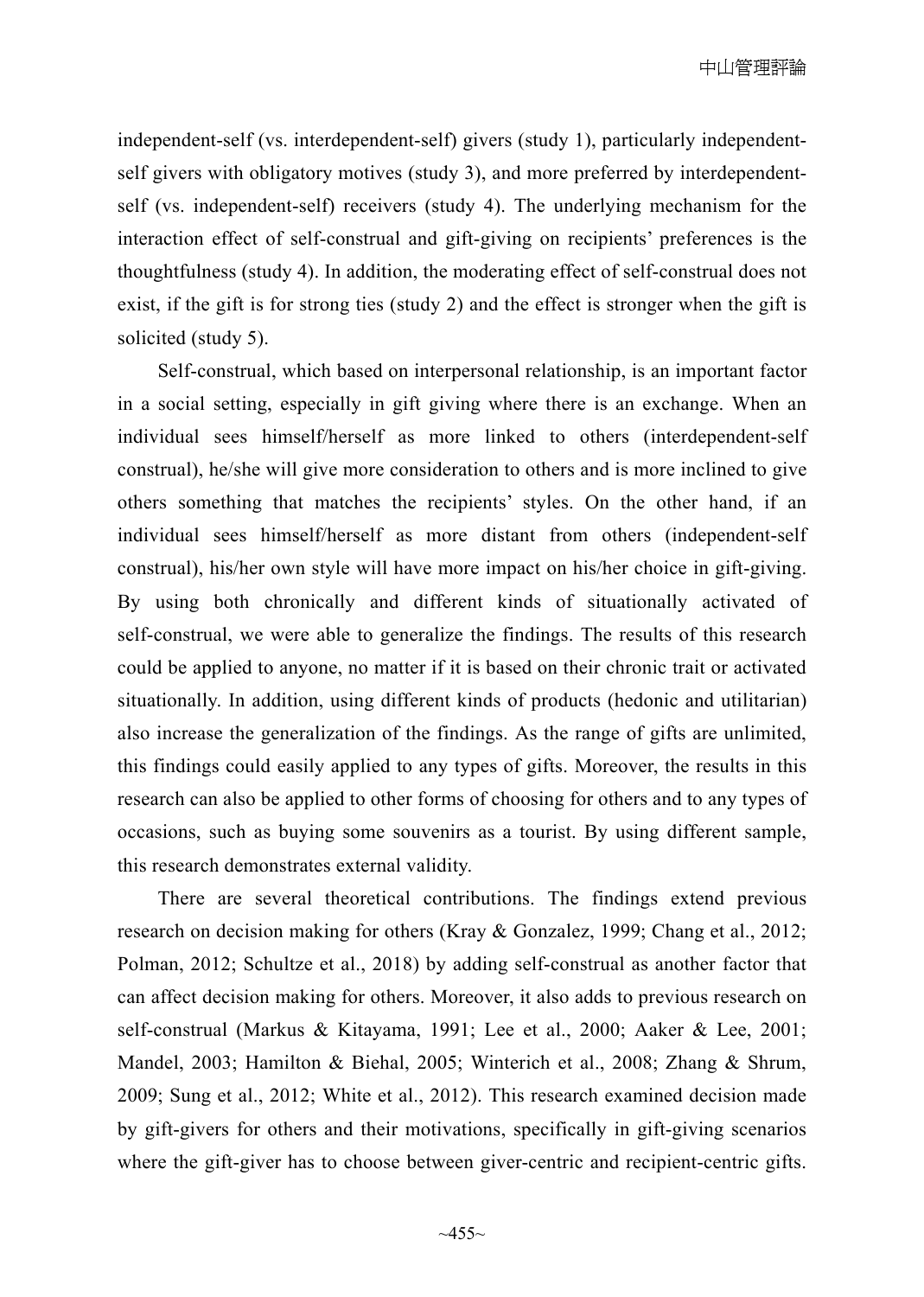We then combined them with their motivations, and tested them in gift-giving scenarios. This research also adds to gift-giving literature in six ways. First, we added self-construal as moderator of givers' purchase intentions for different gift types, which provide a finer results to previous research (Aknin & Human, 2015). Second, we showed the tie strength suppresses the tendency of choosing giver-centric gifts for independent-self givers. Third, the equality of picking recipient-centric and giver-centric gifts for independent-self givers is the result of mingling the opposite preferences of recipient-centric to giver-centric gifts under voluntary motivation and giver-centric to recipient-centric gifts under obligatory motivation. It extends the research by Goodwin et al. (1990). Fourth, while we switched the examination from the giver's to the receiver's point of view, we found the underlying mechanism of thoughtfulness, which supports and adds to previous research (Gino & Flynn, 2011). Fifth, the pattern of higher preferences for recipient-centric gifts to giver-centric gifts has become stronger in solicited conditions. Sixth, while previous research has discussed gift registry for a wedding or birthday (Gino & Flynn, 2011; Ward & Broniarczyk, 2016), we applied solicited gifts to an exchange gift situation.

This research offers implications for both marketers and consumers. For marketers, they can add a statement like "give something for them to remember you" in an advertisement to attract independent-self givers, and a statement like "give something that (your recipients) would like" to attract interdependent-self givers. This would help independent-self (interdependent-self) givers to select giver-centric (recipient-centric) gifts more fluently. Salespersons can also clarify the givers' self-construal and their motives. If they seem to care about the recipient, they are more likely to be interdependent-self givers, or independent-self givers with voluntary motives. Then, the salesperson can assist them in searching for recipientcentric gifts by asking in detail what kind of person the recipient is. If they do not seem to care that much about the recipient and feel obligated to get a gift, they are more likely to be independent-self givers with obligatory motives. Then the salesperson can assist them in searching for giver-centric gifts by persuading them that they are good products and lead them to believe they would be good and suitable for themselves. Accordingly, they will probably buy it as a gift for their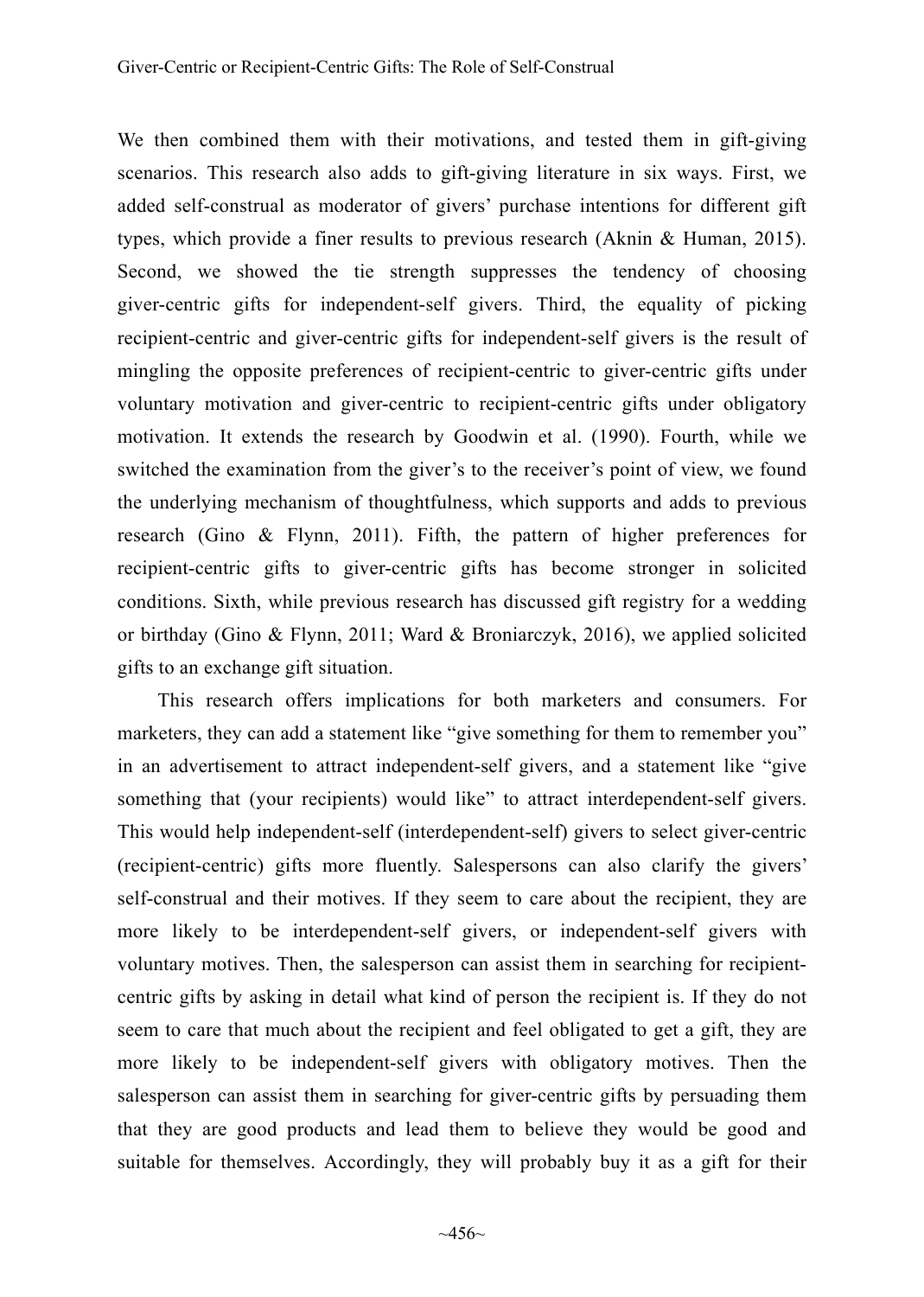friends, as they are more likely to give things that they think are good and suitable for themselves.

For consumers as givers, this research helps individuals understand how different types of recipients evaluate gifts in various occasions. Independent-self recipients prefer recipient-centric (vs. giver-centric) gifts, while interdependent-self recipients prefer both gifts equivalently. Thus, when independent-self givers want to send gifts to independent-self recipients, the givers should understand that the recipients think that giver-centric gifts are not thoughtful so they will not be happy to receive giver-centric. Especially if the recipients were asked for what they want and they still do not get what they like, they will be more disappointed and this might eliminate the joy of receiving a gift. If independent-self send gifts to interdependent-self recipients, however, they will not have any problem, as interdependent-self recipients think that both kinds of gifts are equally thoughtful and thus, accept gifts of any kind. On the other hand, interdependent-self givers who are accustomed to "reading minds," are most likely will send a recipient-centric gift. Thus, they should not worry, as both, independent-self and interdependent-self recipients will like recipient-centric. For recipients, this research helps them understand what kinds of gifts that they could expect from the givers. If independent-self recipients get gifts from independent-self givers, they should be prepared to get things they may not like. If independent-self recipients get gifts from interdependent-self givers, however, they can relax and expect to get something that they like, since interdependent-self givers are used to "read minds" and will most likely find things that the recipients want. Similarly, if any kinds of recipients get gifts from interdependent-self givers, they can expect to get something that pleases them.

There are some limitations to this study. Firstly, we only discussed the interpersonal gift-giving. It may have a different effect if this concept is applied to gift-giving for work or business related. It is interesting to research it further. Secondly, we did not include time pressure. As time available for decision affects how consumers choose gifts (Miyazaki, 1993), future research may include time pressure when examining the choice of gift type. We speculate that when there is a time pressure, the givers may not have time to find out what the receiver wants,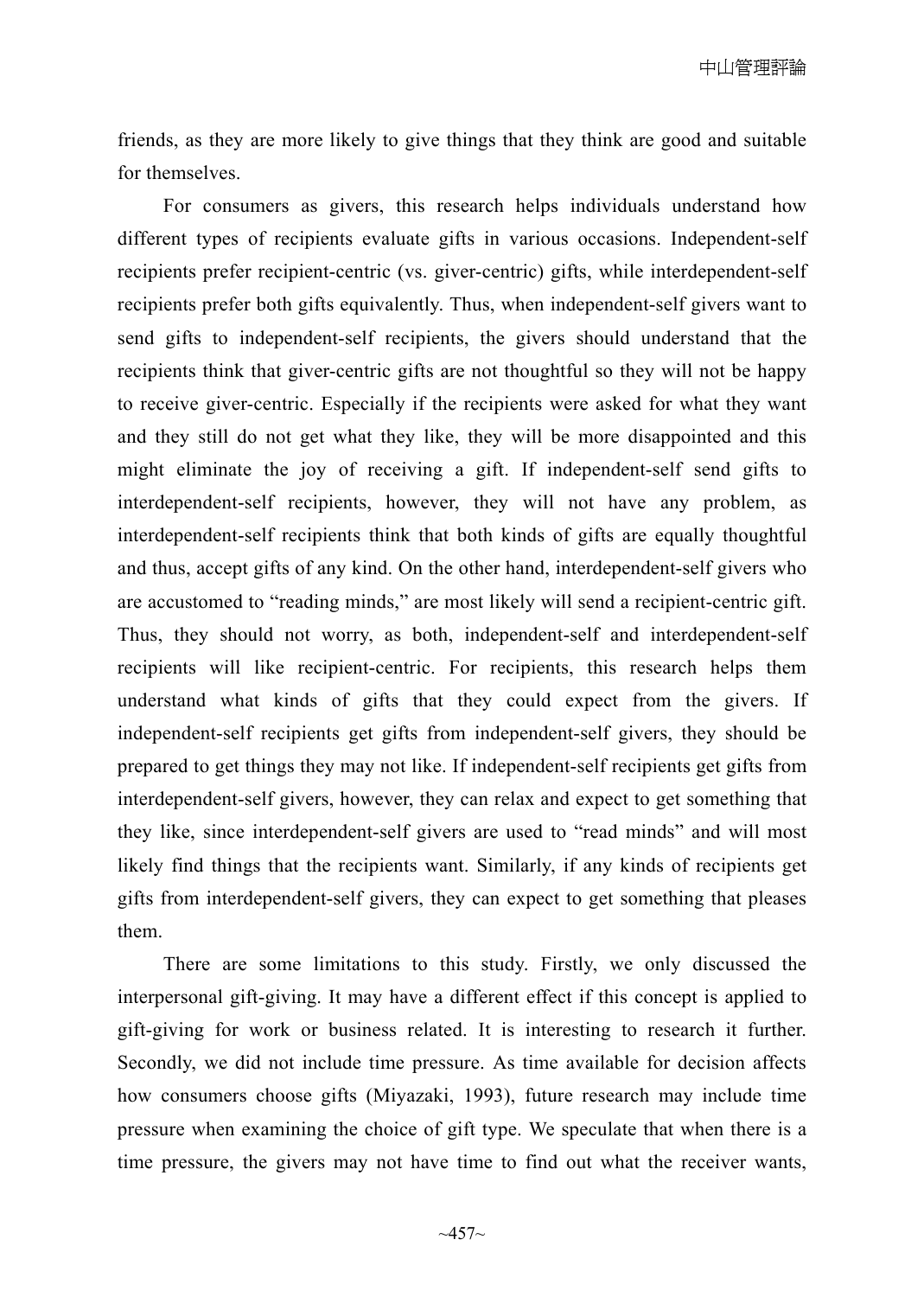which may increase the tendency to buy giver-centric gifts.

The third limitation is that we did not consider how the message were framed. The message framing may be promotion-focused information or prevention-focused information. Previous research has mentioned that independent-self individuals are more persuaded by promotion-focused information, whereas interdependent-self individuals are more persuaded by prevention-focused information (Aaker & Lee, 2001). Message framing may have an effect to the givers' choice when they choose the product, or affect the recipients' preferences after they receive the product. Thus, future research may add a regulatory-framed message, combine it with self-construal, and examine it in a particular gift-giving situation.

As culture is linked to self-construal, future research may include culture in the analysis. It may strengthen or weaken the effect. For example, in US, wedding gifts are clearly solicited, whereas in Asia countries it is not the case. This might make the solicit effect in US stronger than in Asia countries. Moreover, other researchers may look at the underlying mechanism between the interaction of gift type and self-construal to givers' purchase intentions. Previous literature showed that recipients prefer gifts that match their (vs. givers') characteristics (Aknin & Human, 2015). However, the remaining question is why some givers does not choose recipient-centric gifts. We would guess that a possible mediator is altruism. The givers think that the things that reflect the recipients (recipient-centric) are not good for the recipients. The givers may not give things that reflect themselves (giver-centric) either, if it is not good for the recipients. Thus, if we look further, there is another possibility that the givers choose other gifts beside recipient-centric and giver-centric gifts. This might worth to be investigated further.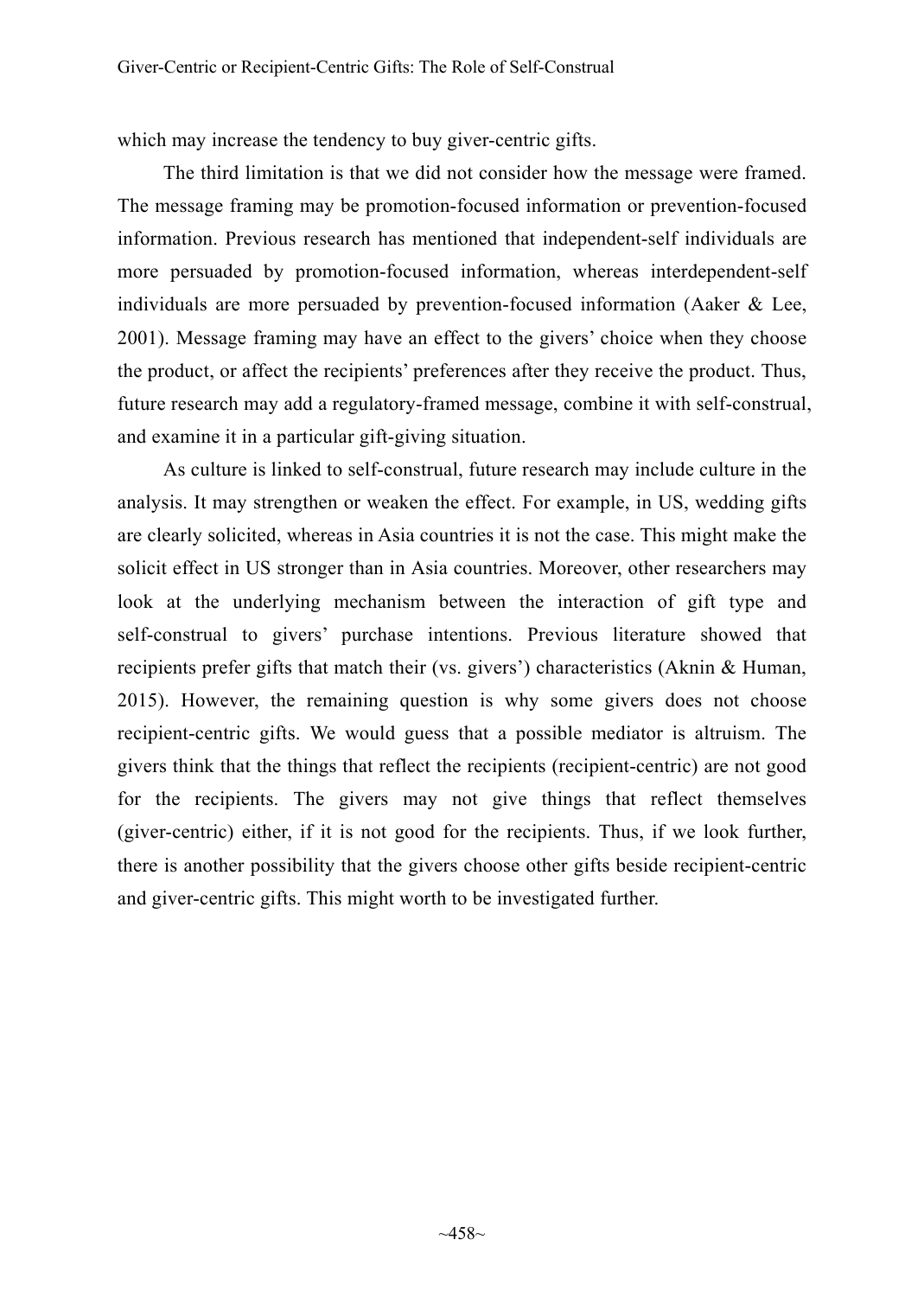# **REFERENCES**

- Aaker, J. L. and Lee, A. Y., 2001, "'I' Seek Pleasure and 'We' Avoid Pains: The Role of Self-Regulatory Goals in Information Processing and Persuasion," **Journal of Consumer Behavior**, Vol. 28, No. 1 (June), 33-49.
- Aaker, J. L. and Williams, P., 1998, "Empathy versus Pride: The Influence of Emotional Appeals across Cultures," **Journal of Consumer Research**, Vol. 25, No. 3, 241-261.
- Aknin, L. and Human, L., 2015, "Give a Piece of You: Gifts That Reflect Givers Promote Closeness," **Journal of Experimental Social Psychology**, Vol. 60, 8-16.
- Aron, A., Aron, E. N., Tudor, M., and Nelson, G., 1991, "Close Relationships as Including Other in the Self," **Journal of Personality and Social Psychology**, Vol. 60, No. 2, 241-253.
- Baskin, E., Wakslak, C. J., Trope, Y., and Novemsky, N., 2014, "Why Feasibility Matters More to Gift Receivers than to Givers: A Construal-Level Approach to Gift Giving," **Journal of Consumer Research**, Vol. 41, No. 1, 169-182.
- Belk, R. W., 1976, "It's the Thought that Counts: A Signed Digraph Analysis of Gift-Giving," **Journal of Consumer Research**, Vol. 3, No. 3, 155-162.
- Belk, R. W. and Coon, G. S., 1993, "Gift Giving as Agapic Love: An Alternative to the Exchange Paradigm Based on Dating Experiences," **Journal of Consumer Research**, Vol. 20, No. 3, 393-417.
- Brewer, M. B. and Gardner, W., 1996, "Who is this 'We'? Levels of Collective Identity and Self Representations," **Journal of Personality and Social Psychology**, Vol. 71, No. 1, 83-93.
- Cavanaugh, L. A., Gino, F., and Fitzsimons, G. J., 2015, "When Doing Good is Bad in Gift Giving: Mis-Prediction Appreciation of Socially Responsible Gifts," **Organizational Behavior and Human Decision Processes**, Vol. 131 (November), 178-189.
- Chang, C. C., Chuang, S. C., Cheng, Y. H., and Huang, T. Y., 2012, "The Compromise Effect in Choosing for Others," **Journal of Behavioral Decision Making**, Vol. 25, No. 2, 109-122.
- Choi, I., Nisbett, R. E., and Norenzayan, A., 1999, "Causal Attribution across Cultures: Variation and Universality," **Psychology Bulletin**, Vol. 125, No. 1,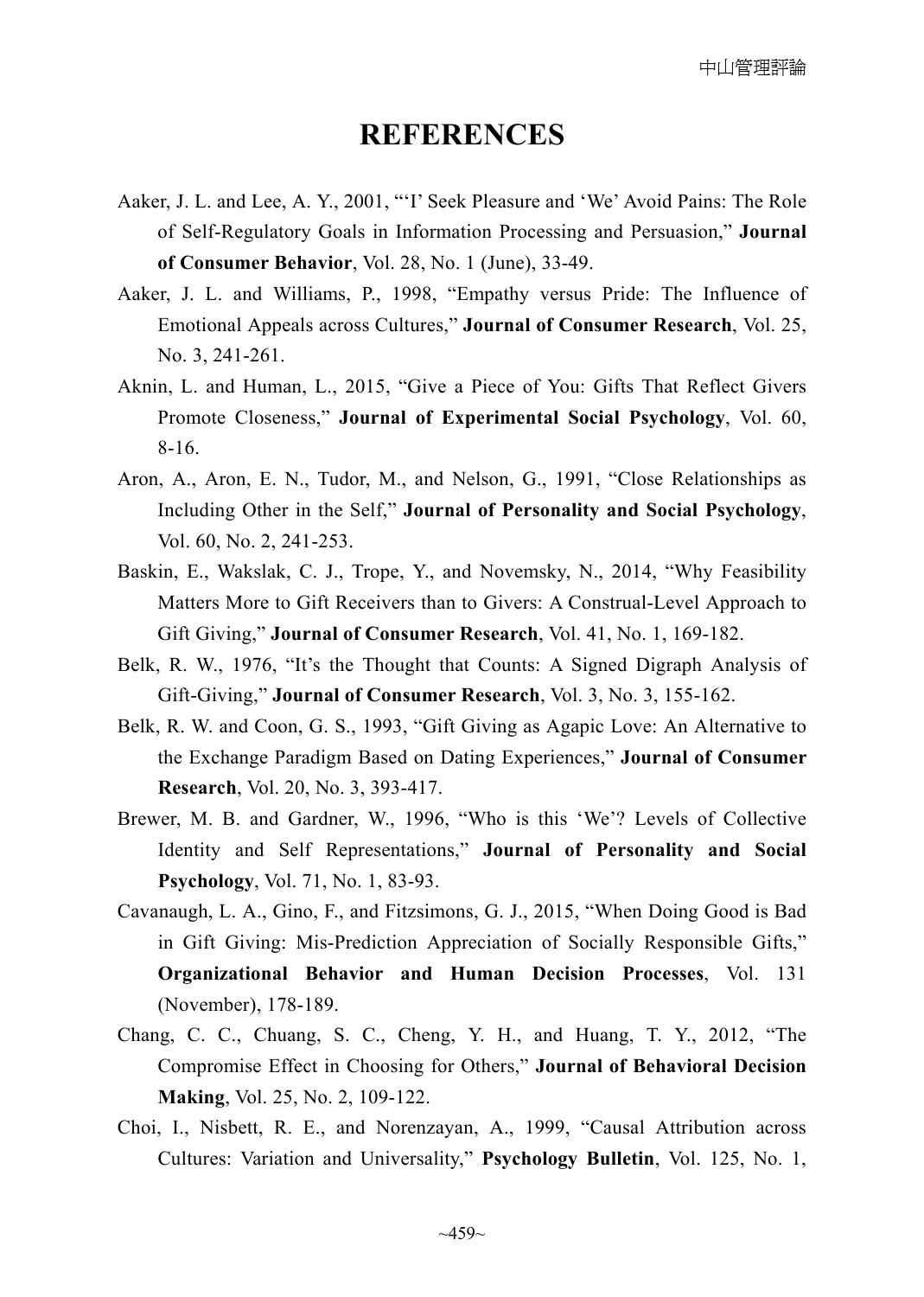47-63.

- Chung, C. M., Tsai, Q., 2008, "The Effects of Regulatory Focus and Tie Strength on Word-of-Mouth Behaviour," **Asia Pacific Journal of Marketing and Logistics**, Vol. 21, No. 3, 329-341.
- Clark, M. S., Mills, J., and Powell, M. C., 1986, "Communal and Exchange Relationship," **Journal of Personality and Social Psychology**, Vol. 51, No. 2, 333-338.
- Frenzen, J. K., Davis, H. L., 1990, "Purchasing Behavior in Embedded Markets," **Journal of Consumer Research**, Vol. 17, No. 1, 1-12.
- Flynn, F. J. and Adams, G. S., 2009, "Money Can't Buy Love: Asymmetric Beliefs about Gift Price and Feelings of Appreciation," **Journal of Experimental Social Psychology**, Vol. 45, No. 2, 404-409.
- Gardner, W. L., Gabriel, S., and Lee, A. Y., 1999, "'I' Value Freedom, But 'We' Value Relationships: Self-Construal Priming Mirrors Cultural Differences in Judgment," **Psychological Science**, Vol. 10, No. 4, 321-326.
- Gino, F. and Flynn, F. J., 2011, "Give Them What They Want: The Benefits of Explicitness in Gift Exchange," **Journal of Experimental Social Psychology**, Vol. 47, No. 5, 915-922.
- Goodman, J. K. and Lim, S., 2015, "Giving Happiness: Consumers Should Give More Experiences but Choose Material Gifts Instead." Working Paper, Washington University.
- Goodman, J. K. and Lim, S., 2018, "When Consumers Prefer to Give Material Gifts Instead of Experiences: The Role of Social Distance," **Journal of Consumer Behavior**, Vol. 45, No. 2, 365-382.
- Goodwin, C., Smith, K. L., and Spiggle, S., 1990, "Gift Giving: Consumer Motivation and the Gift Purchase Process," **Advances in Consumer Research**, Vol. 17, No. 1, 690-698.
- Google Trends (2019). "Gift". Retrieved from: https://trends.google.com/trends/explore?date=2019-01-01%202019-12-31&geo
	- $=$ TW&q=%2Fm%2F0d84n, accessed on March  $2<sup>nd</sup>$ , 2020.
- Granovetter, M. S., 1973, "The Strength of Weak Ties," **American Journal of Sociology**, Vol. 78, No. 6, 1360-1380.
- Gudykunst, W. B. and Lee, C. M., 2001, "An Agenda for Studying Ethnicity and Family Communication," **Journal of Family Communication**, Vol. 1, No. 1,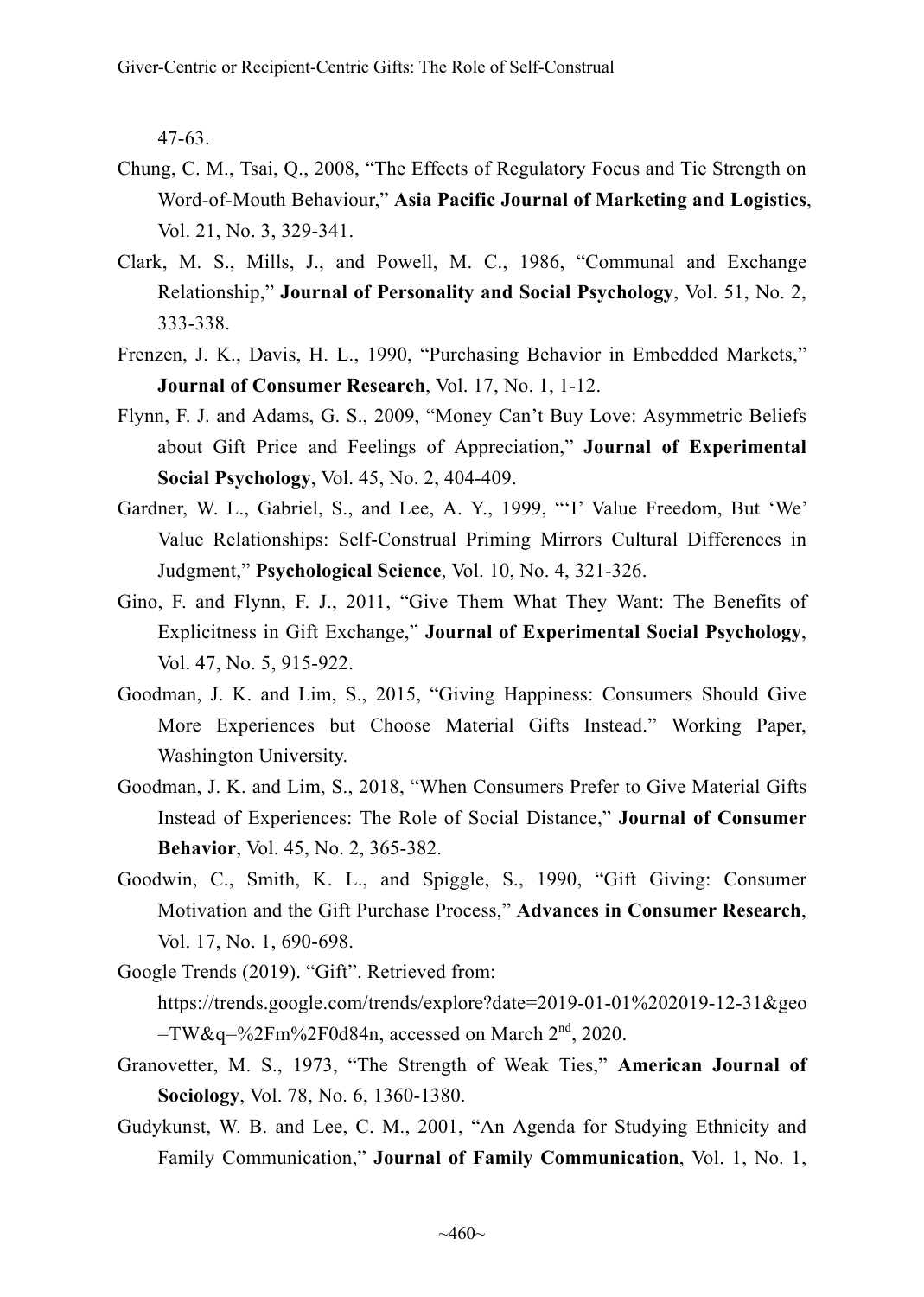75-85.

- Hamilton, R. W. and Biehal, G. J., 2005, "Achieving Your Goal or Protecting Their Future? The Effects of Self-View on Goals and Choices," **Journal of Consumer Research**, Vol. 32, No. 2, 277-283.
- Han, S. -P. and Shavitt, S., 1994, "Persuasion and Culture: Advertising Appeals in Individualistic and Collectivistic Societies," **Journal of Experimental Social Psychology**, Vol. 30, No. 4, 326-350.
- Hannover, B., Birkner, N., and Pöhlmann, C., 2006, "Ideal Selves and Self-Esteem in People with Independent or Interdependent Self-Construal," **European Journal of Social Psychology**, Vol. 36, No. 1, 119-133.
- Hayes, A. F., 2013, **Introduction to Mediation, Moderation, and Conditional Process Analysis: A Regression-Based Approach, 1<sup>st</sup>, New York, NY:** Guilford Press.
- Hong, J. and Chang, H. H., 2015, " 'I' Follow My Heart and 'We' Rely on Reasons: The Impact of Self-Construal on Reliance on Feelings versus Reasons in Decision Making," **Journal of Consumer Research**, Vol. 41, No. 6, 1392-1411.
- Kray, L. and Gonzalez, R., 1999, "Differential Weighting in Choice versus Advice: I'll Do This, You Do That," **Journal of Behavioral Decision Making**, Vol. 12, No. 3, 207-217.
- Kupor, D., Flynn, F., and Norton, M. I., 2017, "Half a Gift is Not Half-Hearted: A Giver-Receiver Asymmetry in the Thoughtfulness of Partial Gifts," **Personality and Social Psychology Bulletin**, Vol. 43, No. 12, 1686-1695.
- Lalwani, A. K. and Shavitt, S., 2009, "The 'Me' I Claim to Be: Cultural Self-Construal Elicits Self-Presentational Goal Pursuit," **Journal of Personality and Social Psychology**, Vol. 97, No. 1, 88-102.
- Lee, A. Y., Aaker, J. L., and Gardner, W. L., 2000, "The Pleasures and Pains of Distinct Self-Construal: The Role of Interdependence in Regulatory Focus," **Journal of Personality and Social Psychology**, Vol. 78, No. 6, 1122-1134.
- Mandel, N., 2003, "Shifting Selves and Decision Making: The Effects of Self-Construal Priming of Consumer Risk-Taking," **Journal of Consumer Research**, Vol. 30, No. 1, 30-40.
- Markus, H. R. and Kitayama, S., 1991, "Culture and the Self: Implications for Cognition, Emotion, and Motivation," **Psychological Review**, Vol. 98, No. 2,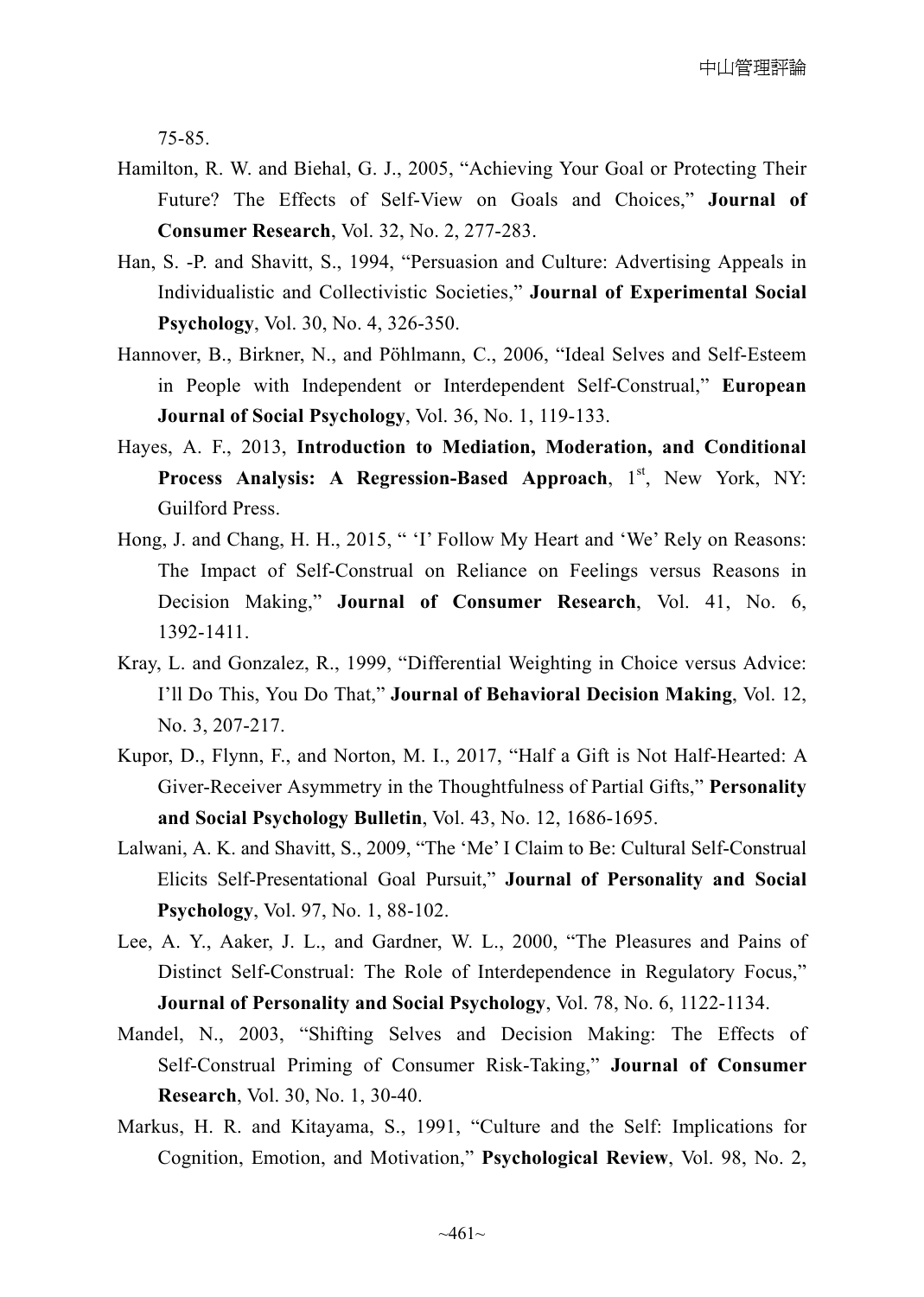224-253.

- Miyazaki, A. D., 1993, "How Many Shopping Days until Christmas? A Preliminary Investigation of Time Pressures, Deadlines, and Planning Levels on Holiday Gift Purchases," **Advances in Consumer Research**, Vol. 20, 331-335.
- Monga, A. B. and John, D. R., 2007, "Cultural Differences in Brand Extension Evaluation: The Influence of Analytic Versus Holistic Thinking," **Journal of Consumer Research**, Vol. 33, No. 4, 529-535.
- Paolacci, G., Straeter, L. M., and de Hooge, I. E., 2015, "Give Me Your Self: Gifts are Liked More When They Match the Giver's Characteristics," **Journal of Consumer Psychology**, Vol. 25, No. 3, 487-494.
- Park, S. -Y., 1998, "A Comparison of Korean and American Gift-Giving Behaviors," **Psychology and Marketing**, Vol. 15, No. 6, 577-593.
- Pöhlmann, C., Carranza, E., Hannover, B., and Iyengar S. S., 2007, "Repercussions of Self-Construal for Self-Relevant and Other-Relevant Choice," **Social Cognition**, Vol. 25, No. 2, 284-305.
- Polman, E., 2012, "Self-Other Decision Making and Loss Aversion," **Organizational Behavior and Human Decision Processes**, Vol. 119, No. 2, 141-150.
- Polman, E. and Maglio S. J., 2017, "Mere Gifting: Liking a Gift More Because It is Shared," **Personality and Social Psychology Bulletin**, Vol. 43, No. 11, 1582-1594.
- Rim, S., Min, K. E., Liu, P. J., Chartrand, T. L., and Trope Y., 2019, "The Gift of Psychological Closeness: How Feasible versus Desirable Gifts Reduce Psychological Distance," **Personality and Social Psychology Bulletin**, Vol. 45, No. 3, 360-371.
- Rugimbana, R., Donahay, B., Neal, C., and Polonsky, M. J., 2003, "The Role of Social Power Relations in Gift-Giving on Valentine's Day," **Journal of Consumer Behavior**, Vol. 3, No. 1, 63-73.
- Ruth, J. A., Otnes, C. C., and Brunel F. F., 1999, "Gift Receipt and the Reformulation of Interpersonal Relationships," **Journal of Consumer Research**, Vol. 25, No. 4, 385-402.
- Ryu, G., Feick, L., 2007, "A Penny for Your Thoughts: Referral Reward Programs and Referral Likelihood," **Journal of Marketing**, Vol. 71, No. 1, 84-94.
- Schultze, T., Gerlach T. M., and Rittich, J. C., 2018, "Some People Heed Advice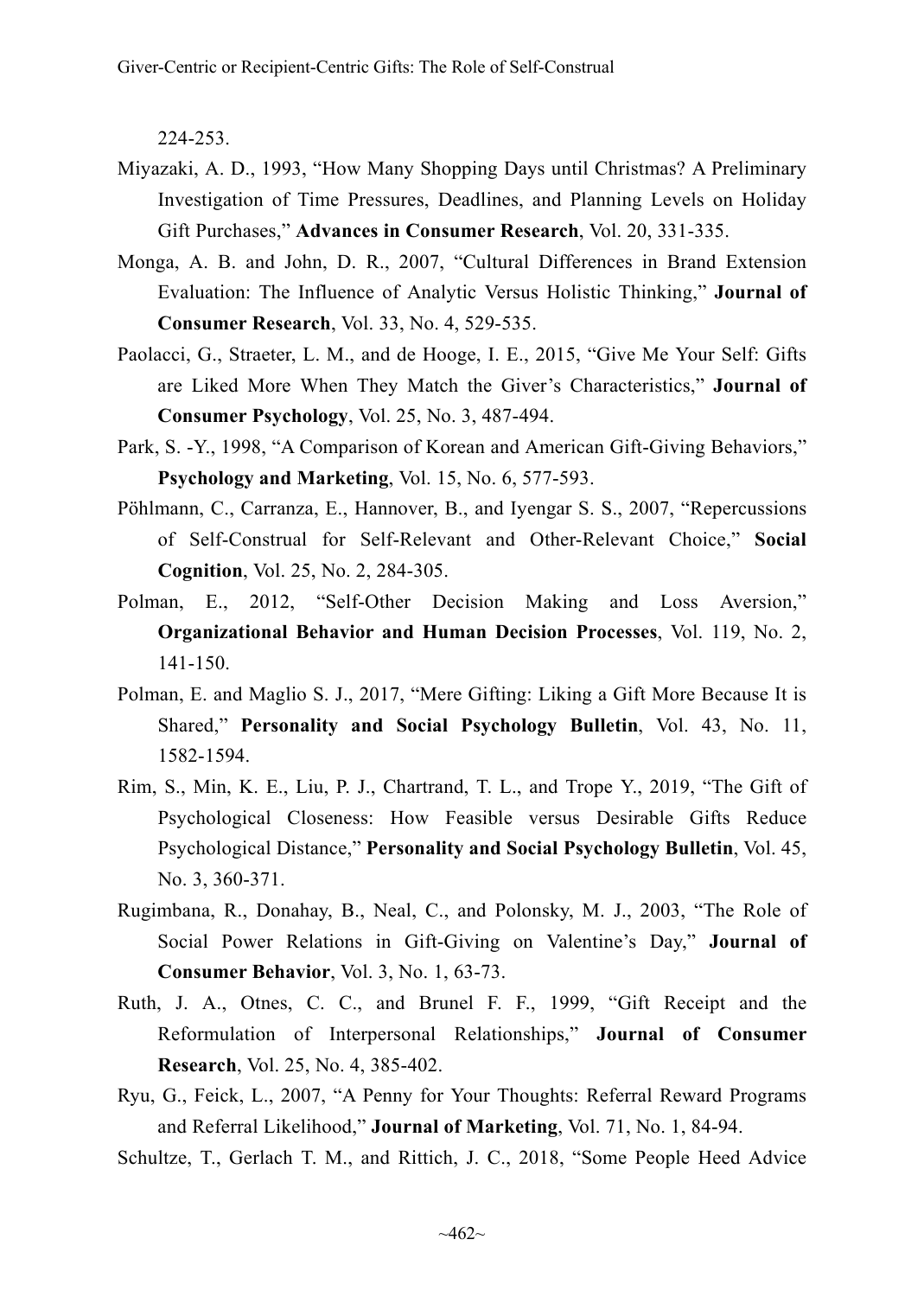Less than Others: Agency (but Not Communion) Predicts Advice Taking," **Journal of Behavioral Decision Making**, Vol. 31, No. 3, 430-445.

- Sherry, J. F., Jr., 1983, "Gift Giving in Anthropological Perspective," **Journal of Consumer Research***,* Vol. 10, No. 2, 157-168.
- Suh, E. M., 2002, "Culture, Identity Consistency, and Subjective Well-Being," **Journal of Personality and Social Psychology**, Vol. 83, No. 6, 1378-1391.
- Sung, Y., Choi, S. M., and Tinkham, S. F., 2012, "Brand-Situation Congruity: The Roles of Self-Construal and Brand Commitment," **Psychology and Marketing**, Vol. 29, No. 12, 941-955.
- Swaminathan, V., Page, K. L., and Gürhan-Canli, Z., 2007, " 'My' Brand or 'Our' Brand: The Effects of Brand Relationship Dimensions and Self-Construal on Brand Evaluations," **Journal of Consumer Research**, Vol. 34, No. 2, 248-259.
- Teigen, K. H., Olsen, M. V. G., and Solas, O. E., 2005, "Giver-Receiver Asymmetries in Gift Preferences," **British Journal of Social Psychology**, Vol. 44, No. 1, 125-144.
- Torelli, C. J., 2006, "Individuality or Conformity? The Effect of Independent and Interdependent Self-Concepts on Public Judgments," **Journal of Consumer Psychology**, Vol. 16, No. 3, 240-248.
- Vanhamme, J., and de Bont, C. J. P. M., 2008, "'Surprise Gift' Purchases: Customer Insights from the Small Electrical Appliances Market," **Journal of Retailing**, Vol. 84, No. 3, 354-369.
- Vazire, S., 2010, "Who Knows What about A Person? The Self-Other Knowledge Asymmetry (SOKA) Model," **Personality Processes and Individual Differences**, Vol. 98, No. 2, 281-300.
- Voyer, P. A. and Ranaweera, C., 2015, "The Impact of Word of Mouth on Service Purchase Decisions," **Journal of Service Theory and Practice**, Vol. 25, No. 5, 636-656.
- Ward, M. K. and Broniarczyk, S. M., 2016, "Ask and You Shall (Not) Receive: Close Friends Prioritize Relational Signaling Over Recipient Preferences in Their Gift Choices," **Journal of Marketing Research**, Vol. 53, No. 6, 1001-1018.
- Weisfeld-Spolter, S., Rippé, C. B., and Gould, S., 2015, "Impact of Giving on Self and Impact of Self on Giving," **Psychology and Marketing**, Vol. 32, No. 41, 1-14.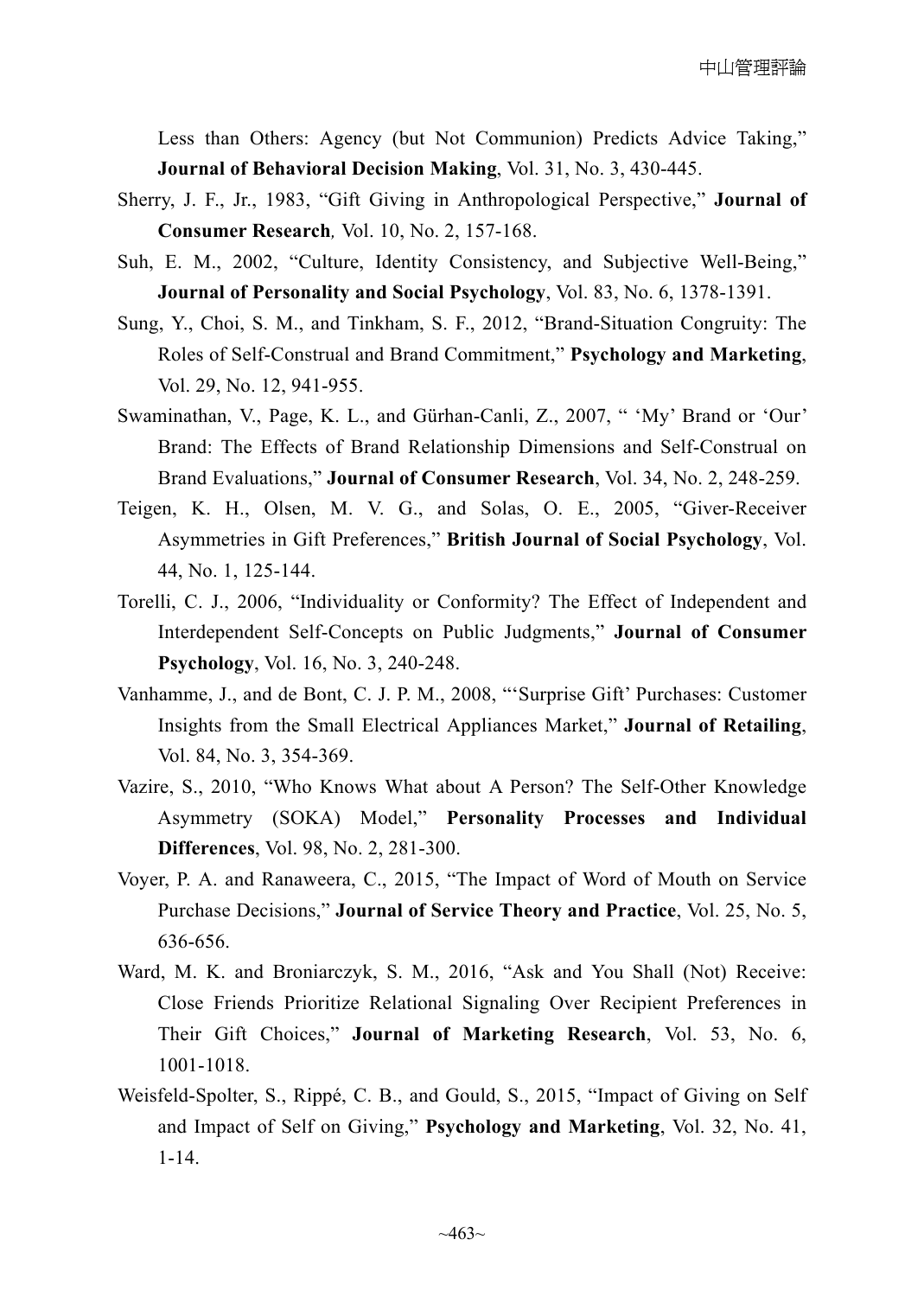- White, K., Argo, J. J., and Sengupta, J., 2012, "Dissociative versus Associative Responses to Social Identity Threat: The Role of Consumer Self-Construal," **Journal of Consumer Research**, Vol. 39, No. 4, 704-719.
- Winterich, K. P., Mittal, V., and Swaminathan, V., 2008, "Promotion Matching: The Role of Promotion Type and Self-Construal on Purchase Intentions," **Advances in Consumer Research**, Vol. 35, 646-647.
- Wolfinbarger, M. F. and Gilly, M. C., 1996, "An Experimental Investigation of Self-Symbolism in Gifts," **Advances in Consumer Research**, Vol. 23, No. 1, 458-462.
- Wolfinbarger, M. F. and Yale L. J., 1993, "Three Motivations for Interpersonal Gift Giving: Experiential, Obligated and Practical Motivations," **Advances in Consumer Research**, Vol. 20, No. 1, 520-526.
- Wu, E., Moore, S. G., and Fitzsimons, G. J., 2019, "Wine for the Table: Self-Construal, Group Size, and Choice for Self and Others," **Journal of Consumer Research**, Vol. 46, No. 3, 508-527.
- Yang, A. X. and Urminsky, O., 2015, "Smile-Seeking Givers and Value-Seeking Recipients: Why Gift Choices and Recipient Preferences Diverge." Working Paper, University of Chicago.
- Zhang, Y. and Epley, N., 2012, "Exaggerated, Mispredicted, and Misplaced: When 'It's the Thought that Counts' in Gift Exchanges," **Journal of Experimental Psychology**, Vol. 141, No. 4, 667-681.
- Zhang, Y. and Shrum L. J., 2009, "The Influence of Self-Construal on Impulsive Consumption," **Journal of Consumer Research**, Vol. 35, No. 5, 838-850.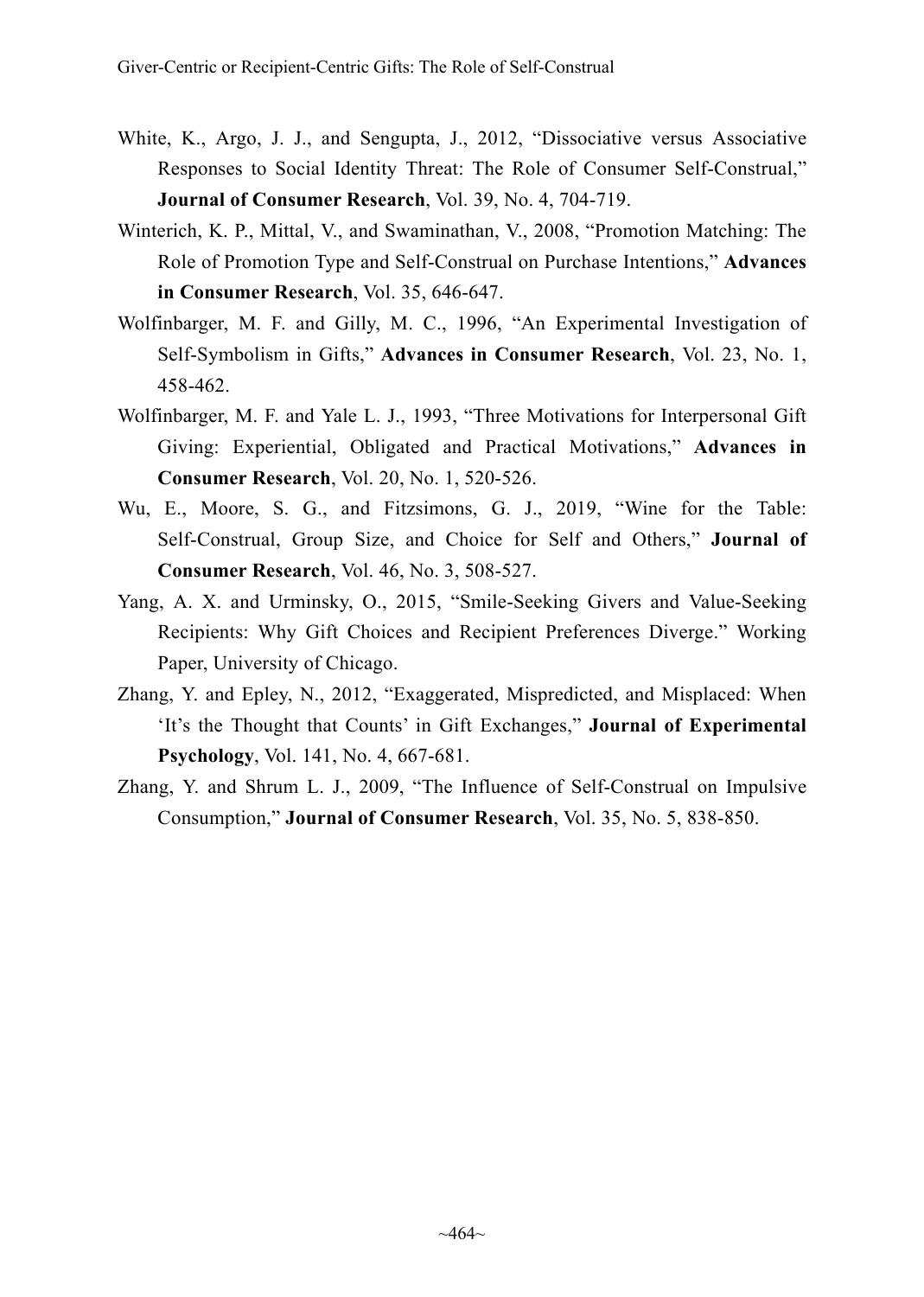# **About the Authors**

## **Ming-Yih Yeh**

Ming-Yih Yeh received her PhD degree from University of Texas, Austin, USA. She is an associate professor in Department of Business Administration at National Taiwan University of Science and Technology. Her research interests include consumer behavior, Construal Level Theory (CLT), regulatory focus, and framing. Some of her published papers are in International Journal of Hospitality Management, Electronic Commerce Research and Applications, NTU Management Review, Journal of Management and Business Research, Journal of Business Management, and Journal of Marketing Science.

Email: yehba@mail.ntust.edu.tw

### **Anisa Larasati**

Anisa Larasati is a PhD candidate in Department of Business Administration at National Taiwan University of Science and Technology. Her research interests include consumer behavior, self-construal, and option framing. She published her paper in International Journal of Hospitality Management.

Email: nisa\_larasati@yahoo.com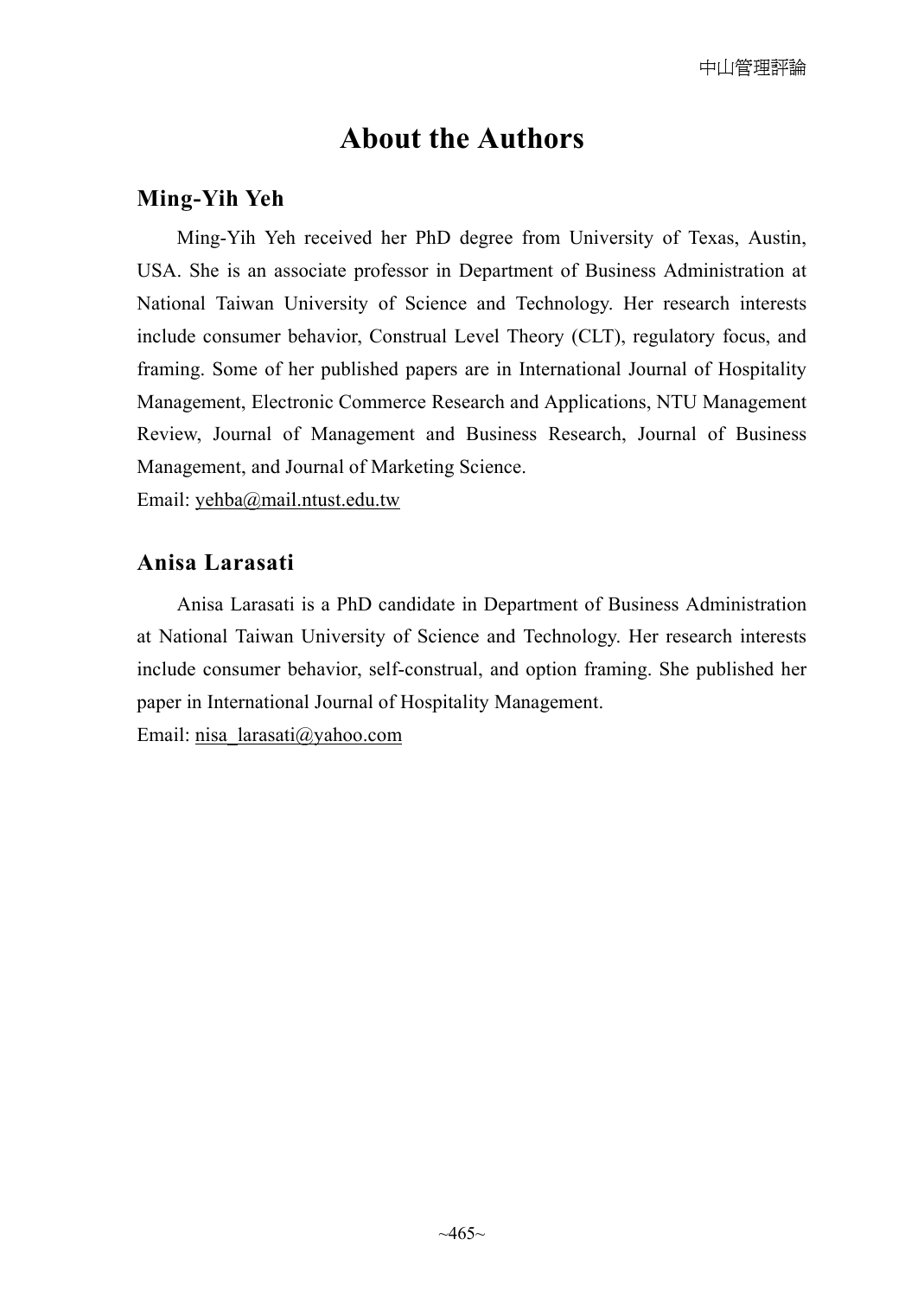# **APPENDIX 1**

SELF-CONSTRUAL SCALE (Gudykunst & Lee, 2001)

Seven-point scale ( $1 =$  strongly disagree,  $7 =$  strongly agree)

- 1. My personal identity is very important to me (IND)
- 2. It is important to consult close friends and get their ideas before making a decision (INT)
- 3. I enjoy being unique and different from others (IND)
- 4. I maintain harmony in the groups of which I am a member (INT)
- 5. I prefer to be self-reliant rather than depend on others (IND)
- 6. I will sacrifice my self-interests for the benefit of my group (INT)
- 7. I take responsibility for my own actions (IND)
- 8. I stick with my group even through difficulties (INT)
- 9. It is important for me to act as an independent person (IND)
- 10.I respect decisions made by my group (INT)
- 11.I should decide my future on my own (IND)
- 12.I respect the majority's wishes in groups of which I am a member (INT)

# **APPENDIX 2**

TIE STRENGTH MANIPULATION CHECK QUESTIONS (Chung & Tsai, 2008) Seven-point scale ( $1 =$  strongly disagree,  $7 =$  strongly agree)

- 1. Regarding the relationship with your friend, you share a close bond
- 2. Regarding the relationship with your friend, you have a close relationship
- 3. Regarding the relationship with your friend, you are supportive of each other
- 4. Regarding the relationship with your friend, your association is strong